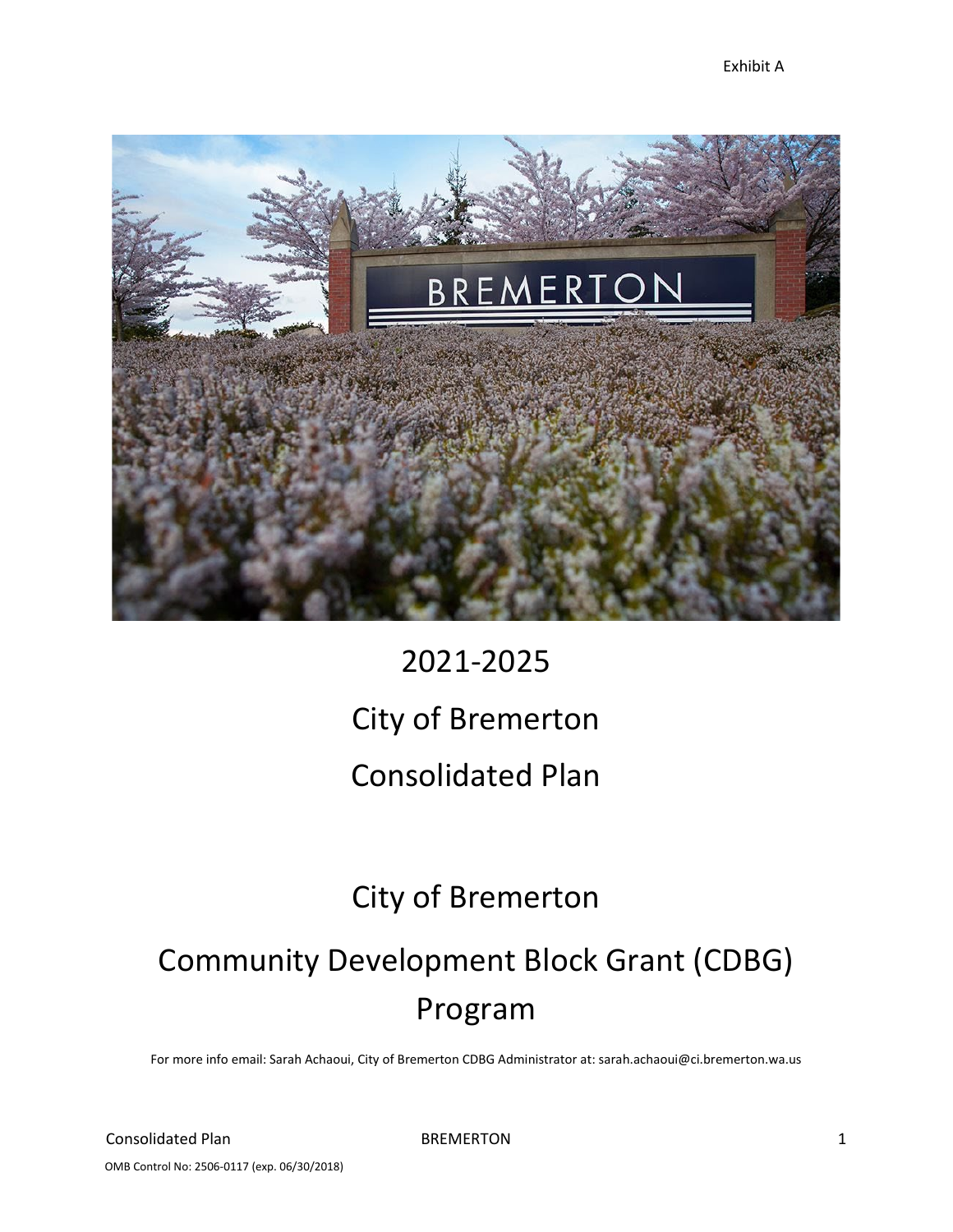# Table of Contents

| <b>Executive Summary</b>            |                                                                                       |   |
|-------------------------------------|---------------------------------------------------------------------------------------|---|
|                                     |                                                                                       |   |
| <b>The Process</b>                  |                                                                                       |   |
|                                     |                                                                                       |   |
|                                     | PR-10 Consultation - 91.100, 91.110, 91.200(b), 91.300(b), 91.215(l), and 91.315(l) 7 |   |
|                                     |                                                                                       |   |
| <b>Needs Assessment</b>             |                                                                                       |   |
|                                     |                                                                                       |   |
|                                     |                                                                                       |   |
| <b>Housing Market Analysis</b>      |                                                                                       |   |
|                                     |                                                                                       |   |
|                                     |                                                                                       |   |
|                                     |                                                                                       |   |
|                                     | MA-60 Broadband Needs of Housing occupied by Low-and Moderate-Income Households-      |   |
|                                     |                                                                                       |   |
|                                     |                                                                                       |   |
| <b>Strategic Plan</b>               |                                                                                       |   |
|                                     |                                                                                       |   |
| SP-10 Geographic Priorities-91.415, |                                                                                       |   |
|                                     |                                                                                       |   |
|                                     |                                                                                       |   |
|                                     |                                                                                       |   |
|                                     |                                                                                       |   |
|                                     |                                                                                       |   |
| Consolidated Plan                   | <b>BREMERTON</b>                                                                      | 2 |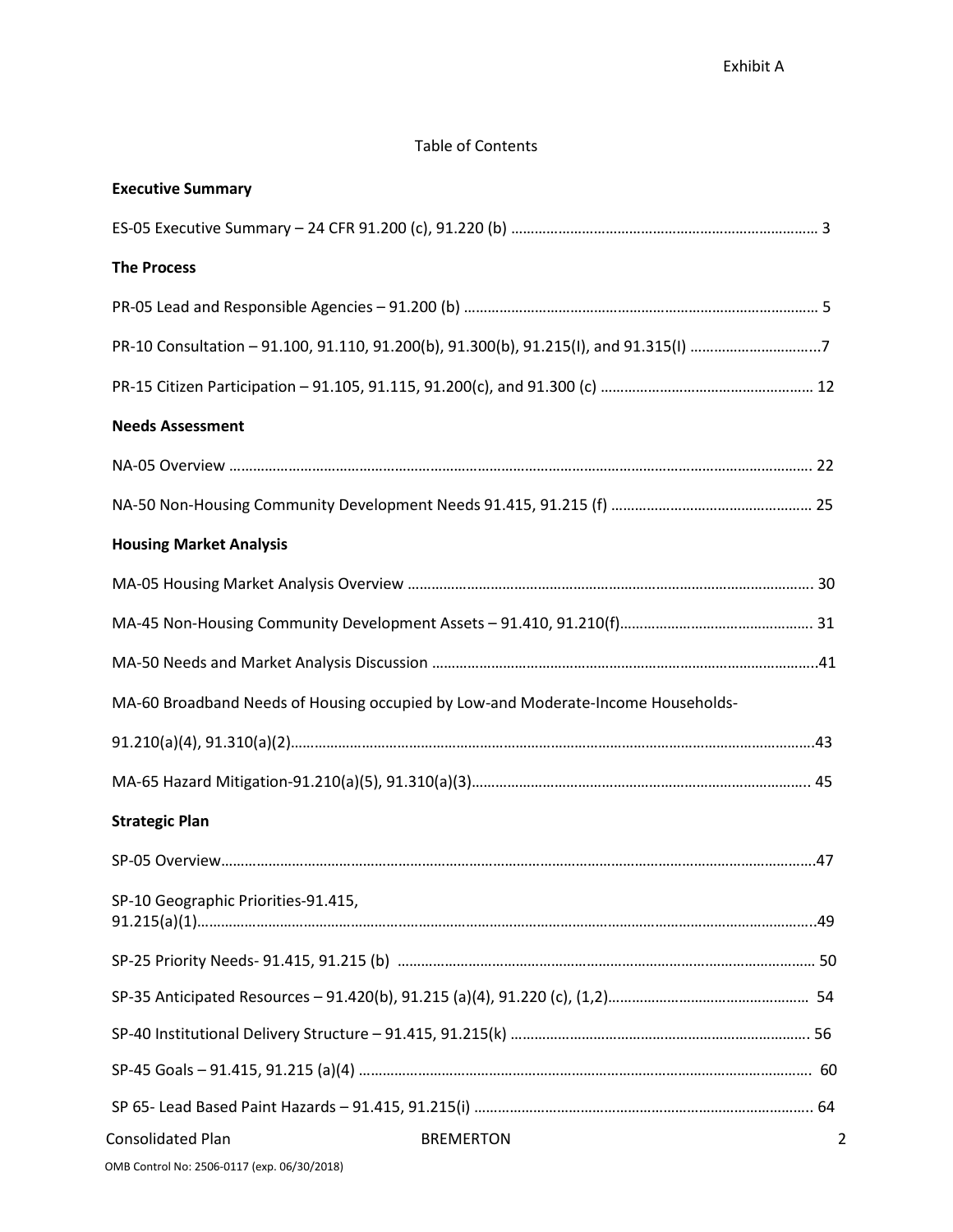| <b>Annual Goals and Objectives</b> |  |
|------------------------------------|--|
|                                    |  |
|                                    |  |
|                                    |  |
|                                    |  |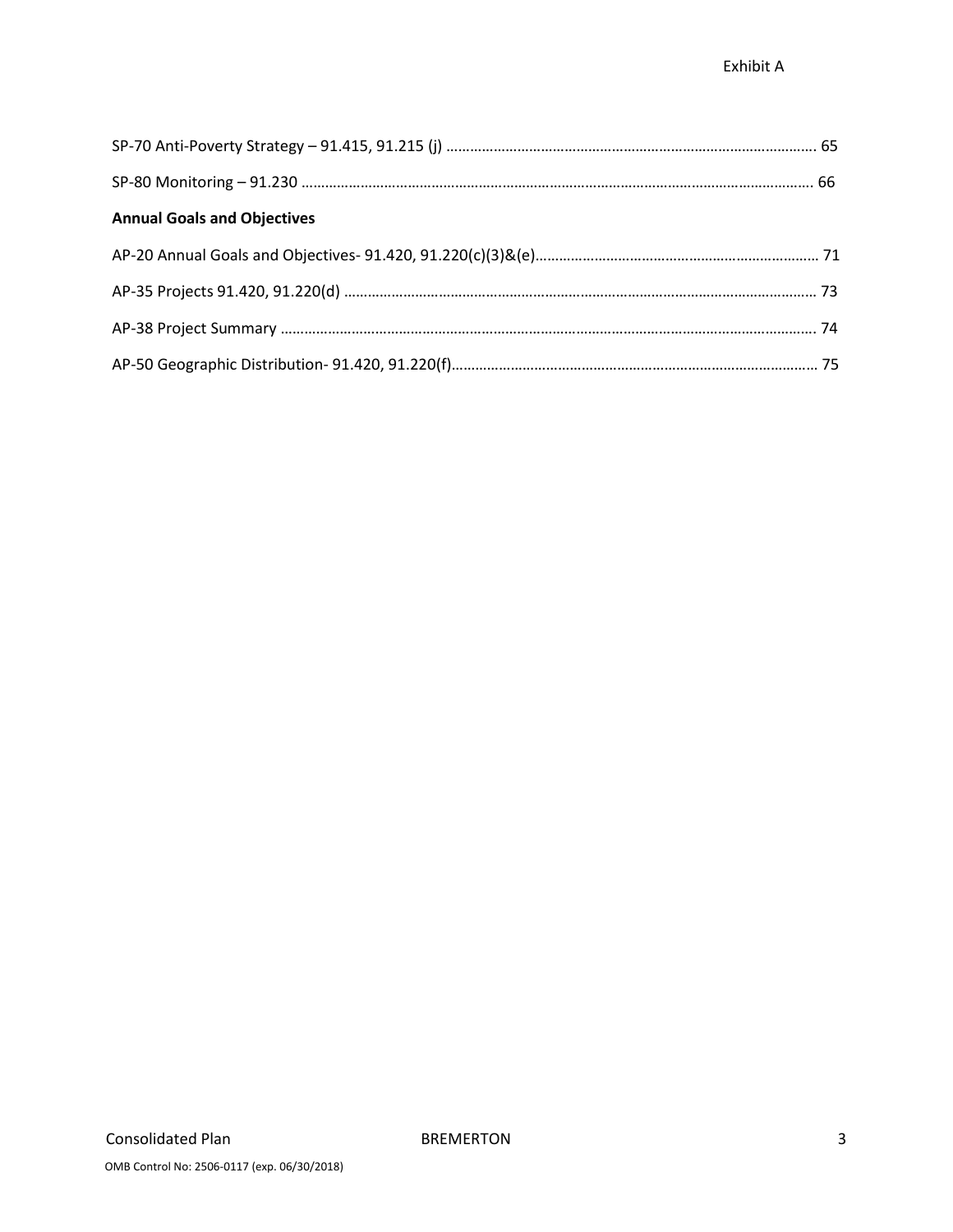# City of Bremerton 2020

Mayor Greg Wheeler

Council District #1 Pat Sullivan

Council District #2 Leslie Daugs

Council District #3 Kevin Gorman

Council District #4 Lori Wheat

Council District #5 Michael Goodnow

Council District #6 Mike Simpson

Council District #7 Eric Younger

Prepared By City of Bremerton Block Grant Program 345 6th Street, Suite 100 Bremerton WA 98337 Sarah Achaoui, Community Development Block Grant Administrator

The Consolidated Plan is available on the internet at: <https://www.bremertonwa.gov/198/Federal-Grants---CDBG>

To provide written comments on the draft plan, please contact: Sarah Achaoui, City of Bremerton Block Grant Program 345 6th Street, Suite 100 Bremerton WA 98337 [Sarah.Achaoui@ci.bremerton.wa.us](mailto:Sarah.Achaoui@ci.bremerton.wa.us)

*The City of Bremerton Community Development Block Grant Program provides equal access for citizens with disabilities and will provide reasonable accommodations upon request. Persons with disabilities who require special accommodations or who need this document in an alternative format should call the Department at <https://www.bremertonwa.gov/Accessibility> to make the necessary arrangements.*





Consolidated Plan and the Consolidated Plan and the BREMERTON 4 and the Consolidated Plan and 4 and 4 and 4 and 4 and 4 and 4 and 4 and 4 and 4 and 4 and 4 and 4 and 4 and 4 and 4 and 4 and 4 and 4 and 4 and 4 and 4 and 4 OMB Control No: 2506-0117 (exp. 06/30/2018)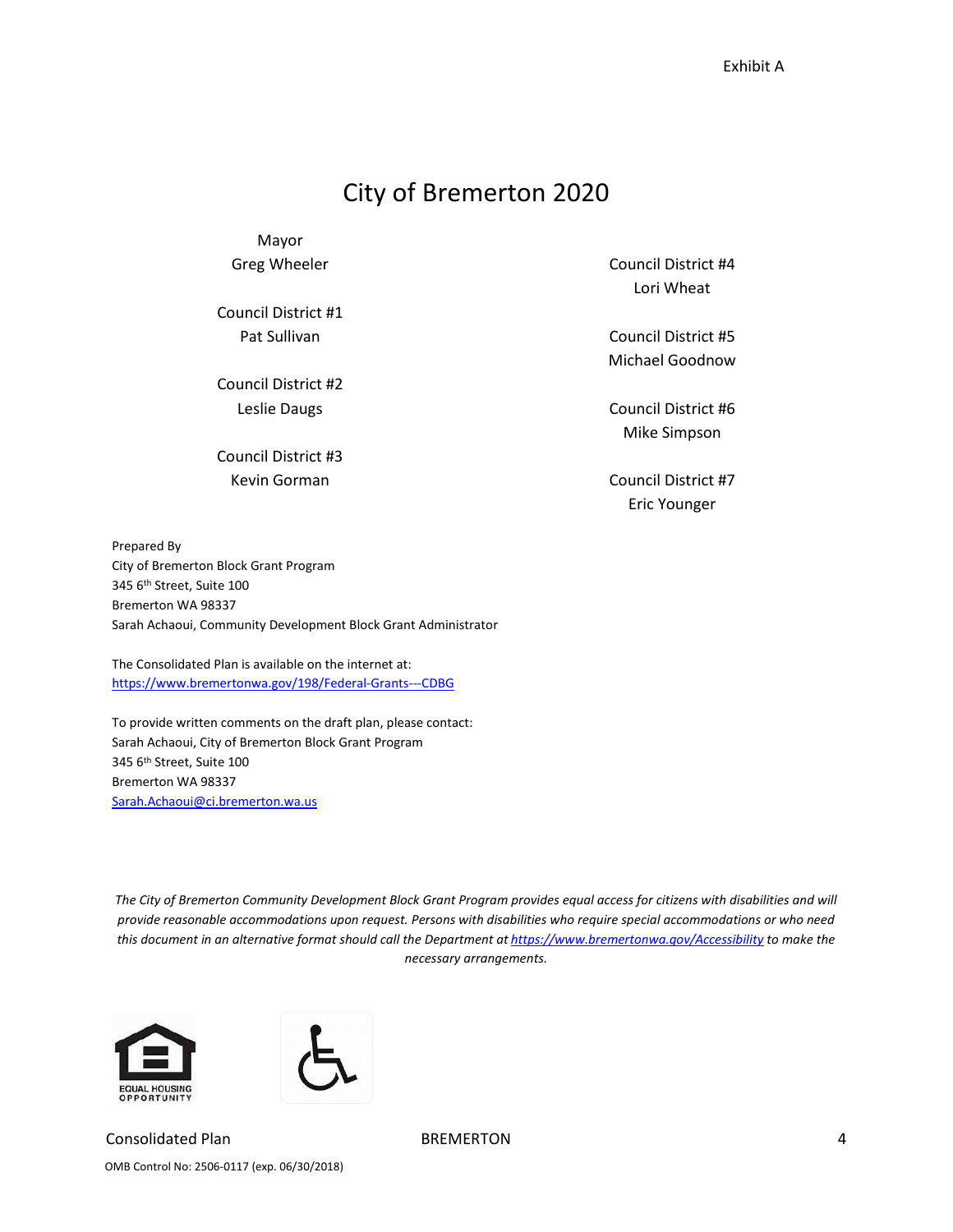# **Executive Summary**

# **ES-05 Executive Summary – 24 CFR 91.200(c), 91.220(b)**

# **1. Introduction**

The City of Bremerton Washington is an entitlement community and is a member of the Kitsap County HOME Consortium where Kitsap County is the lead entity for the Consolidated Plan. The City of Bremerton receives their own CDBG funds and prepares their own non-housing Consolidated Plan and their own Action Plan. The City of Bremerton Community Development Block Grant Program is a component of the Department of Community Development and is responsible for the administration of City CDBG funds. HOME funds are administered by Kitsap County. The City of Bremerton City Council holds public hearings and provides important policy direction.

The Consolidated Plan follows requirements of the U.S. Department of Housing and Urban Development (HUD), and uses HUD's format and data tables required for plans adopted after November 15, 2012. The purpose of this plan is to evaluate community needs and set goals for the five-year plan period. Through a Community Needs Assessment, Housing Market Analysis and with community input, the City of Bremerton has developed a Strategic Plan. The Strategic Plan outlines the priorities and goals which guide the allocation of funds over the five-year period. The City will develop an Action Plan annually which will include projects awarded funds through an annual application process. These projects will address the priorities and goals over the 5-year period.

# **2. Summary of the objectives and outcomes identified in the Plan Needs Assessment Overview**

Community Development Block Grant (CDBG) and HOME Investment Partnership Program (HOME) funds will be used over the next five years to address the needs outlined in the Strategic Plan. HUD's objectives guiding the proposed activities are

- Provide decent affordable housing;
- Create suitable living environments; and
- Create economic opportunities.

The following are the priorities and goals outlined in the Strategic Plan portion of this document. These will guide the investment of CDBG and HOME funds in the City of Bremerton. The City intends on utilizing its CDBG and HOME funds in the most efficient way possible to ensure projects/activities in the Community which can utilize the funds are able to do so. The strategic planning portion has kept the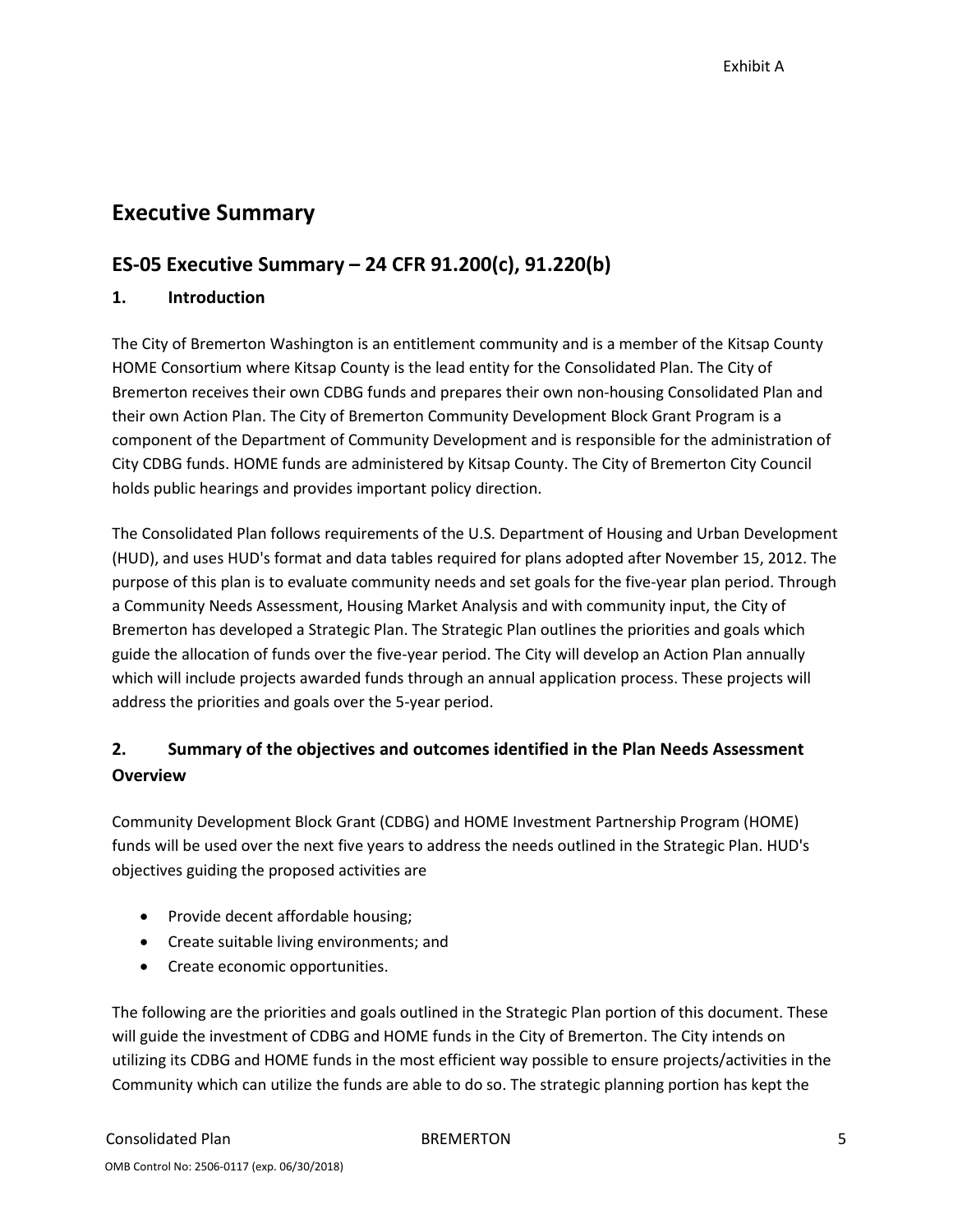priorities relatively open but allows the City Council to target or open priorities as they see fit throughout the Policy Planning process.

# **3. Evaluation of past performance**

The City of Bremerton has continued to work collaboratively with Kitsap County to use CDBG and HOME funds in the most efficient way possible. During the last consolidated plan, the City made the difficult decision to target funds in a geographic location. While this was an ideal decision at the time in 2014 and 2015, throughout the Consolidated Plan timeframe it became apparent that restricting our funding in that way made it difficult to respond to market conditions especially surrounding affordable housing.

# **4. Summary of citizen participation process and consultation process**

Development of this plan is the result of evaluation of information and data from a variety of sources, including the preparation of a Community Needs Assessment and Housing Market Analysis, consultations with local municipalities and agencies, an online survey, community meetings and public hearings. The City in consultation with Kitsap County conducted a comprehensive affordable housing market analysis and inventory which helped drive significant portions of this plan. As a result of COVID-19 the City began conducting virtual public hearings where comments were taken via zoom. All of the input received from the outreach conducted in 2019 and 2020 has been considered and incorporated into the priorities and goals for the plan. All public comments received during public comment periods will be addressed and included in the final Consolidated Plan before submission to HUD.

# **5. Summary of public comments**

The City did not receive public comments during any of the public hearings but did get feedback during the survey process. A summary of the comments received are listed below:

- Need for more units of affordable housing
- Need for more social service resources
- Homeless resources
- Improvements to empty buildings
- Sidewalks, curb ramps and sidewalks

#### **6. Summary of comments or views not accepted and the reasons for not accepting them**

All comments and views were accepted

#### **7. Summary**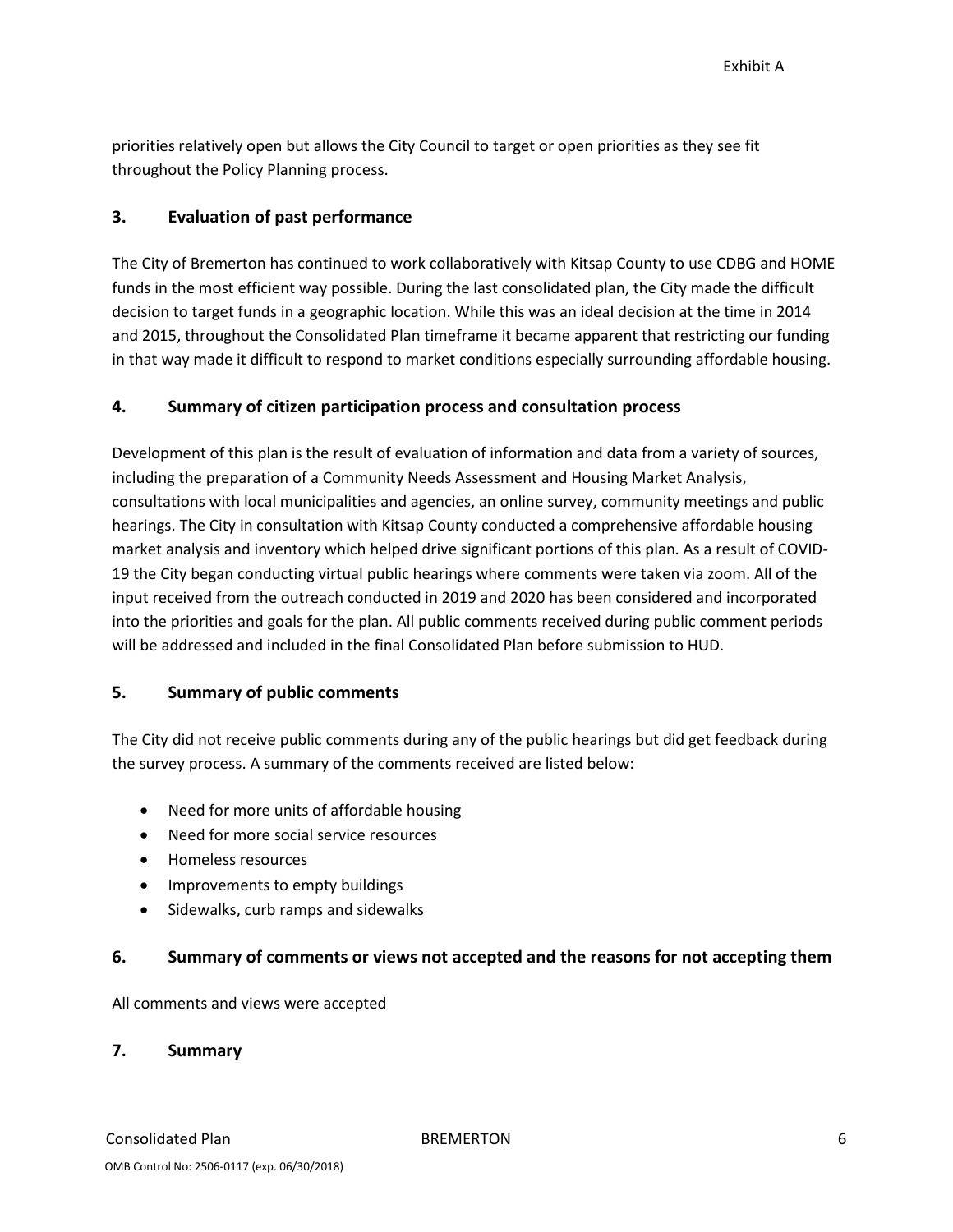The City of Bremerton's 2021-2025 Consolidated Plan has been prepared to develop a viable community by providing decent housing, a suitable living environment, expanded economic opportunities principally for low and moderate-income persons, and programs that will address homeless and near homeless persons, affordable housing opportunities, economic opportunities and infrastructure updates. An approved Citizen Participation plan was used to gather public comments through public meetings and the consultation process provided additional input. Information gathered from the public, a market analysis, housing study and data provided by HUD was used to identify goals and the activities of this Consolidated Plan.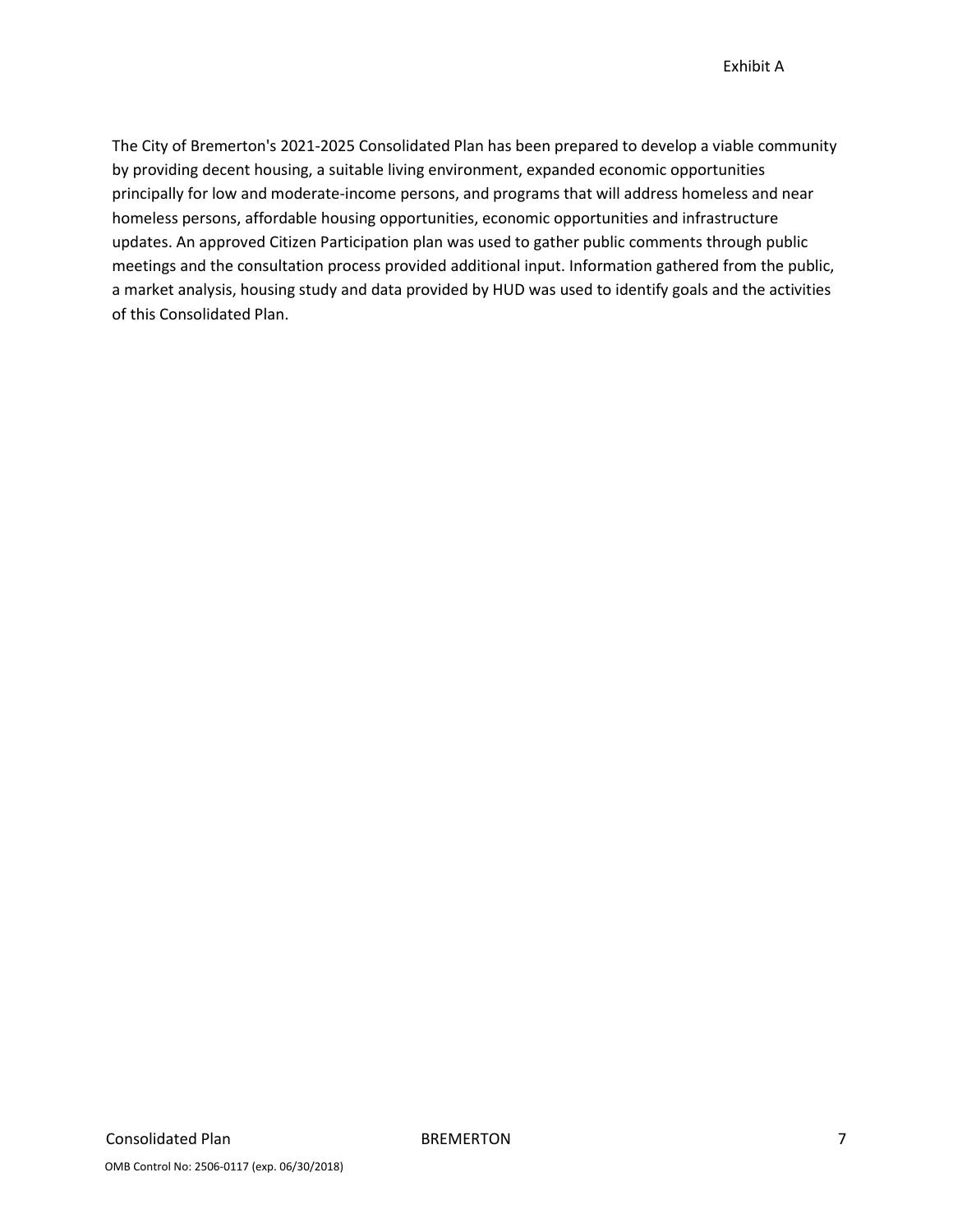# **The Process**

# **PR-05 Lead & Responsible Agencies - 91.200(b)**

# **1. Describe agency/entity responsible for preparing the Consolidated Plan and those responsible for administration of each grant program and funding source**

The following are the agencies/entities responsible for preparing the Consolidated Plan and those responsible for administration of each grant program and funding source.

| <b>Agency Role</b>        |  | <b>Name</b>      |                                     | <b>Department/Agency</b> |  |
|---------------------------|--|------------------|-------------------------------------|--------------------------|--|
|                           |  |                  |                                     |                          |  |
| <b>CDBG Administrator</b> |  | <b>BREMERTON</b> |                                     | Department of Community  |  |
|                           |  |                  | Development                         |                          |  |
| <b>HOME Administrator</b> |  | <b>BREMERTON</b> | Department of Housing and Community |                          |  |
|                           |  |                  | Services                            |                          |  |

**Table 1– Responsible Agencies**

#### **Narrative**

Kitsap County is the lead entity for the Consolidated Plan. The City of Bremerton administers their own CDBG funds and prepares our own Action Plan. The Kitsap County Block Grant Program, as part of the Department of Human Services, is responsible for the administration of County CDBG and HOME funds.

The City of Bremerton administers their CDBG funds and share of HOME funds through the City's Department of Community Development. The Bremerton City Council holds public hearings and provides policy direction for CDBG funds and the City's portion of HOME funds.

# **Consolidated Plan Public Contact Information**

Sarah Achaoui, CDBG Administrator

City of Bremerton

345 6th Street, Suite 100

Bremerton, WA 98337-1873

Email: sarah.achaoui@ci.bremerton.wa.us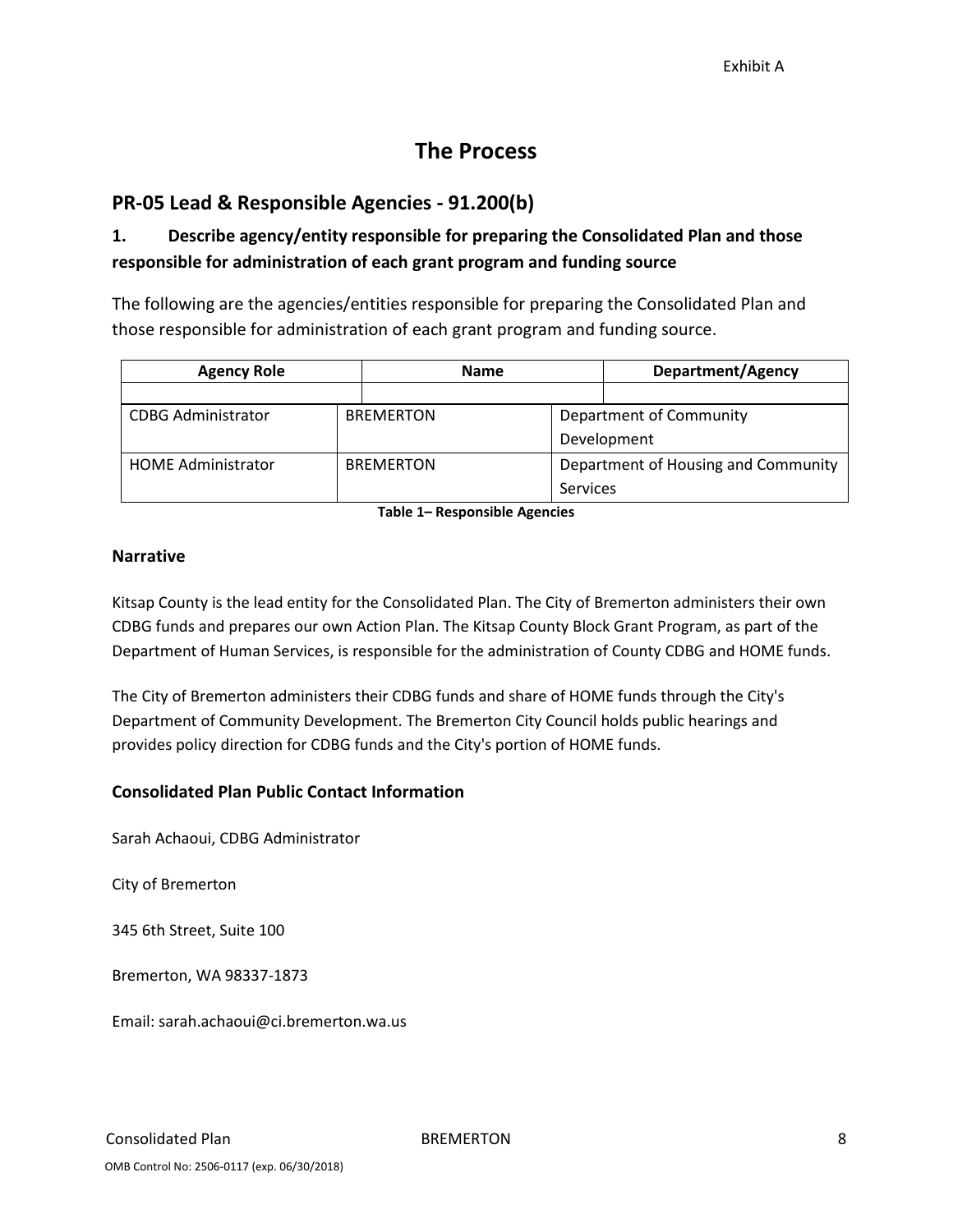# **PR-10 Consultation - 91.100, 91.110, 91.200(b), 91.300(b), 91.215(l) and 91.315(l)**

#### **1. Introduction**

The City of Bremerton has consulted with other government agencies, housing and service providers, advisory and community boards, planning commission, City Council, and the public in the development of this plan. Consultation included conducting a survey; review of published plans and studies; requests to specific agencies to gather additional data and three written comment periods.

# **Provide a concise summary of the jurisdiction's activities to enhance coordination between public and assisted housing providers and private and governmental health, mental health and service agencies (91.215(I)).**

The City has ongoing coordination and communication between housing providers and health, mental health, immigrant assistance agencies, City departments, Continuum of Care and Housing Solutions Center (HSC) and service agencies through on-going meetings and coordinated planning. All organizations serving the Cities lowest income residents participate in the Kitsap Housing and Homelessness Coalition (Continuum of Care). Through regular meetings information is shared and gaps in service are identified. The City is a regular participant in these meetings. Housing providers partner with those serving special needs populations to provide housing to the City's most vulnerable and work together to identify needs and develop new projects. The Housing Solutions Center is Kitsap County's single point of entry for those needing housing. The goal of the HSC is to prevent homelessness when possible and move people as quickly as possible into shelter or permanent housing. Improved discharge planning and coordination has been identified as a high priority and work continues to develop respite beds for those who are homeless and discharged from systems of care.

The City worked with Kitsap County to enhance coordination through implementation of the Coordinated Grant Process. This single online application platform, Fluid Review, is used for CDBG, HOME, Affordable Housing Grant Program (AHGP) funds and Homeless Housing Grant Program (HHGP) funds. Funding is prioritized through the Consolidated Plan for CDBG and HOME and Kitsap Homeless Housing Plan for AHGP and HHGP funds. Through this process duplication of funding is minimized and high priority projects are provided an opportunity to maximize local funding. The City has built in infrastructure in the Consolidated Plan to allow the City Council the opportunity to focus or target funding through the Policy Plan. The City has ongoing coordination between housing providers and health, mental health and service agencies through on-going meetings and coordinated planning. All organizations who serve the City and Kitsap County's lowest income residents participate in the Kitsap Housing and Homelessness Coalition (Continuum of Care). Through regular meetings information is shared and gaps in service are identified. Housing providers work to partner with those serving special needs populations to provide housing to our most vulnerable and work together to identify needs and

#### Consolidated Plan 8 and 8 and 8 BREMERTON 9 and 9 and 9 and 9 and 9 and 9 and 9 and 9 and 9 and 9 and 9 and 9 and 9 and 9 and 9 and 9 and 9 and 9 and 9 and 9 and 9 and 9 and 9 and 9 and 9 and 9 and 9 and 9 and 9 and 9 and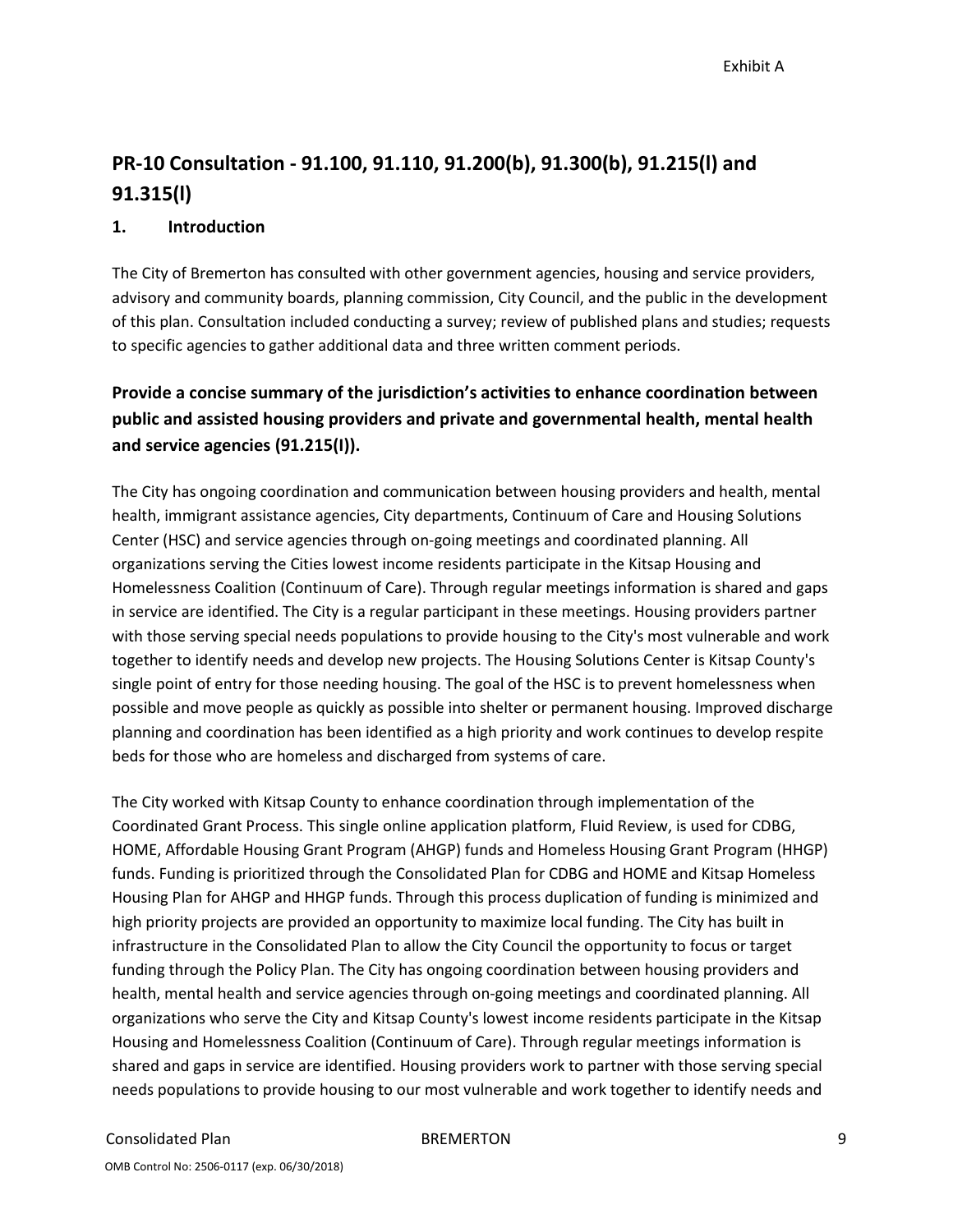develop new projects The Housing Solutions Center (HSC) is Kitsap County's single point of entry for those needing housing. The goal of the HSC is to prevent homelessness when possible and move people as quickly as possible into shelter or permanent housing. Improved discharge planning and coordination has been identified as a high priority and work continues to develop respite beds for those who are homeless and discharged from systems of care.

# **Describe coordination with the Continuum of Care and efforts to address the needs of homeless persons (particularly chronically homeless individuals and families, families with children, veterans, and unaccompanied youth) and persons at risk of homelessness**

Almost all organizations who serve Kitsap's lowest income residents participate in the Kitsap Housing and Homelessness Coalition (KHHC) (Continuum of Care). The KHHC is a large, active and engaged coalition of member agencies who serve the needs of the homeless and those living in poverty in Kitsap County. The KHHC meets monthly to discuss and share information on housing, prevention of homelessness, restoration of homeless individuals and families to stable living environments, and to promote community awareness of homelessness through education, legislative advocacy, mutual support and the sharing of resources. The KHHC members work closely with City staff and City Council representatives to continue to allow for contributed City resources to assist with current homeless needs and implementation of solutions.

**Describe consultation with the Continuum(s) of Care that serves the jurisdiction's area in determining how to allocate ESG funds, develop performance standards and evaluate outcomes, and develop funding, policies and procedures for the administration of HMIS**

The City does not receive an allocation of ESG

**2. Describe Agencies, groups, organizations and others who participated in the process and describe the jurisdictions consultations with housing, social service agencies and other entities**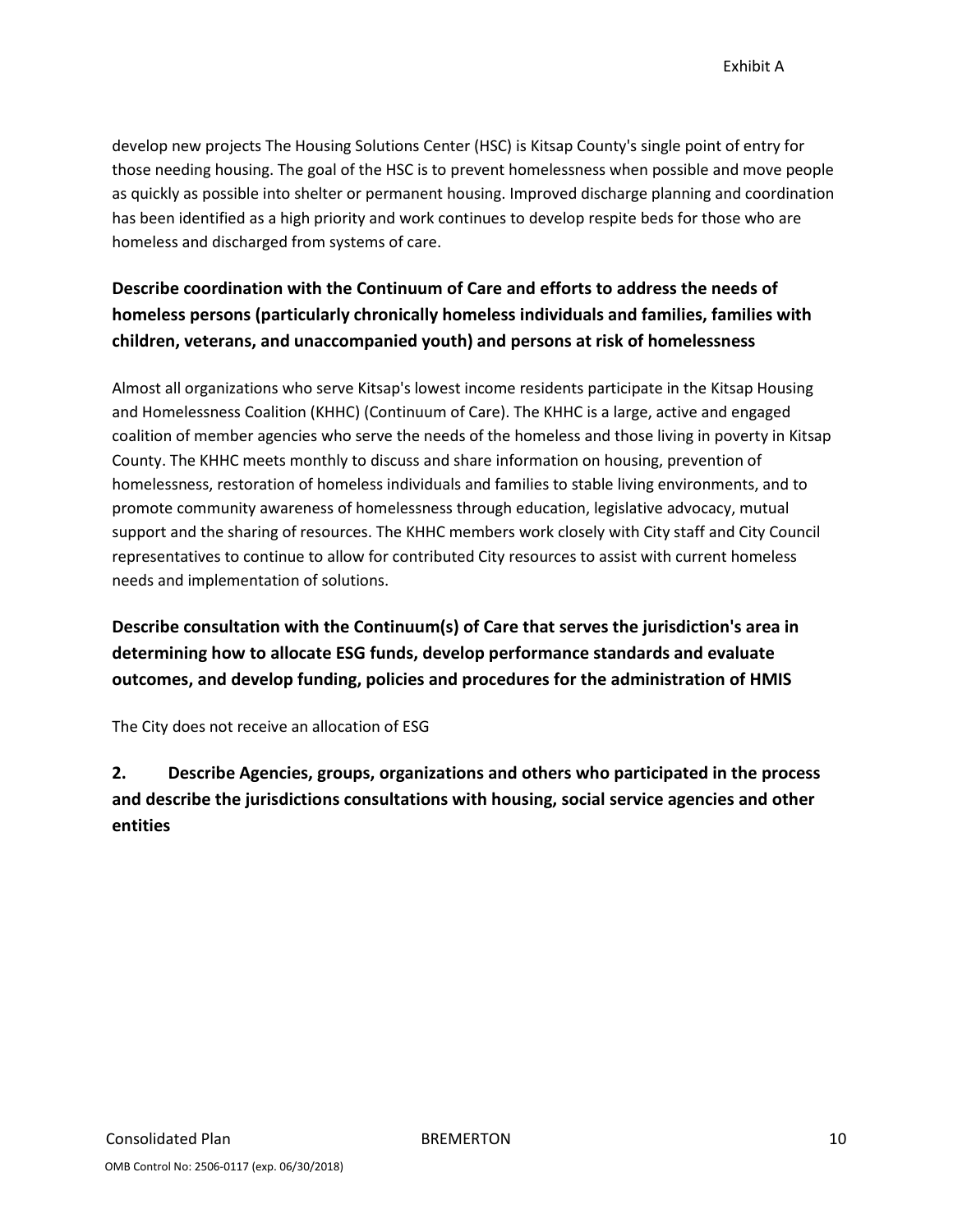| 1 | Agency/Group/Organization                                                                                                                                 | <b>Bremerton Housing Authority</b>                                                                                                                                                                                                                                                                                                                                                                                                                                                          |  |  |  |
|---|-----------------------------------------------------------------------------------------------------------------------------------------------------------|---------------------------------------------------------------------------------------------------------------------------------------------------------------------------------------------------------------------------------------------------------------------------------------------------------------------------------------------------------------------------------------------------------------------------------------------------------------------------------------------|--|--|--|
|   | <b>Agency/Group/Organization Type</b>                                                                                                                     | <b>PHA</b>                                                                                                                                                                                                                                                                                                                                                                                                                                                                                  |  |  |  |
|   | What section of the Plan was addressed<br>by Consultation?                                                                                                | <b>Housing Need Assessment</b><br><b>Public Housing Needs</b>                                                                                                                                                                                                                                                                                                                                                                                                                               |  |  |  |
|   | How was the<br>Agency/Group/Organization consulted<br>and what are the anticipated outcomes<br>of the consultation or areas for improved<br>coordination? | The City of Bremerton is in regular communication<br>and is a working partner with the Bremerton<br>Housing Authority. Through this partnership the City<br>was able to establish an emergency rental assistance<br>program for both households affected by COVID-19<br>(CARES Act), and for those who are financially<br>struggling. The Housing Authority provided feedback<br>prior to the release of the public survey on the need<br>for more units of affordable housing in the City. |  |  |  |
| 2 | Agency/Group/Organization                                                                                                                                 | Kitsap Mental Health Services                                                                                                                                                                                                                                                                                                                                                                                                                                                               |  |  |  |
|   | <b>Agency/Group/Organization Type</b>                                                                                                                     | Housing<br>Services-Persons with Disabilities<br>Services-Health                                                                                                                                                                                                                                                                                                                                                                                                                            |  |  |  |
|   | What section of the Plan was addressed<br>by Consultation?                                                                                                | <b>Housing Need Assessment</b><br>Non-Homeless Special Needs                                                                                                                                                                                                                                                                                                                                                                                                                                |  |  |  |
|   | How was the<br>Agency/Group/Organization consulted<br>and what are the anticipated outcomes<br>of the consultation or areas for improved<br>coordination? | Kitsap Mental Health is the County's primary mental<br>health and substance abuse service provider. They<br>provided feedback on the special needs population<br>and how the City can better help those in our<br>community.                                                                                                                                                                                                                                                                |  |  |  |
| 3 | Agency/Group/Organization                                                                                                                                 | KITSAP COMMUNITY RESOURCES                                                                                                                                                                                                                                                                                                                                                                                                                                                                  |  |  |  |
|   | <b>Agency/Group/Organization Type</b>                                                                                                                     | Housing<br>Services-Education<br>Services-Employment                                                                                                                                                                                                                                                                                                                                                                                                                                        |  |  |  |
|   | What section of the Plan was addressed<br>by Consultation?                                                                                                | <b>Housing Need Assessment</b><br><b>Homelessness Strategy</b><br>Homeless Needs - Families with children<br><b>Economic Development</b>                                                                                                                                                                                                                                                                                                                                                    |  |  |  |

**Table 2– Agencies, groups, organizations who participated**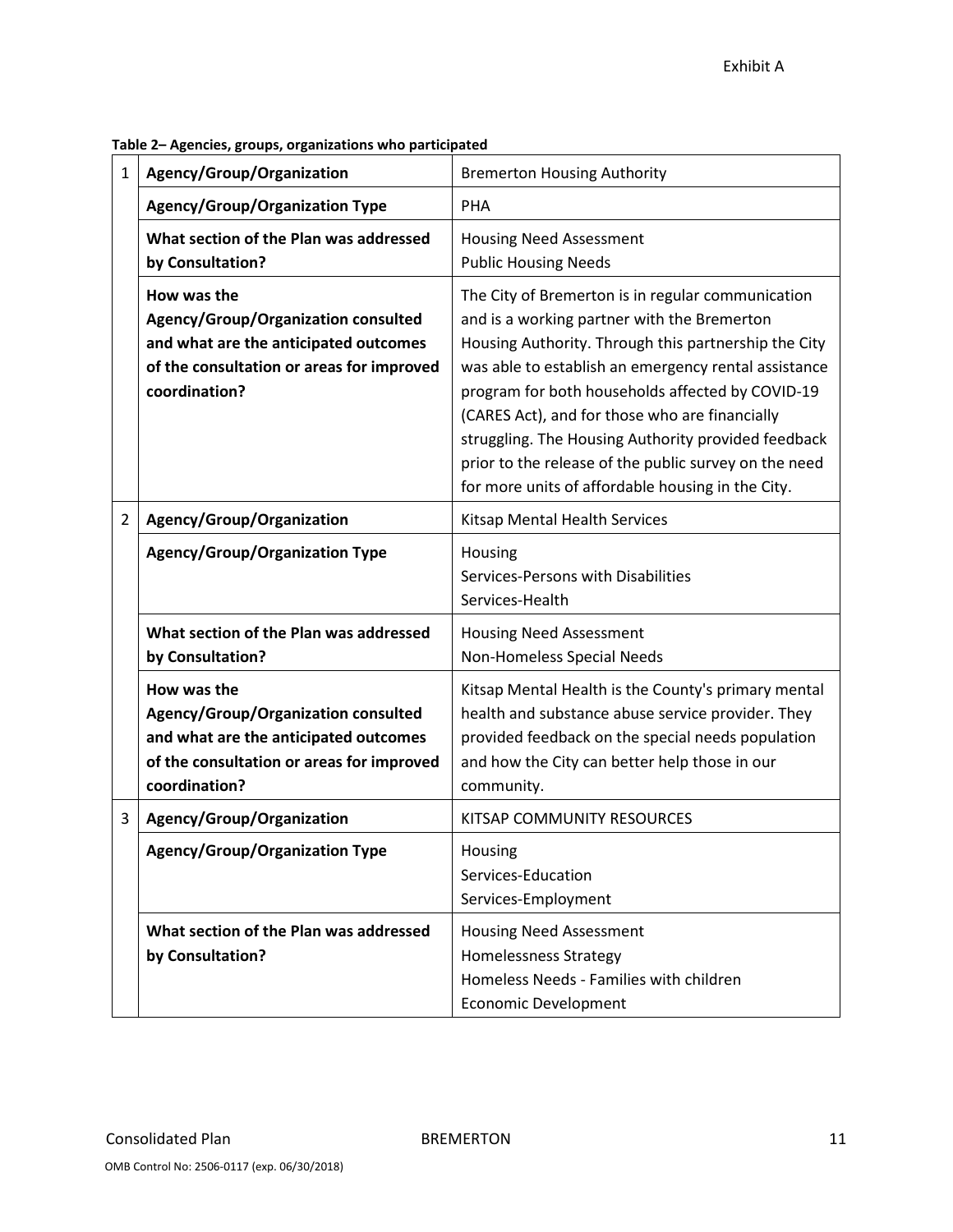|   | How was the<br>Agency/Group/Organization consulted<br>and what are the anticipated outcomes<br>of the consultation or areas for improved<br>coordination? | Agency provided narrative and data for the plan.                        |
|---|-----------------------------------------------------------------------------------------------------------------------------------------------------------|-------------------------------------------------------------------------|
| 4 | Agency/Group/Organization                                                                                                                                 | City of Bremerton Department of Community<br>Development                |
|   | <b>Agency/Group/Organization Type</b>                                                                                                                     | Other government - Local<br>Planning organization                       |
|   | What section of the Plan was addressed<br>by Consultation?                                                                                                | <b>Housing Need Assessment</b>                                          |
|   | How was the<br>Agency/Group/Organization consulted<br>and what are the anticipated outcomes<br>of the consultation or areas for improved<br>coordination? | Agency provided narrative and data for the plan.                        |
| 5 | Agency/Group/Organization                                                                                                                                 | Kitsap Mental Health Services                                           |
|   | <b>Agency/Group/Organization Type</b>                                                                                                                     | Services-Persons with Disabilities                                      |
|   | What section of the Plan was addressed<br>by Consultation?                                                                                                | <b>Housing Need Assessment</b><br>Homeless Needs - Chronically homeless |
|   | How was the<br>Agency/Group/Organization consulted<br>and what are the anticipated outcomes<br>of the consultation or areas for improved<br>coordination? | Agency provided narrative and data for the plan.                        |
| 6 | Agency/Group/Organization                                                                                                                                 | <b>Bremerton Chamber of Commerce</b>                                    |
|   | <b>Agency/Group/Organization Type</b>                                                                                                                     | <b>Business Leaders</b>                                                 |
|   | What section of the Plan was addressed<br>by Consultation?                                                                                                | <b>Economic Development</b>                                             |
|   | How was the<br>Agency/Group/Organization consulted<br>and what are the anticipated outcomes<br>of the consultation or areas for improved<br>coordination? | Agency provided narrative and data for the plan.                        |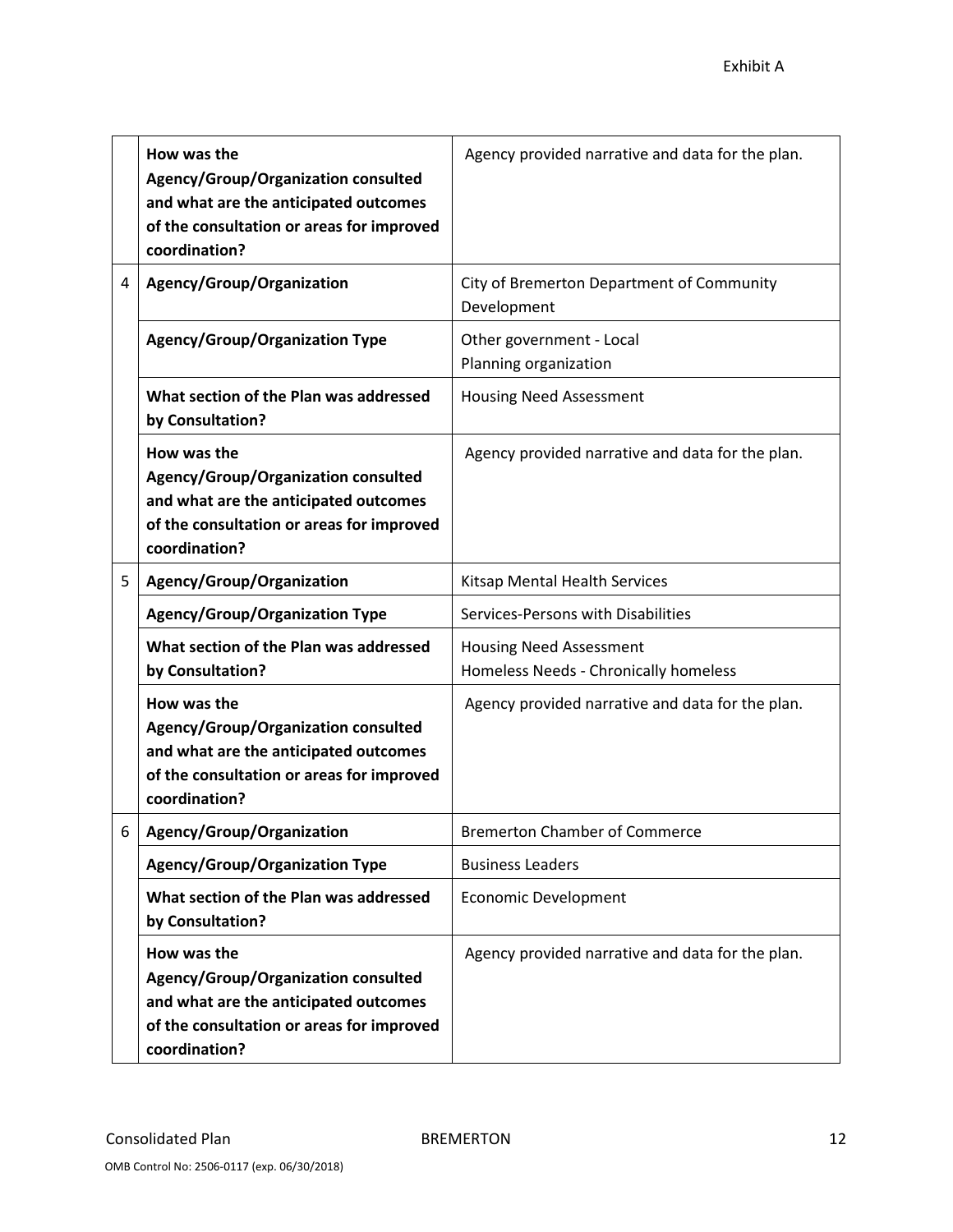| Agency/Group/Organization                                                                                                                                 | Kitsap Economic Development Alliance (KEDA)      |  |  |
|-----------------------------------------------------------------------------------------------------------------------------------------------------------|--------------------------------------------------|--|--|
| <b>Agency/Group/Organization Type</b>                                                                                                                     | Regional organization                            |  |  |
| What section of the Plan was addressed<br>by Consultation?                                                                                                | Economic Development                             |  |  |
| How was the<br>Agency/Group/Organization consulted<br>and what are the anticipated outcomes<br>of the consultation or areas for improved<br>coordination? | Agency provided narrative and data for the plan. |  |  |

# **Identify any Agency Types not consulted and provide rationale for not consulting**

N/A

# **Other local/regional/state/federal planning efforts considered when preparing the Plan**

| Name of Plan      | <b>Lead Organization</b> | How do the goals of your<br><b>Strategic Plan overlap with the</b><br>goals of each plan? |
|-------------------|--------------------------|-------------------------------------------------------------------------------------------|
| Continuum of Care |                          | Goals are Consistent with the                                                             |
|                   |                          | plan                                                                                      |

**Table 3– Other local / regional / federal planning efforts**

# **Describe cooperation and coordination with other public entities, including the State and any adjacent units of general local government, in the implementation of the Consolidated Plan (91.215(l))**

The City of Bremerton receives CDBG funds as an Entitlement Community. The City of Bremerton and Kitsap County form a consortium for HOME funds. The County and City of Bremerton work closely together to coordinate policies and funding strategies. The goals and outcomes identified in the Strategic Plan will be accomplished in partnership with the City's housing and social service providers.

The City of Bremerton works directly with the Washington Department of Commerce in several areas including homeless program and planning and land use regulatory compliance. In addition, the City is a member of the Puget Sound Regional Council. PSRC develops policies and coordinates decisions about regional growth, transportation and economic development planning within King, Pierce, Snohomish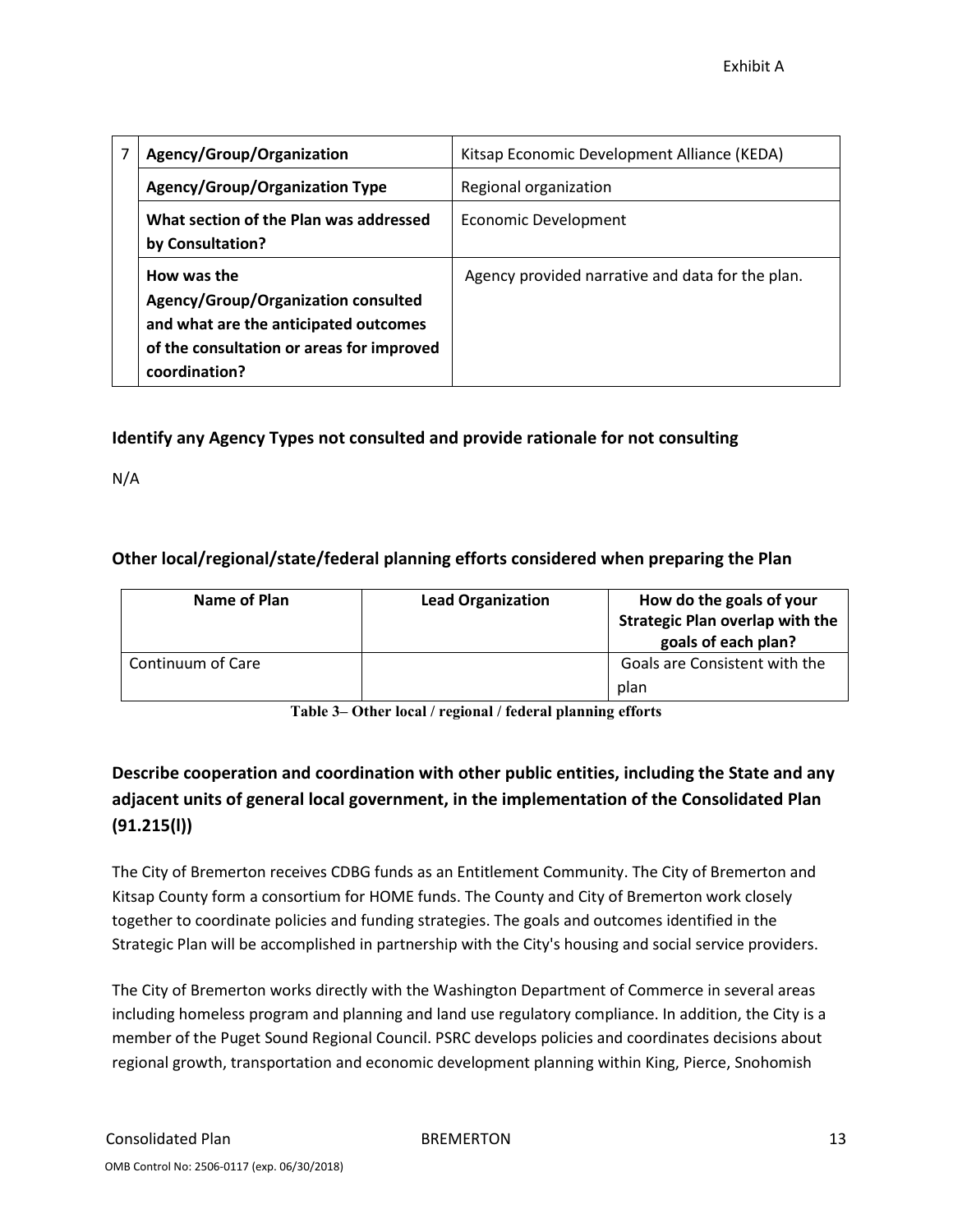and Kitsap counties. The strategies and goals in the Consolidated Plan support the goals outlined in Kitsap's Homeless Housing Plan, Comprehensive Plan and regional plans.

# **Narrative**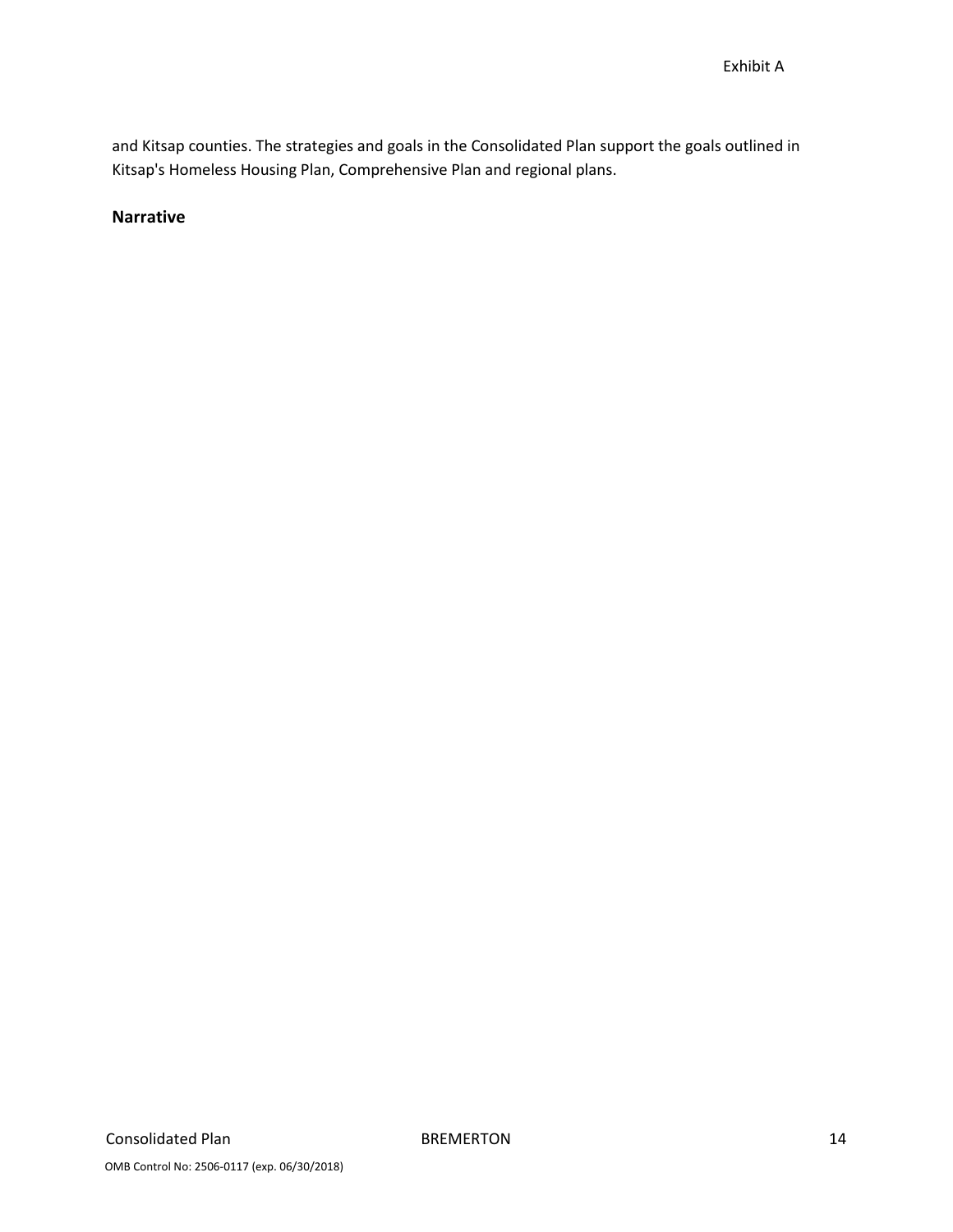# **PR-15 Citizen Participation - 91.105, 91.115, 91.200(c) and 91.300(c)**

# **1. Summary of citizen participation process/Efforts made to broaden citizen participation Summarize citizen participation process and how it impacted goal setting**

The Citizen Participation Plan is updated annually, and the latest version was adopted in 2020 for the 2021 program year. The Citizen Participation Plan is a component of the annual Policy Plan and is updated and adopted annually by the Bremerton City Council. Based on the strategies outlined in the Citizen Participation Plan, the City conducted several face-to-face and email consultations with service providers and agencies. The City also conducted a consolidated planning survey as well as a series of public hearings and participation with the Continuum of Care. Citizen input into the Consolidated Plan involved about 250 people in various forms of participation including in person meetings (pre-COVID), teleconferences, zoom meetings, and email consultation. The City also took into consideration already existing community outreach documents such as Kitsap Community Resources Community Needs Assessment, the Affordable Housing Market Analysis which was done in consultation with the City and the County, and Consolidated Planning updates.

#### 2021-2025 Survey Results Summary

A community survey was launched on February 18, 2020 and was open until the end of March. There were 126 respondents. The survey was announced on the City of Bremerton websites which triggered electronic notification of the survey availability to all subscribers which includes citizens and agencies. The survey was designed to solicit input on challenges and priorities related to affordable housing, economic development, and community services and facilities.

Affordable rental housing was the highest-ranking need in the community. Development of new rental housing and preservation of existing affordable rental housing were identified as critical needs by over half of respondents. Construction of new affordable homeownership housing and home purchase assistance (i.e. down-payment assistance) were identified as high needs. Services for homeless persons, mental health services, and food banks were ranked as high need. Public facilities including homeless shelters, food banks, child-care centers, and health care facilities ranked as high need and street and sidewalk improvements, slum and blight removal and accessibility and safety for disabled residents were ranked as high need public infrastructure needs. Economic Development needs were ranked lower overall than housing and services, but rehabilitation of commercial/industrial buildings and microenterprise assistance were ranked high for economic development needs.

Consolidated Plan 15 and 2008 BREMERTON 15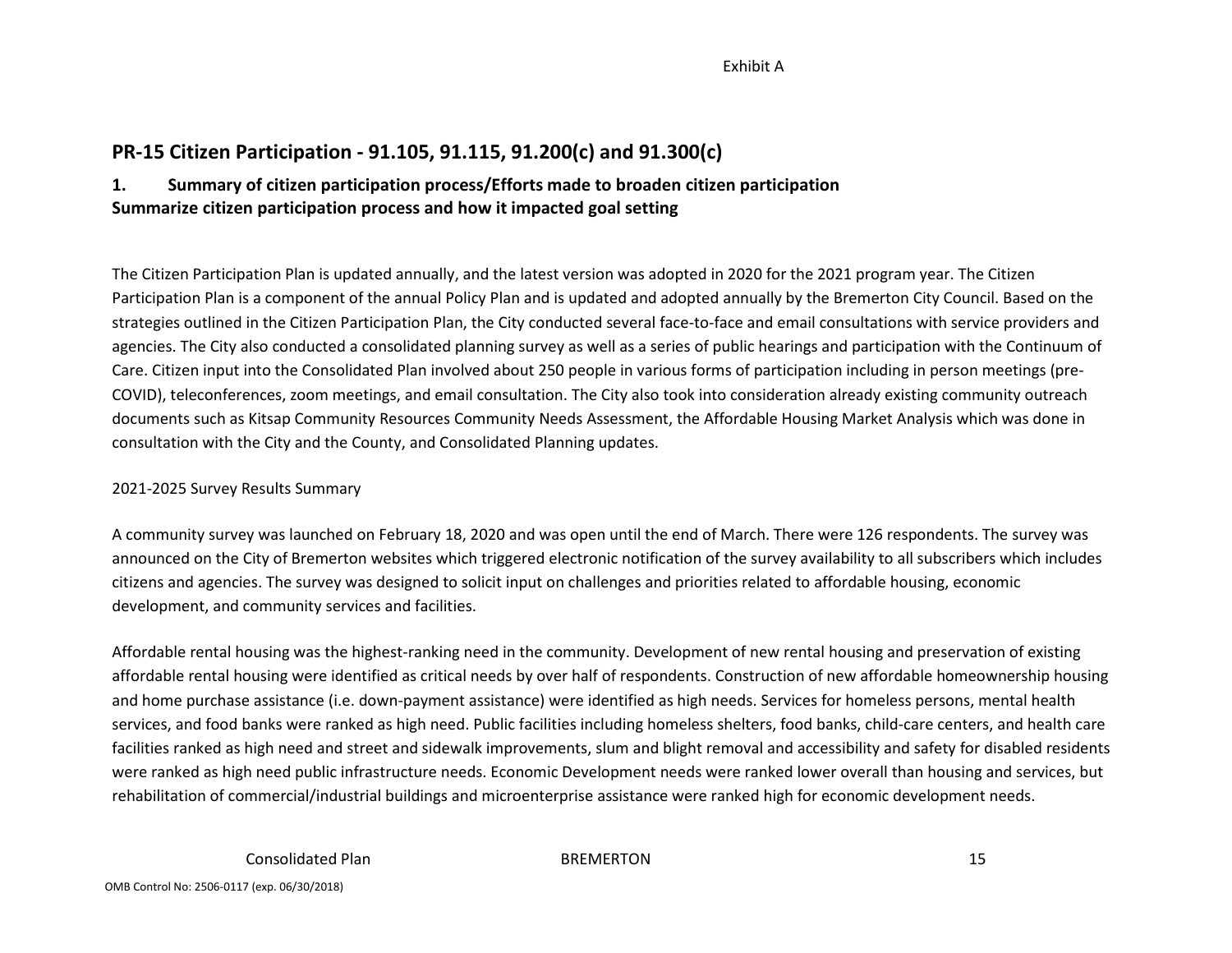# **Citizen Participation Outreach**

| Sort Or<br>der | <b>Mode of Outr</b><br>each | <b>Target of Outr</b><br>each | Summary of<br>response/attend<br>ance | <b>Summary of</b><br>comments rece<br>ived | Summary of com<br>ments not<br>accepted<br>and reasons | <b>URL</b> (If applicable) |
|----------------|-----------------------------|-------------------------------|---------------------------------------|--------------------------------------------|--------------------------------------------------------|----------------------------|
|                | Internet                    | Non-                          | A survey was                          | 138 persons                                |                                                        |                            |
|                | Outreach                    | targeted/broa                 | sent out to the                       | responded                                  |                                                        |                            |
|                |                             | d community                   | public between                        |                                            |                                                        |                            |
|                |                             |                               | January and                           |                                            |                                                        |                            |
|                |                             |                               | March 2020 to                         |                                            |                                                        |                            |
|                |                             |                               | gather feedback                       |                                            |                                                        |                            |
|                |                             |                               | on community                          |                                            |                                                        |                            |
|                |                             |                               | needs and                             |                                            |                                                        |                            |
|                |                             |                               | priorities.                           |                                            |                                                        |                            |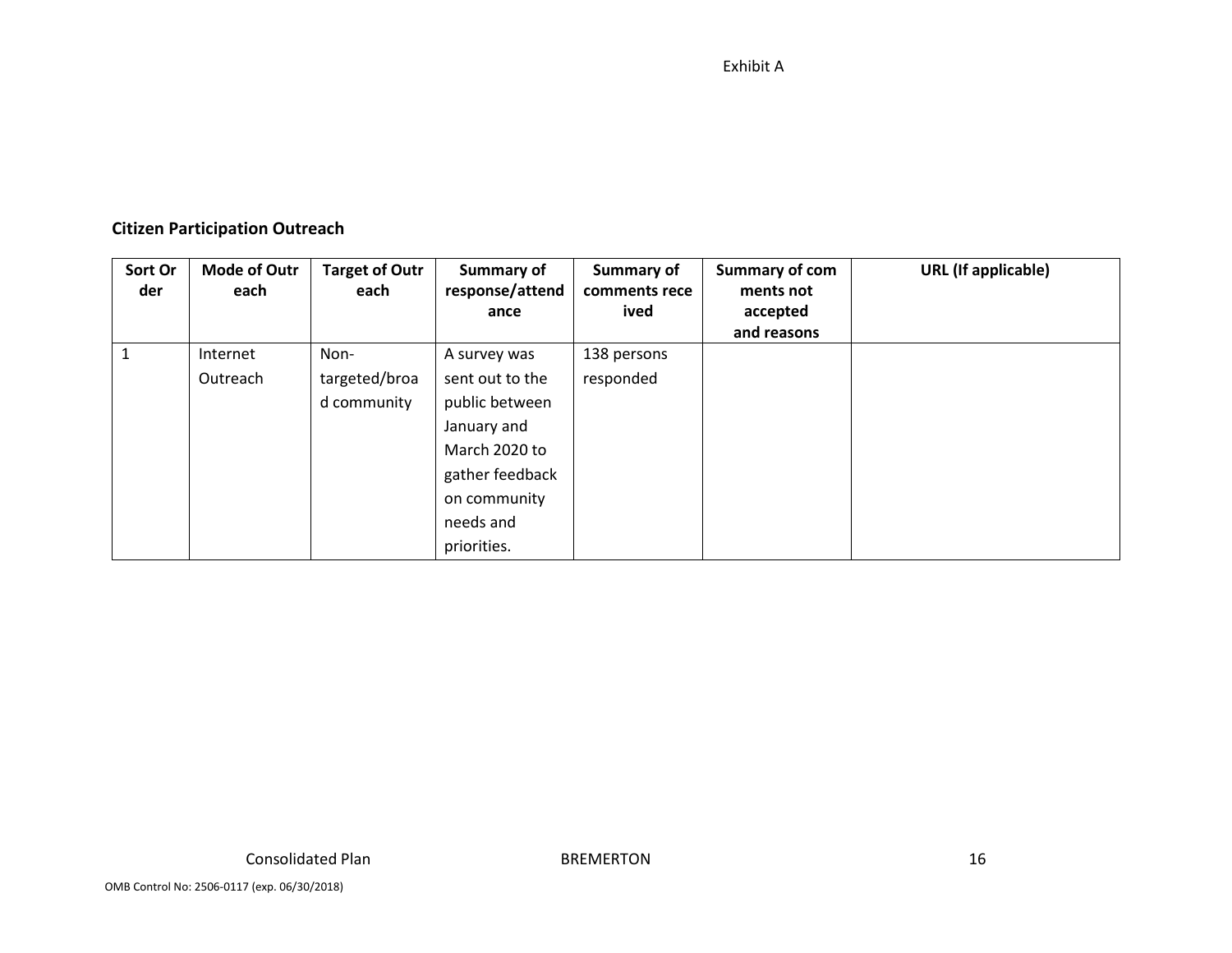| Sort Or        | <b>Mode of Outr</b> | <b>Target of Outr</b> | <b>Summary of</b>       | <b>Summary of</b> | <b>Summary of com</b> | <b>URL</b> (If applicable)     |
|----------------|---------------------|-----------------------|-------------------------|-------------------|-----------------------|--------------------------------|
| der            | each                | each                  | response/attend         | comments rece     | ments not             |                                |
|                |                     |                       | ance                    | ived              | accepted              |                                |
|                |                     |                       |                         |                   | and reasons           |                                |
| $\overline{2}$ | Newspaper Ad        | Non-                  | A legal ad was          | no comments       |                       | https://www.bremertonwa.gov/19 |
|                |                     | targeted/broa         | published in the        |                   |                       | 8/Federal-Grants---CDBG        |
|                |                     | d community           | Kitsap Sun in           |                   |                       |                                |
|                |                     |                       | March                   |                   |                       |                                |
|                |                     |                       | announcing a 30-        |                   |                       |                                |
|                |                     |                       | day comment             |                   |                       |                                |
|                |                     |                       | period for the          |                   |                       |                                |
|                |                     |                       | 2021 City of            |                   |                       |                                |
|                |                     |                       | <b>Bremerton Policy</b> |                   |                       |                                |
|                |                     |                       | Plan and 2021-          |                   |                       |                                |
|                |                     |                       | 2025                    |                   |                       |                                |
|                |                     |                       | Consolidated            |                   |                       |                                |
|                |                     |                       | Plan Priorities.        |                   |                       |                                |
|                |                     |                       | Information and         |                   |                       |                                |
|                |                     |                       | documents were          |                   |                       |                                |
|                |                     |                       | posted on the           |                   |                       |                                |
|                |                     |                       | City of                 |                   |                       |                                |
|                |                     |                       | <b>Bremerton CDBG</b>   |                   |                       |                                |
|                |                     |                       | website, and            |                   |                       |                                |
|                |                     |                       | sent out in an          |                   |                       |                                |
|                |                     |                       | email blast to all      |                   |                       |                                |
|                |                     |                       | subscribers of          |                   |                       |                                |
|                |                     |                       | the City of             |                   |                       |                                |
|                |                     |                       | <b>Bremerton news</b>   |                   |                       |                                |
|                |                     |                       | flash.                  |                   |                       |                                |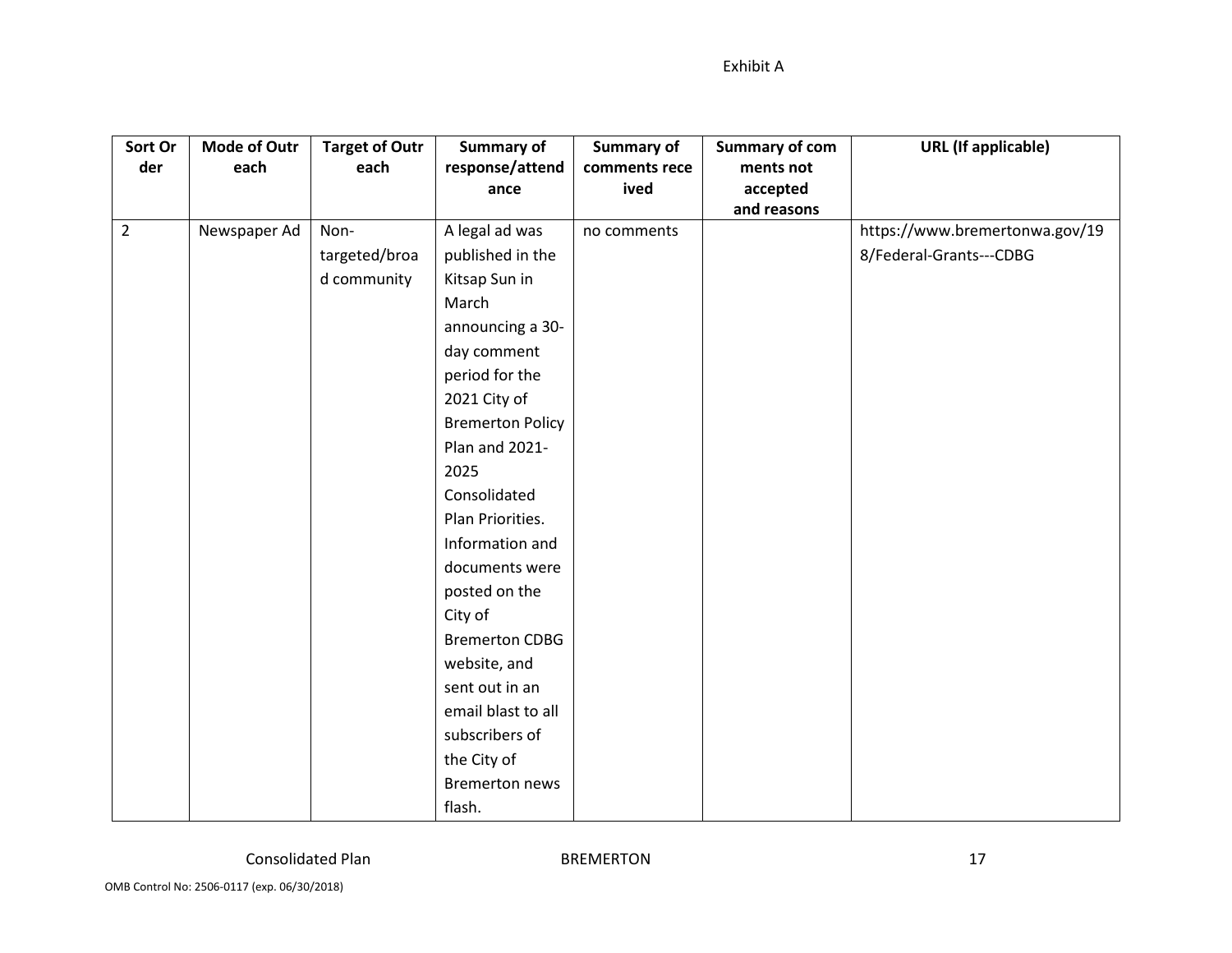| Sort Or | <b>Mode of Outr</b>   | <b>Target of Outr</b> | <b>Summary of</b>       | <b>Summary of</b> | <b>Summary of com</b> | <b>URL</b> (If applicable) |
|---------|-----------------------|-----------------------|-------------------------|-------------------|-----------------------|----------------------------|
| der     | each                  | each                  | response/attend         | comments rece     | ments not             |                            |
|         |                       |                       | ance                    | ived              | accepted              |                            |
|         |                       |                       |                         |                   | and reasons           |                            |
| 3       | Public                | Non-                  | A public hearing        | No comments       |                       |                            |
|         | Meeting               | targeted/broa         | was scheduled to        | received.         |                       |                            |
|         |                       | d community           | publicly discuss        |                   |                       |                            |
|         |                       |                       | on the 2021 City        |                   |                       |                            |
|         |                       |                       | of Bremerton            |                   |                       |                            |
|         |                       |                       | <b>CDBG Policy Plan</b> |                   |                       |                            |
|         |                       |                       | and 2021-2025           |                   |                       |                            |
|         |                       |                       | Consolidated            |                   |                       |                            |
|         |                       |                       | Plan Priorities on      |                   |                       |                            |
|         |                       |                       | March 4th, 2020         |                   |                       |                            |
| 4       | <b>Public Hearing</b> | Non-                  | The City held a         | The Housing       |                       |                            |
|         |                       | targeted/broa         | public meeting          | Authority         |                       |                            |
|         |                       | d community           | to discuss the          | Director spoke    |                       |                            |
|         |                       |                       | City's first round      | on the            |                       |                            |
|         |                       |                       | of CARES Act            | importance of     |                       |                            |
|         |                       |                       | funding and             | utilizing these   |                       |                            |
|         |                       |                       | implementation          | funds for         |                       |                            |
|         |                       |                       | of an emergency         | emergency         |                       |                            |
|         |                       |                       | rental assistance       | rental            |                       |                            |
|         |                       |                       | program with            | assistance as     |                       |                            |
|         |                       |                       | the Bremerton           | many              |                       |                            |
|         |                       |                       | Housing                 | households had    |                       |                            |
|         |                       |                       | Authority.              | not been able     |                       |                            |
|         |                       |                       |                         | to work due to    |                       |                            |
|         |                       |                       |                         | COVID-19.         |                       |                            |

Consolidated Plan BREMERTON 18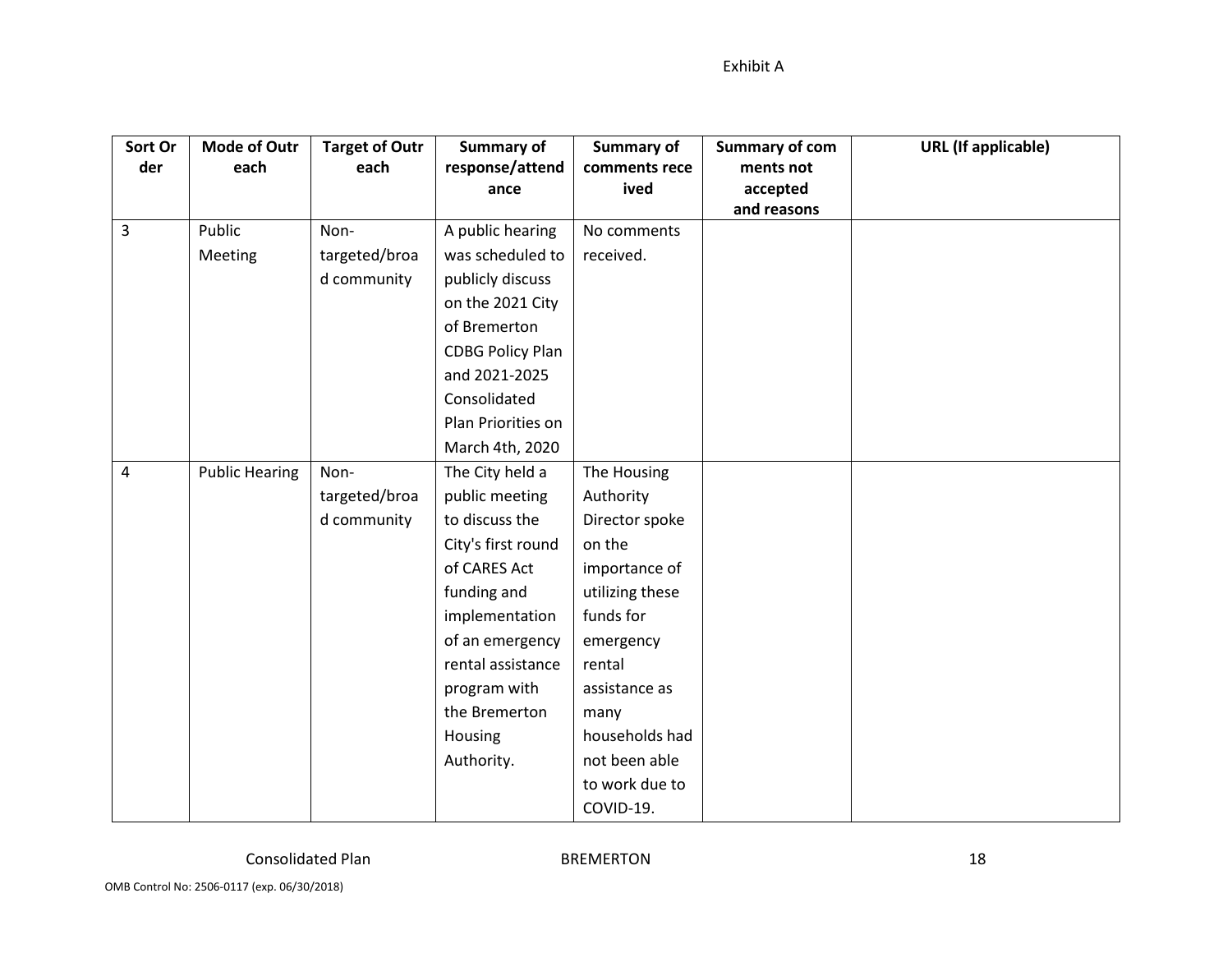| Sort Or<br>der | Mode of Outr<br>each  | <b>Target of Outr</b><br>each | <b>Summary of</b><br>response/attend | <b>Summary of</b><br>comments rece | <b>Summary of com</b><br>ments not | <b>URL</b> (If applicable) |
|----------------|-----------------------|-------------------------------|--------------------------------------|------------------------------------|------------------------------------|----------------------------|
|                |                       |                               | ance                                 | ived                               | accepted                           |                            |
|                |                       |                               |                                      |                                    | and reasons                        |                            |
| 5              | <b>Public Hearing</b> | Non-                          | The City held a                      | no comments                        |                                    |                            |
|                |                       | targeted/broa                 | public comment                       | were received                      |                                    |                            |
|                |                       | d community                   | period from June                     |                                    |                                    |                            |
|                |                       |                               | 1 to June 17 to                      |                                    |                                    |                            |
|                |                       |                               | receive public                       |                                    |                                    |                            |
|                |                       |                               | comment on the                       |                                    |                                    |                            |
|                |                       |                               | 2021-2025                            |                                    |                                    |                            |
|                |                       |                               | Consolidated                         |                                    |                                    |                            |
|                |                       |                               | Plan priorities                      |                                    |                                    |                            |
|                |                       |                               | and the 2021                         |                                    |                                    |                            |
|                |                       |                               | <b>CDBG Policy</b>                   |                                    |                                    |                            |
|                |                       |                               | Plan. A public                       |                                    |                                    |                            |
|                |                       |                               | hearing was held                     |                                    |                                    |                            |
|                |                       |                               | on June 17th for                     |                                    |                                    |                            |
|                |                       |                               | the City council                     |                                    |                                    |                            |
|                |                       |                               | to formally                          |                                    |                                    |                            |
|                |                       |                               | discuss these                        |                                    |                                    |                            |
|                |                       |                               | priorities and                       |                                    |                                    |                            |
|                |                       |                               | plan and adopt                       |                                    |                                    |                            |
|                |                       |                               | them.                                |                                    |                                    |                            |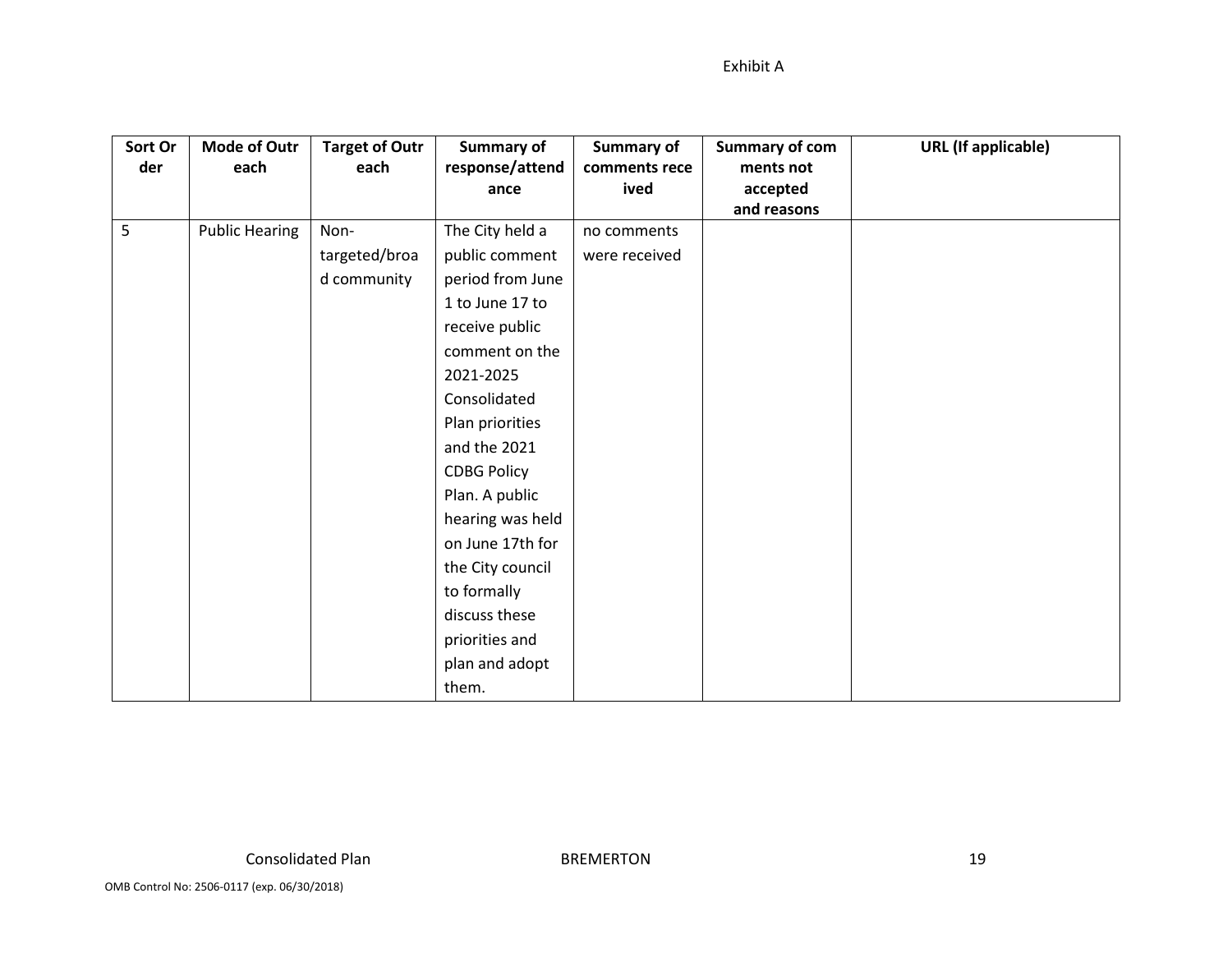| Sort Or | <b>Mode of Outr</b> | <b>Target of Outr</b> | <b>Summary of</b>     | <b>Summary of</b> | <b>Summary of com</b> | <b>URL</b> (If applicable) |
|---------|---------------------|-----------------------|-----------------------|-------------------|-----------------------|----------------------------|
| der     | each                | each                  | response/attend       | comments rece     | ments not             |                            |
|         |                     |                       | ance                  | ived              | accepted              |                            |
|         |                     |                       |                       |                   | and reasons           |                            |
| 6       | Internet            | Non-                  | Grant                 | no comments       |                       |                            |
|         | Outreach            | targeted/broa         | applications for      | were received     |                       |                            |
|         |                     | d community           | 2021 CDBG             |                   |                       |                            |
|         |                     |                       | funds were            |                   |                       |                            |
|         |                     |                       | made available        |                   |                       |                            |
|         |                     |                       | online on July 13,    |                   |                       |                            |
|         |                     |                       | 2020. All             |                   |                       |                            |
|         |                     |                       | subscribers of        |                   |                       |                            |
|         |                     |                       | the City of           |                   |                       |                            |
|         |                     |                       | <b>Bremerton CDBG</b> |                   |                       |                            |
|         |                     |                       | and City of           |                   |                       |                            |
|         |                     |                       | <b>Bremerton page</b> |                   |                       |                            |
|         |                     |                       | were notified         |                   |                       |                            |
|         |                     |                       | electronically.       |                   |                       |                            |
|         |                     |                       | Notices were          |                   |                       |                            |
|         |                     |                       | also placed on        |                   |                       |                            |
|         |                     |                       | the City's            |                   |                       |                            |
|         |                     |                       | Facebook page.        |                   |                       |                            |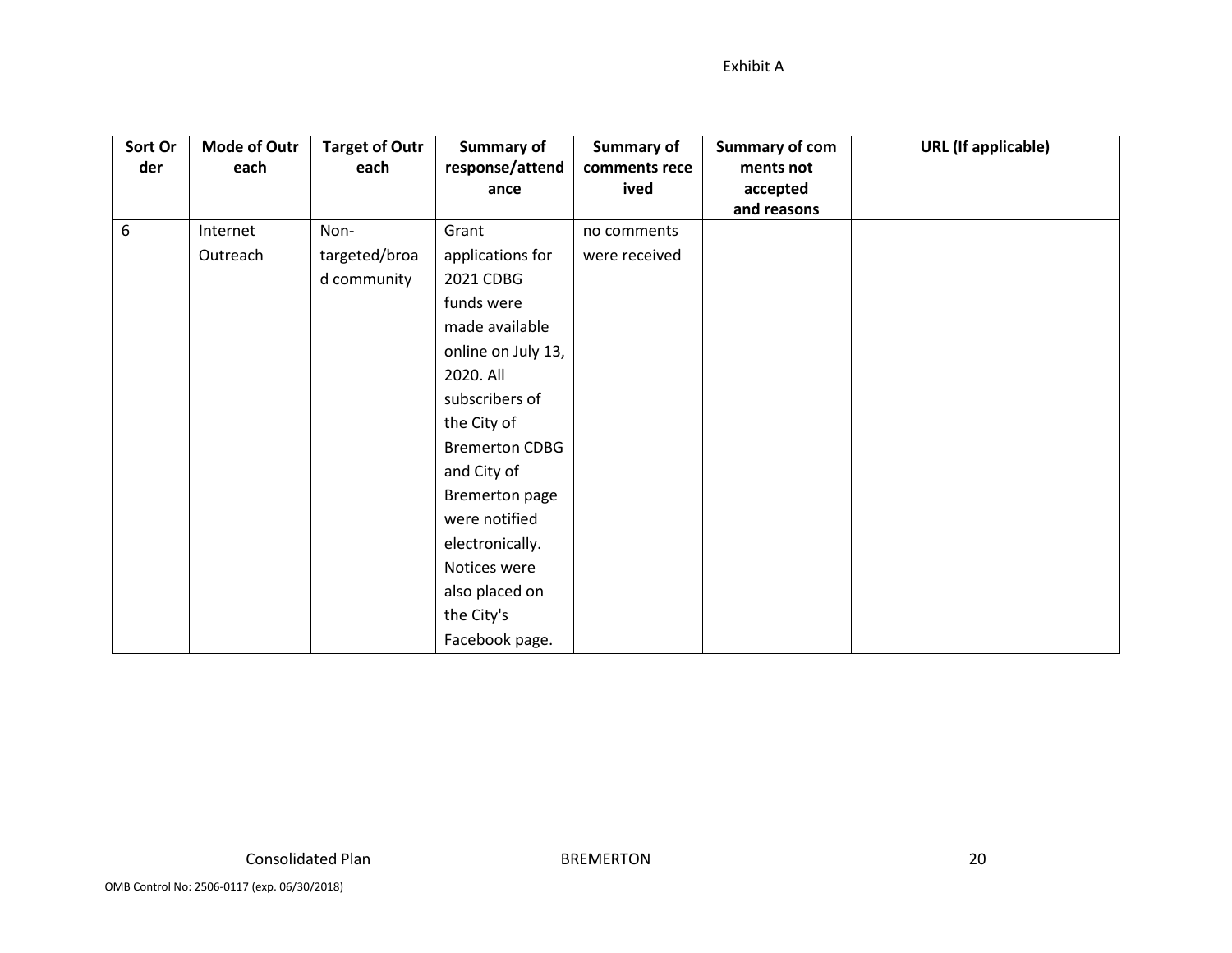| Sort Or<br>der | Mode of Outr<br>each | <b>Target of Outr</b><br>each | Summary of<br>response/attend | <b>Summary of</b><br>comments rece | <b>Summary of com</b><br>ments not | <b>URL</b> (If applicable)     |
|----------------|----------------------|-------------------------------|-------------------------------|------------------------------------|------------------------------------|--------------------------------|
|                |                      |                               | ance                          | ived                               | accepted                           |                                |
|                |                      |                               |                               |                                    | and reasons                        |                                |
| $\overline{7}$ | Newspaper Ad         | Non-                          | A Legal ad was                | no comments                        |                                    | https://www.bremertonwa.gov/19 |
|                |                      | targeted/broa                 | published                     |                                    |                                    | 8/Federal-Grants---CDBG        |
|                |                      | d community                   | October 5th,                  |                                    |                                    |                                |
|                |                      |                               | 2020 opening a                |                                    |                                    |                                |
|                |                      |                               | 30-day public                 |                                    |                                    |                                |
|                |                      |                               | comment period                |                                    |                                    |                                |
|                |                      |                               | on the 2021-                  |                                    |                                    |                                |
|                |                      |                               | 2025                          |                                    |                                    |                                |
|                |                      |                               | Consolidated                  |                                    |                                    |                                |
|                |                      |                               | Plan and Year 1               |                                    |                                    |                                |
|                |                      |                               | Action Plan.                  |                                    |                                    |                                |
|                |                      |                               | Documents were                |                                    |                                    |                                |
|                |                      |                               | posted to the                 |                                    |                                    |                                |
|                |                      |                               | City of                       |                                    |                                    |                                |
|                |                      |                               | <b>Bremerton</b>              |                                    |                                    |                                |
|                |                      |                               | website and                   |                                    |                                    |                                |
|                |                      |                               | electronic                    |                                    |                                    |                                |
|                |                      |                               | notification was              |                                    |                                    |                                |
|                |                      |                               | sent to all                   |                                    |                                    |                                |
|                |                      |                               | subscribers.                  |                                    |                                    |                                |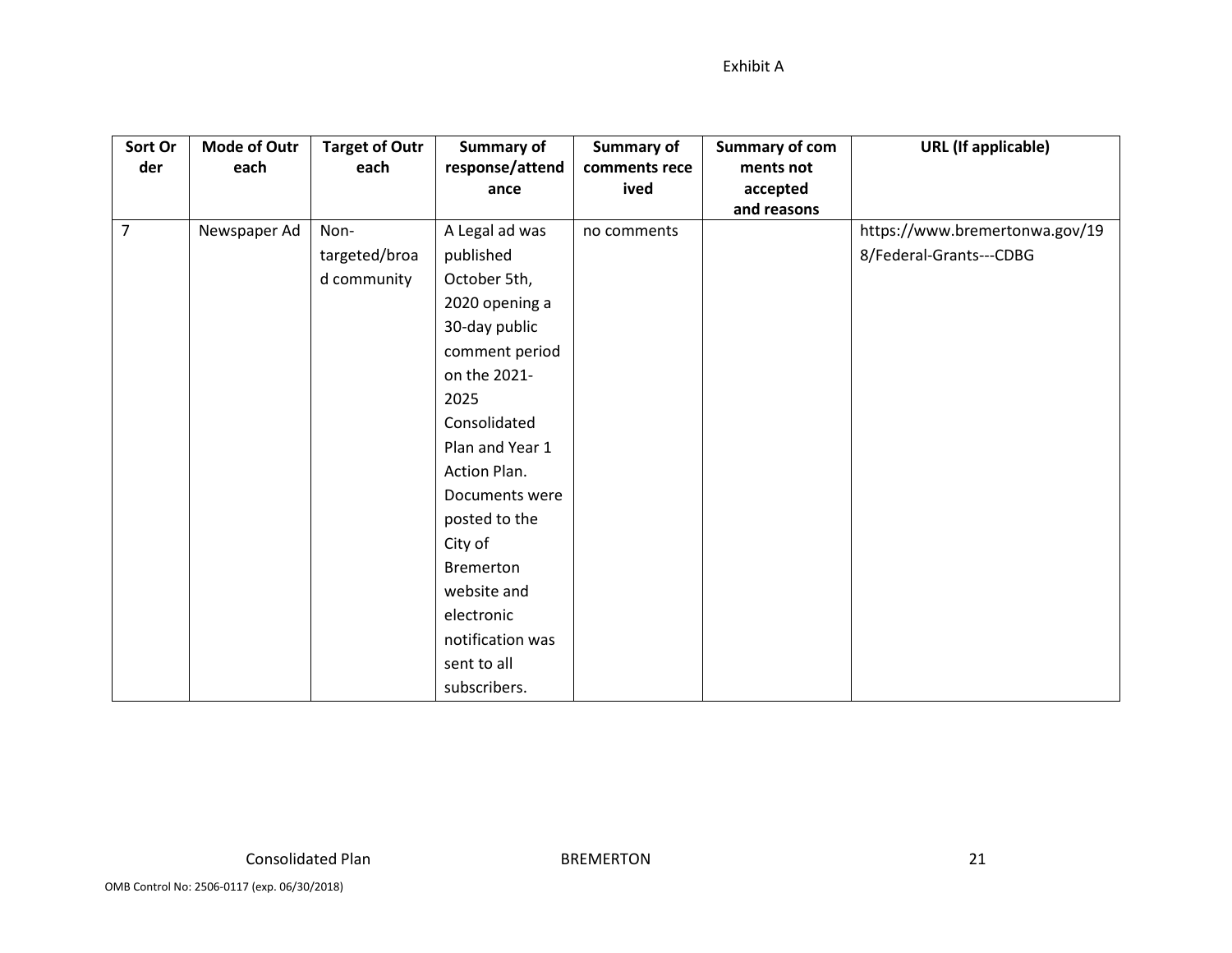| Sort Or | <b>Mode of Outr</b>   | <b>Target of Outr</b> | <b>Summary of</b>     | Summary of    | Summary of com | <b>URL</b> (If applicable) |
|---------|-----------------------|-----------------------|-----------------------|---------------|----------------|----------------------------|
| der     | each                  | each                  | response/attend       | comments rece | ments not      |                            |
|         |                       |                       | ance                  | ived          | accepted       |                            |
|         |                       |                       |                       |               | and reasons    |                            |
| 8       | <b>Public Hearing</b> | Non-                  | A Public Meeting      | no comments   |                |                            |
|         |                       | targeted/broa         | to receive public     | were received |                |                            |
|         |                       | d community           | testimony on the      |               |                |                            |
|         |                       |                       | 2021-2025             |               |                |                            |
|         |                       |                       | Consolidated          |               |                |                            |
|         |                       |                       | Plan and Year 1       |               |                |                            |
|         |                       |                       | Action Plan will      |               |                |                            |
|         |                       |                       | be held on            |               |                |                            |
|         |                       |                       | November 4th,         |               |                |                            |
|         |                       |                       | 2020 with the         |               |                |                            |
|         |                       |                       | City of               |               |                |                            |
|         |                       |                       | <b>Bremerton City</b> |               |                |                            |
|         |                       |                       | Council.              |               |                |                            |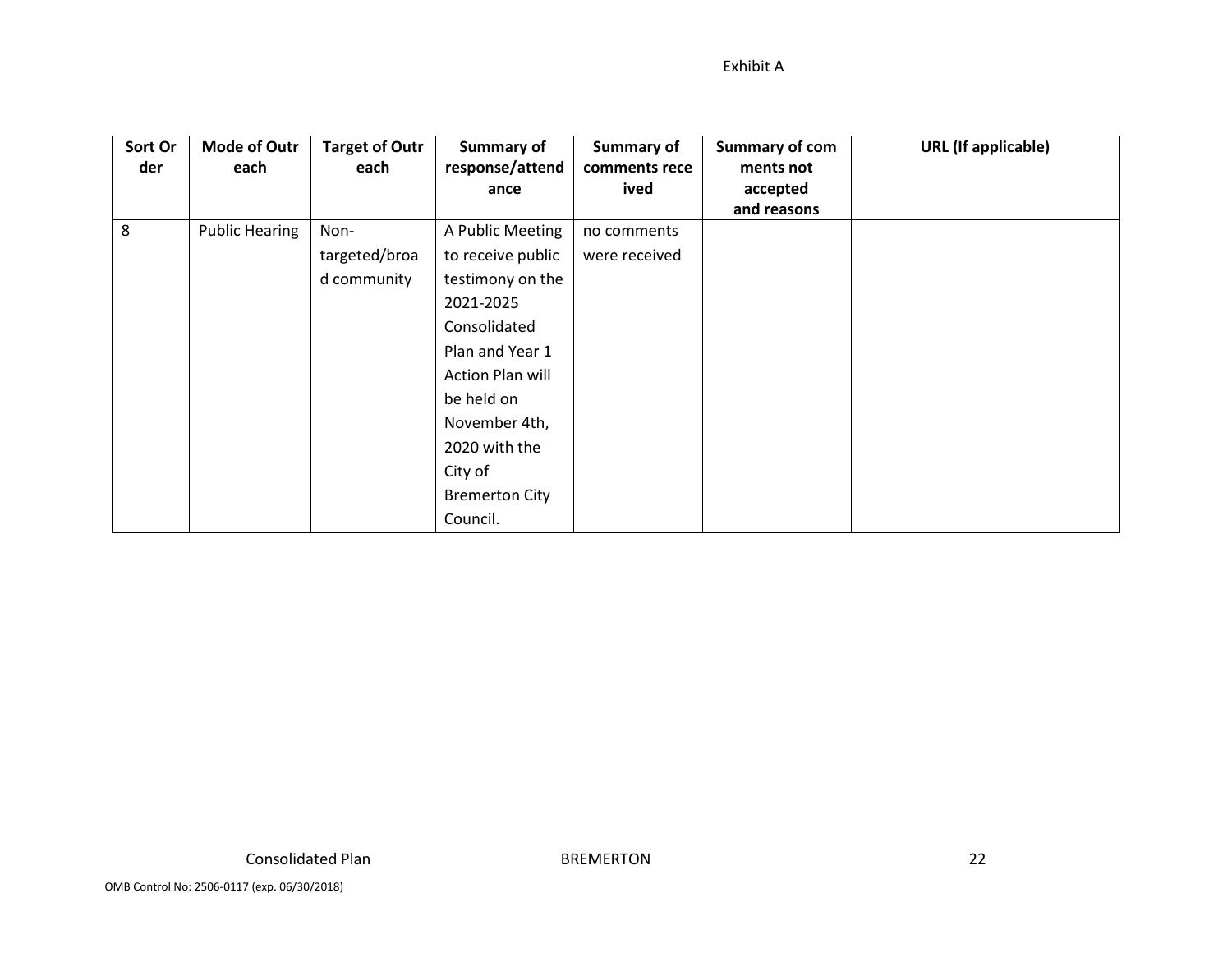| Sort Or | <b>Mode of Outr</b> | <b>Target of Outr</b> | <b>Summary of</b>     | <b>Summary of</b> | <b>Summary of com</b> | <b>URL</b> (If applicable) |
|---------|---------------------|-----------------------|-----------------------|-------------------|-----------------------|----------------------------|
| der     | each                | each                  | response/attend       | comments rece     | ments not             |                            |
|         |                     |                       | ance                  | ived              | accepted              |                            |
|         |                     |                       |                       |                   | and reasons           |                            |
| 9       | Public              | Non-                  | The City of           | Two comments      |                       |                            |
|         | Meeting             | targeted/broa         | <b>Bremerton CDBG</b> | were received.    |                       |                            |
|         |                     | d community           | Administrator in      | The first was     |                       |                            |
|         |                     |                       | concert with          | referring to the  |                       |                            |
|         |                     |                       | Councilwoman          | inability to      |                       |                            |
|         |                     |                       | Wheat of District     | utilize CDBG      |                       |                            |
|         |                     |                       | 4 held an open        | funding to        |                       |                            |
|         |                     |                       | forum on              | construct new     |                       |                            |
|         |                     |                       | Community             | units of          |                       |                            |
|         |                     |                       | needs and the         | affordable        |                       |                            |
|         |                     |                       | CDBG program          | housing, and      |                       |                            |
|         |                     |                       | on April 20, 2020     | the 2nd was       |                       |                            |
|         |                     |                       |                       | expressing        |                       |                            |
|         |                     |                       |                       | gratitude for     |                       |                            |
|         |                     |                       |                       | the ability to    |                       |                            |
|         |                     |                       |                       | utilize CDBG      |                       |                            |
|         |                     |                       |                       | funding in our    |                       |                            |
|         |                     |                       |                       | community.        |                       |                            |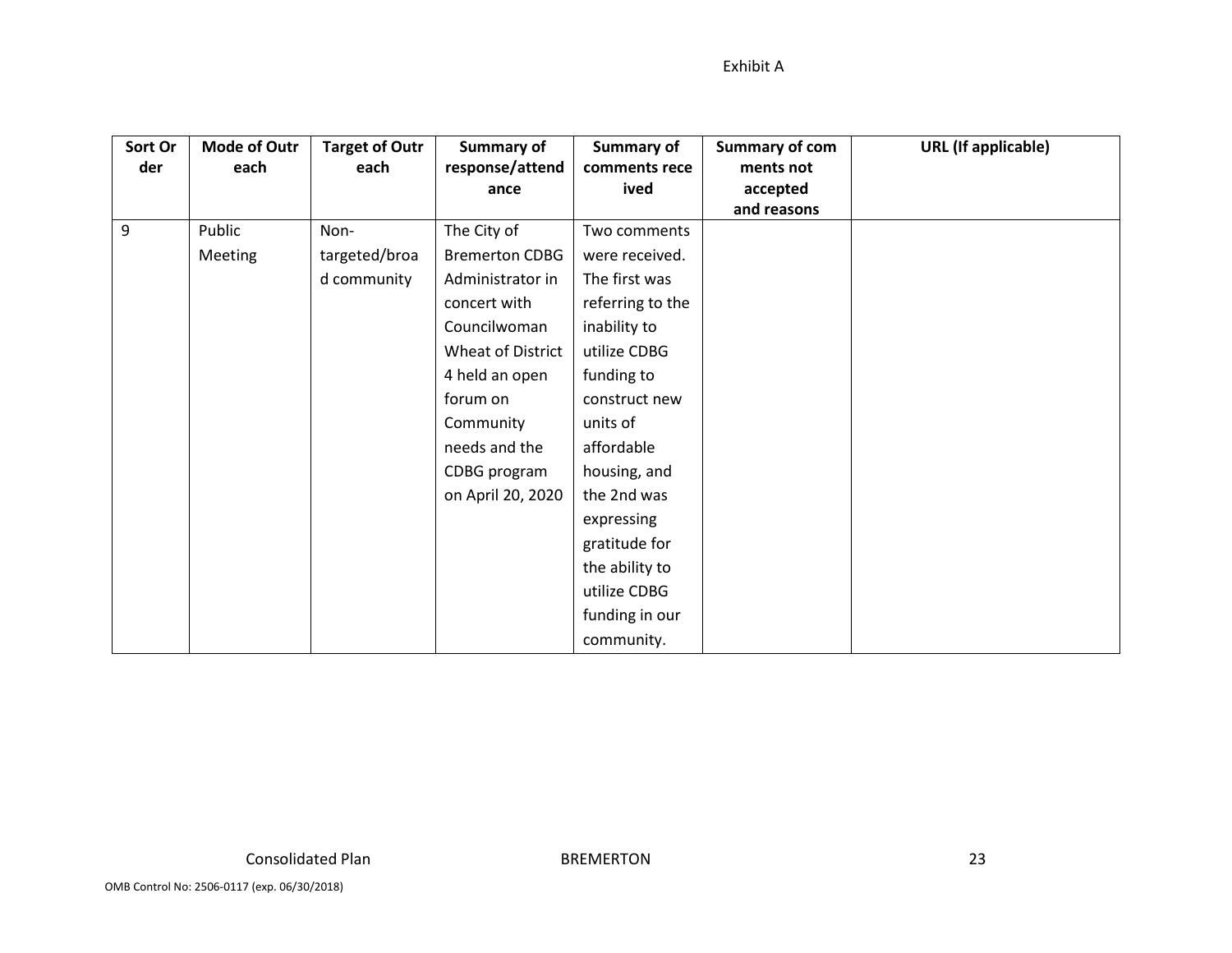| Sort Or<br>der | <b>Mode of Outr</b><br>each | <b>Target of Outr</b><br>each | <b>Summary of</b><br>response/attend | <b>Summary of</b><br>comments rece | <b>Summary of com</b><br>ments not | <b>URL</b> (If applicable) |
|----------------|-----------------------------|-------------------------------|--------------------------------------|------------------------------------|------------------------------------|----------------------------|
|                |                             |                               | ance                                 | ived                               | accepted                           |                            |
|                |                             |                               |                                      |                                    | and reasons                        |                            |
| 10             | Public                      | Continuum of                  | The City CDBG                        | the                                |                                    |                            |
|                | Meeting                     | Care                          | Administrator                        | administrator                      |                                    |                            |
|                |                             |                               | presented to the                     | answered                           |                                    |                            |
|                |                             |                               | Kitsap Housing                       | questions                          |                                    |                            |
|                |                             |                               | and                                  | about the                          |                                    |                            |
|                |                             |                               | Homelessness                         | CDBG program                       |                                    |                            |
|                |                             |                               | Coalition on the                     |                                    |                                    |                            |
|                |                             |                               | 2021-2025 City                       |                                    |                                    |                            |
|                |                             |                               | of Bremerton                         |                                    |                                    |                            |
|                |                             |                               | Consolidated                         |                                    |                                    |                            |
|                |                             |                               | Plan. A                              |                                    |                                    |                            |
|                |                             |                               | discussion was                       |                                    |                                    |                            |
|                |                             |                               | centered around                      |                                    |                                    |                            |
|                |                             |                               | the funding                          |                                    |                                    |                            |
|                |                             |                               | priorities for use                   |                                    |                                    |                            |
|                |                             |                               | of 2021-2025                         |                                    |                                    |                            |
|                |                             |                               | CDBG funds. This                     |                                    |                                    |                            |
|                |                             |                               | meeting took                         |                                    |                                    |                            |
|                |                             |                               | place on August                      |                                    |                                    |                            |
|                |                             |                               | 19, 2020.                            |                                    |                                    |                            |

**Table 4– Citizen Participation Outreach**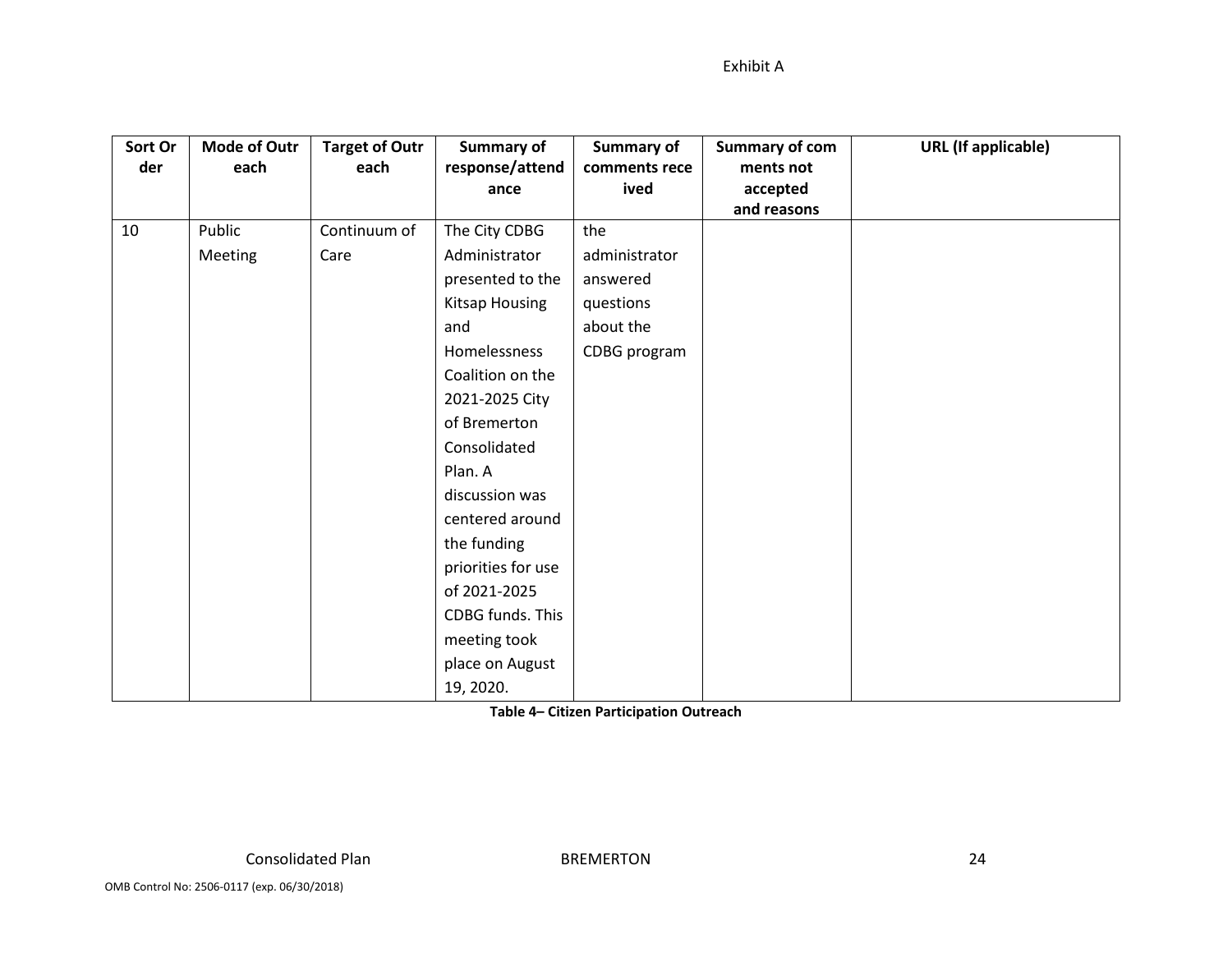# **Needs Assessment**

# **NA-05 Overview**

#### **Needs Assessment Overview**

Recent trends, local demographics, and characteristics of the City's housing stock present a significant challenge if Bremerton is to live up to its legacy as a great place to reside. Current conditions in the local housing market, detailed in this section, are in large part, the result of deteriorating local economics and a gradual weakening of the residential qualities of the city's aging neighborhoods. The data, however, also portrays the opportunity to capitalize on Bremerton's well-established neighborhoods, the city's unique position in the greater Puget Sound economy, and lastly, to capitalize on regional and national housing trends.

In 2019 the City of Bremerton and Kitsap County initiated a housing market inventory and analysis to better understand the housing needs in the City of Bremerton. Through an RFQ process ECO Northwest was hired to prepare the analysis and final report, which was released in 2020. Information about current and future housing needs from this report are included here.

Bremerton's infill development toolkit has been seen as a best practice and a helpful guide for development

Rent restricted affordable housing is scarce in Kitsap County and is concentrated in a few locations in the County. Bremerton has the most affordable housing and also has the most deeply affordable housing; about 66 percent of all units restricted below 30% MFI are located in Bremerton, likely due to the presence of the Bremerton Housing Authority and the presence of extremely low income households needing housing.

The City of Bremerton has the most ethnically diverse population, more diverse than the Kitsap County Average at 12% of its residents.

Kitsap County is expected to need an additional 25,147 total housing units over the next 17 years, or approximately 1,480 per year. As currently zoned, the majority of these housing units are expected to be single family-detached, similar to current development trends. Jurisdictions across Kitsap County will need to more than triple their annual rates of net housing production in the 2010-2014 time period (515 units per year) to reach the rate of production needed to accommodate these new housing units by 2036.

Jurisdictions across the county have not been building enough housing to meet the needs of its residents. Over the 2010 to 2017 time period it only built 42 new housing units for every 100 new

#### Consolidated Plan 25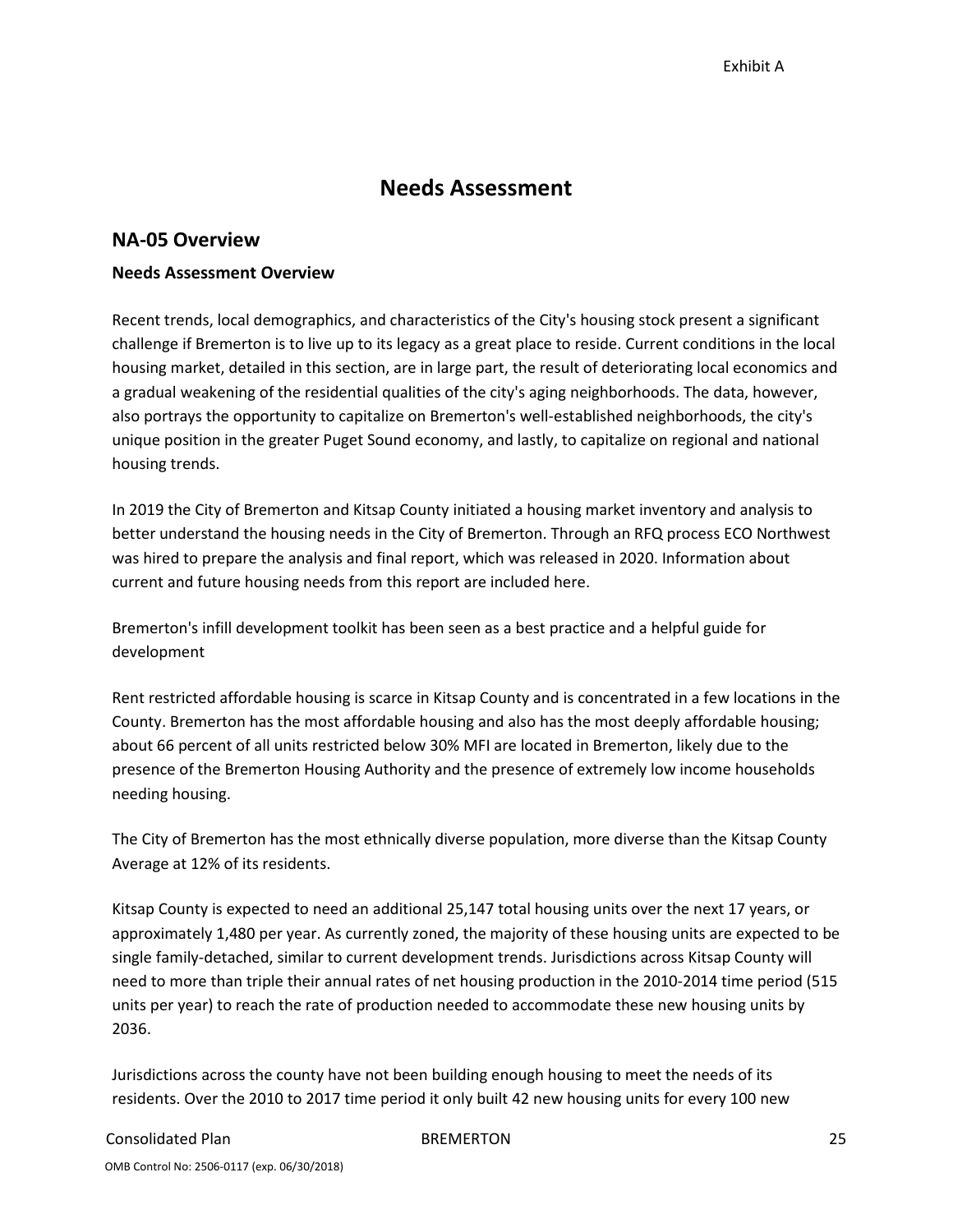households formed. Over that timeframe, fewer than 3,800 housing units have been built and when accounting for demolition or obsolescence of units, the net new units is about 3,600.

Kitsap is seeing strong job growth, in line with the strong national and regional economies. Amazon just built a distribution center in Bremerton. Due to this strong economic growth and spillover effects from the Seattle region, the City of Bremerton does appear to be gaining households at higher income levels (earning more than \$80,000) since 2010. While many Bremerton residents are still below AMI and due to a high rental market, this makes the competition for rental housing units in the City very difficult for low-income renters. In the 2010-2017 time period, Kitsap also gained households at the lowest income levels, (earning under \$20,000 per year). And as of 2013-2017, Kitsap County had a shortage of almost 5,800 units of rental housing affordable to its extremely low-income renter households (those earning less than 30 percent of the median family income or about \$23,135 for a family of four). This lack of housing plus increased competition from higher-income households puts many renter households at risk of rent increases and displacement.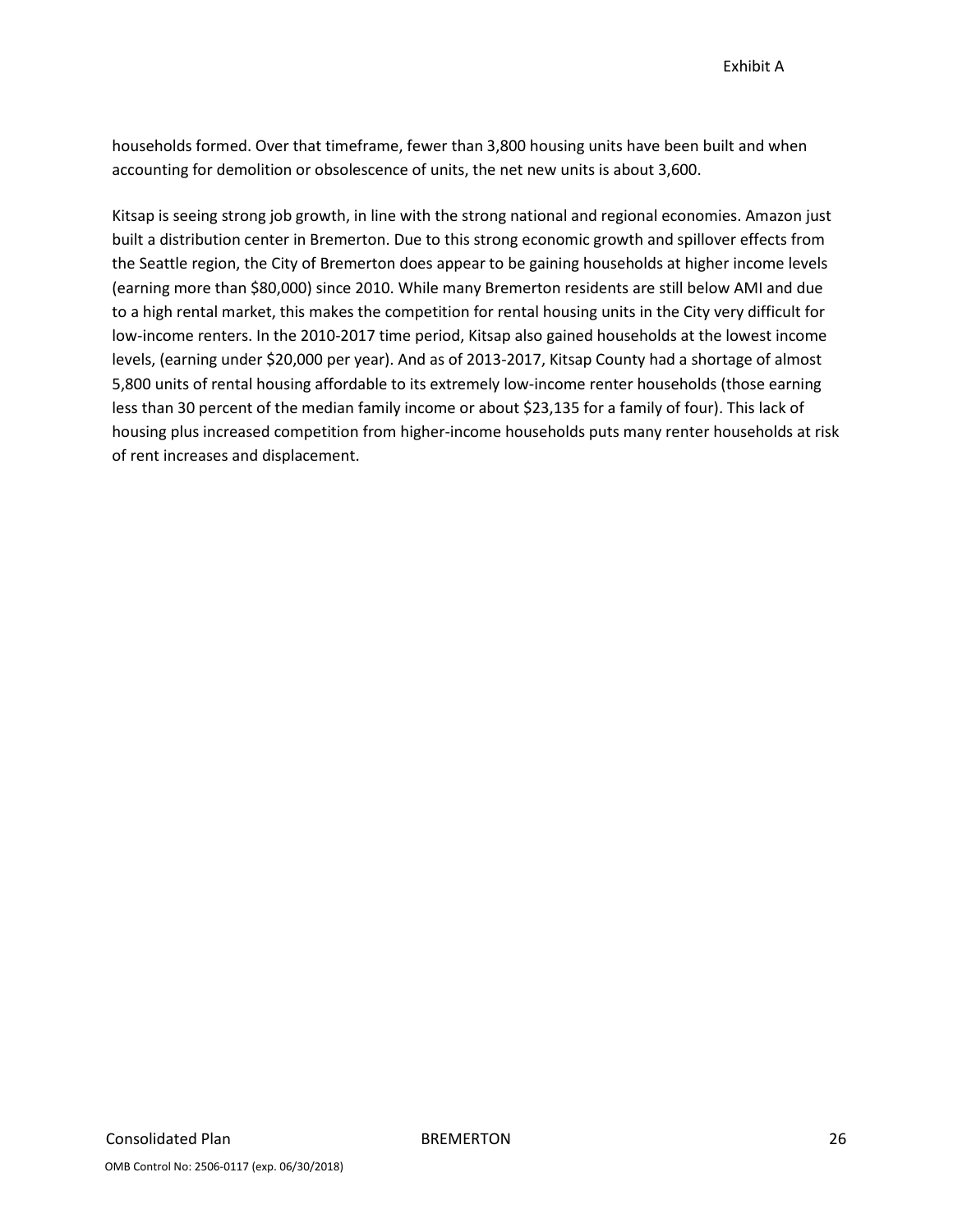Consolidated Plan 88 and 27 BREMERTON 27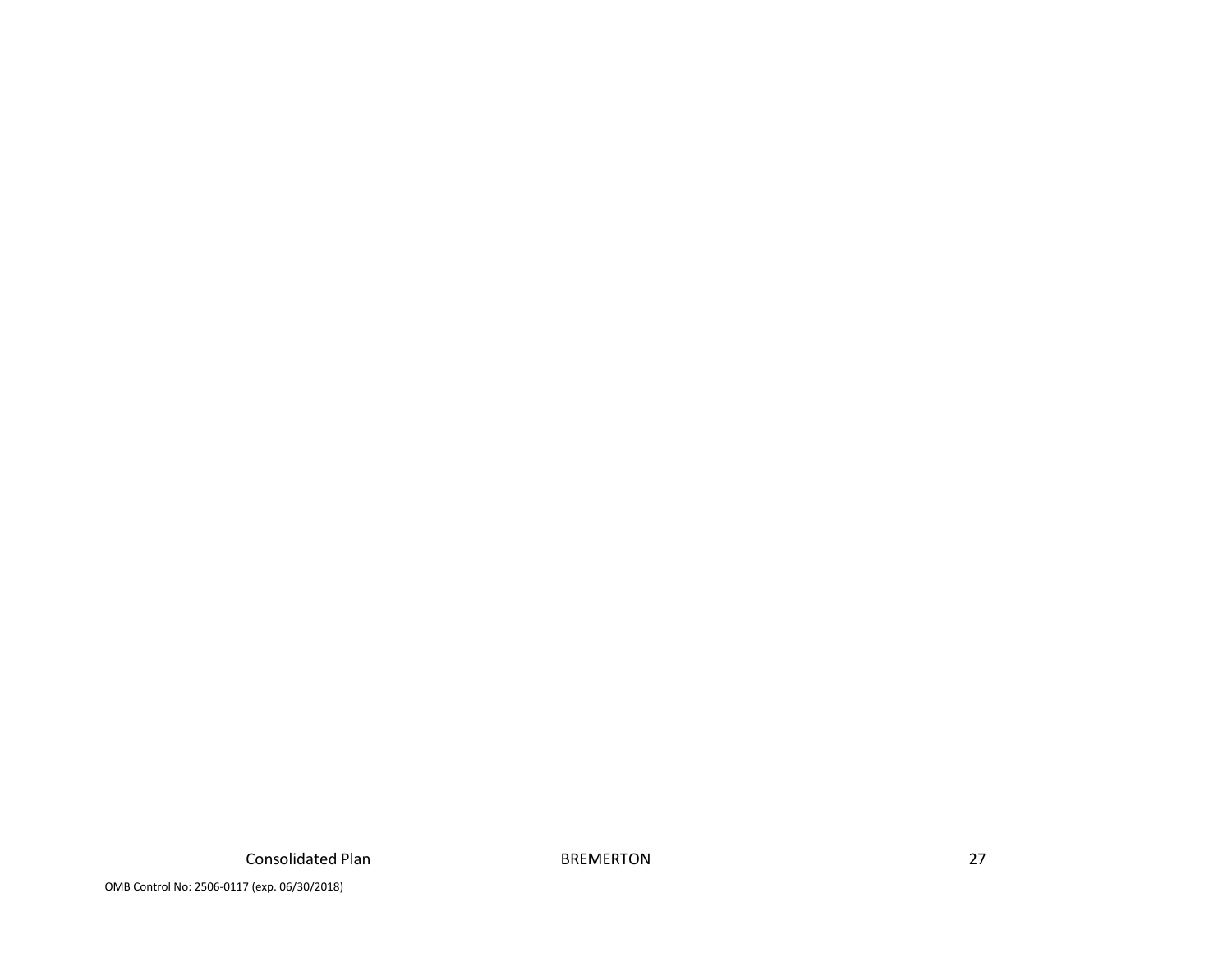# **NA-50 Non-Housing Community Development Needs - 91.415, 91.215 (f) Describe the jurisdiction's need for Public Facilities:**

The City has a world class parks system and works hard to enrich the lives of Bremerton citizens by providing an array of parks, open spaces, trails, recreation and enrichment opportunities that are responsive to citizen needs and build community through celebration and inclusion. The City historically has utilized CDBG for improvements to its parks system specifically focused on improvements to parks in our lower income communities, and improvements to ADA facilities in our parks system. The City, with the National Recreation and Park Association and the Trust for Public Land, and the Urban Walk Institute has adopted a 10-minute walk campaign. This campaign establishes the ambitious goal that everyone live within a 10-minute walk of a high-quality park or green space. The City has identified through a gap analysis areas which are not served within a half-mile walking distance. Conversion of City owned property to parks can help fill the need for neighborhood parks in the underserved residential areas of East Bremerton.

The City also has a number of community centers and homeless facilities serving homeless and special needs populations and these facilities are also in need of improvements and repairs.

# **How were these needs determined?**

The City has adopted a Parks and Open Space Plan, which provides a needs assessment and an action plan for improvements to the City Parks system. Kitsap County has an adopted Homeless and Crisis Housing response plan which provides a current assessment of resources and an action plan which addresses needs, gaps, core strategies, and action areas. Both were consulted in preparation of this Consolidated Plan.

# **Describe the jurisdiction's need for Public Improvements:**

The vision for the City's public infrastructure improvements are focused on promoting, managing, and maintaining a safe, efficient and integrated multi-modal transportation system which is consistent with the City's overall vision and adequately serves anticipated growth. Guidance from City staff, the Planning Commission, stakeholders, and citizens helped identify several priorities:

- Improve safety for all users through updated facilities and street designs that accommodate all modes;
- Create an interconnected multimodal network that connects all users to City Centers and major destinations within Bremerton as well as Kitsap County;
- Coordinate with local and regional partners to ensure that travel patterns do not disproportionately impact Bremerton's residents' quality of life;
- Increase transportation spending on maintaining, preserving, and operating the existing transportation system.

# Consolidated Plan 28 and 28 and 28 and 28 and 28 and 28 and 28 and 28 and 28 and 28 and 28 and 28 and 28 and 28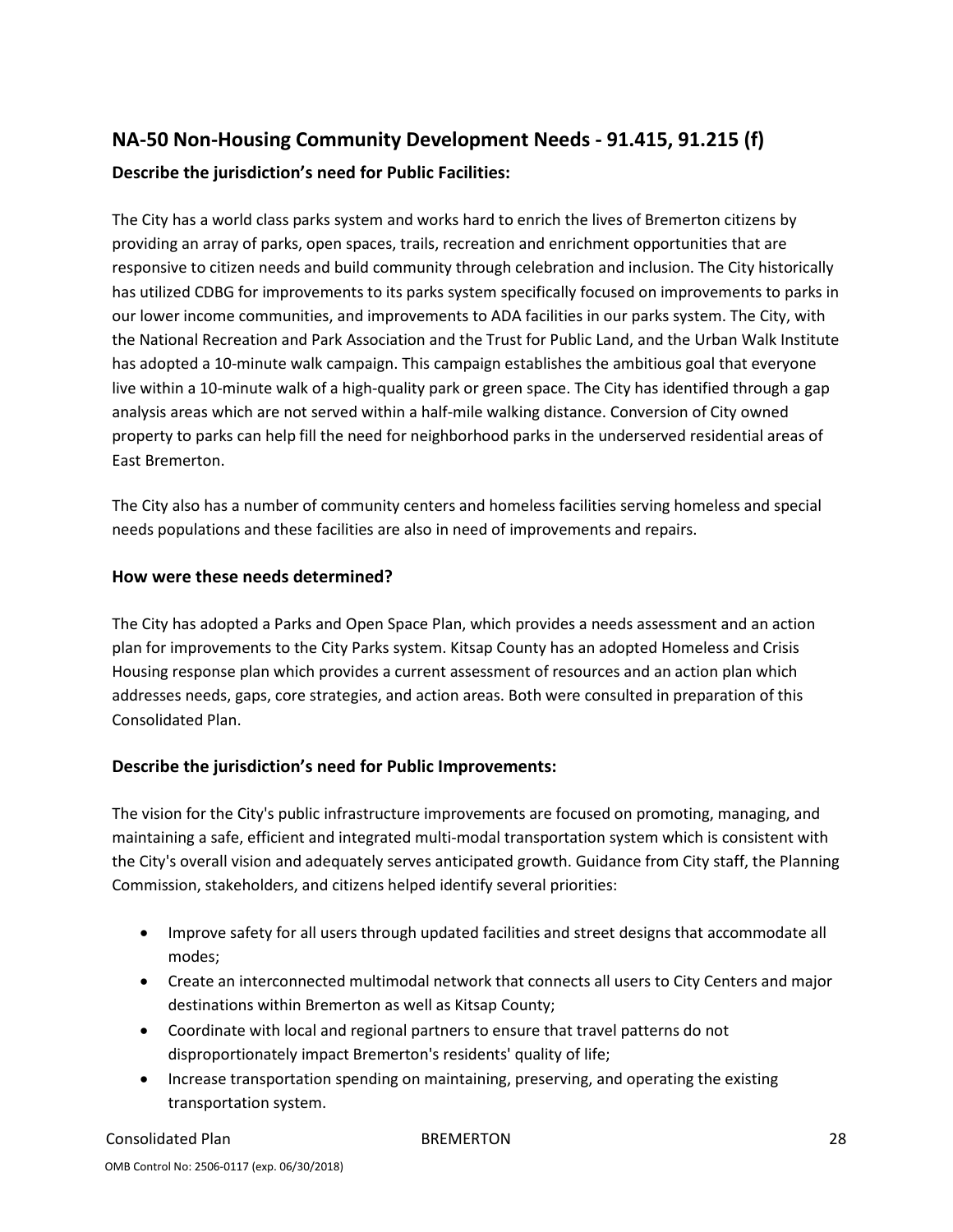### **How were these needs determined?**

These needs were determined through the City's Comprehensive Plan, Transportation Improvement Plan, Consultation with the public, the City Council, public meetings and workshops, and consultation with the City's ADA committee. The City also must coordinate its transportation planning with a variety of jurisdictions, including Kitsap County, the Puget Sound Regional Council (PSRC), the State of Washington, the US Navy, Kitsap Transit, the Suquamish Tribe, along with the Kitsap Regional Coordinating Council. The City Coordinated the transportation plan with the agencies and government bodies which have an interest or influence on transportation in Bremerton. These groups include:

- Puget Sound Regional Council
- Washington State Department of Transportation
- Washington State Ferries
- Kitsap County
- Port of Bremerton
- Kitsap Transit
- Naval Base Kitsap
- City of Bremerton ADA Representatives
- Bremerton School District
- West Sound Cycling Club.

The City also routinely coordinates with the appropriate jurisdictions and agencies on planning and engineering projects.

# **Describe the jurisdiction's need for Public Services:**

The City hosts a large number of public service organizations in Kitsap County. These organizations range from Meals on Wheels, to foodbanks, to Boys and Girls Club, YWCA, and Coffee Oasis job training programs. All of these organizations do much needed work in our community often on a shoestring budget. While the City would love to support all the agencies operating in our community, because there is only one staff member dedicated to work in the Community Development Block Grant Program it was determined that the City would not carry many public service contracts due to the reporting required for these contracts. During this Consolidated Planning process, the City Council, determined that the only public service activities that will be funded with CDBG funds will be job training programs.

#### **How were these needs determined?**

The City determined through a needs assessment and feedback from the community that economic empowerment, and improvement is much needed in our community. There are still a number of persons in our community who do not have the skills needed to have gainful employment, especially youth in our community. The City has worked in collaboration with Coffee Oasis in implementation of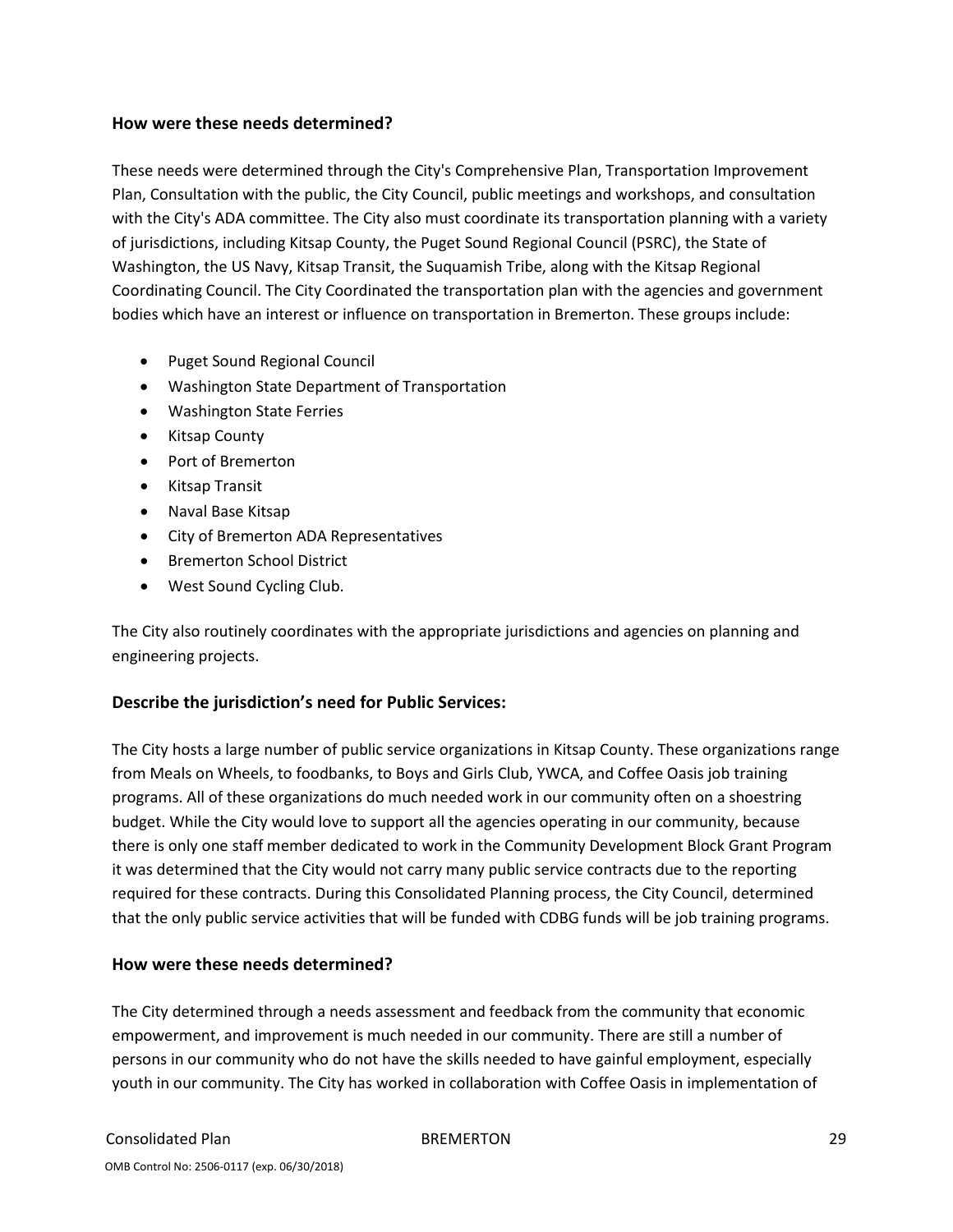their Hope Inc. program which provides critical skills and internship opportunities to homeless youth who are looking for employment in our community.

# **Based on the needs analysis above, describe the State's needs in Colonias**

**Not Applicable**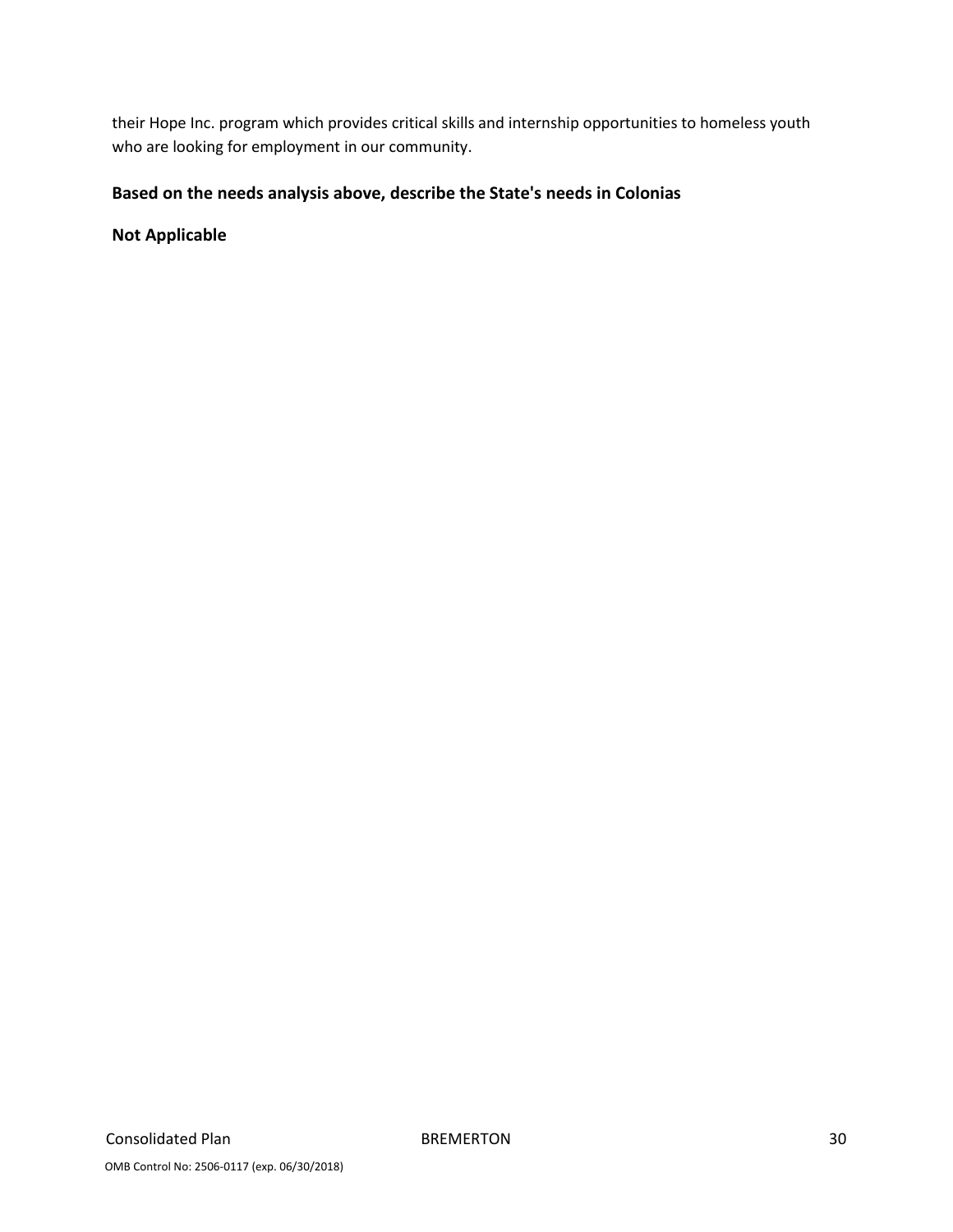# **Housing Market Analysis**

# **MA-05 Overview**

### **Housing Market Analysis Overview:**

he City of Bremerton has the largest inventory of aging housing in the County. In the City of Bremerton 77.3% of housing units were built before 1980 and 22% were built in 1939 or earlier. In the City of Bremerton rehabilitation of the aging housing stock is a high need. Over three-quarters of the housing units were built before 1980, nearly one-quarter before WWII. Many of these housing units are solidly built and are structurally sound but in need of energy efficiency improvements and upgrades to preserve them for the long therm.

The older age of Bremerton's housing stock, with an associated increased cost for maintenance, has an impact on the conditions of housing particularly in comment deference of maintenance as homes approach obsolescence in today's market for homeowners. The City has historically carried a high rental to owner occupant rate approximately 60% of Bremerton residents rent to 42.5% buyers. Single family owner units are no longer available at relatively low prices and demand is high. The rental market is strong because of the transient nature of the community which creates an increased demand, especially for more modern or better kept buildings. Rents tend to increase even for poorer buildings, exacerbating the cost burden issue for low-income households. Landlords are often unable to make costly repairs to their rental units thereby creating unsafe and a lower quality of housing for some lowincome households as well.

Older homes may also present health hazards due to their potential to contain lead-based paint and/or asbestos, and knob and tube electrical wiring. Many of these older housing units require some degree of work to bring them to current, acceptable building standards. Aging housing is also important in regard to renter-occupied units. When renters occupy older housing, housing quality and occupant safety concerns become more of an issue because many of the owners may not have much of an incentive to invest time and money into maintenance and improvements. Thus, over time rental units begin to deteriorate and suffer from deferred maintenance.

Geographic analysis shows that the concentration of older housing stock overlaps with a concentration of low to moderate income families. Areas which have a greater than 51% concentration of low and moderate income persons are located throughout the City but primarily in West Bremerton and some locations in East Bremerton. Housing units built before 1978, also concentrated primarily in these locations are more likely to contain lead-based paint and are more likely in need of major repair. Yet, these houses are occupied by families least likely to have the financial means to correct either potential lead hazards or to make all other needed repairs. The City's low/moderate Census Tracts are all in need of reinvestment through owner and rental housing rehabilitation.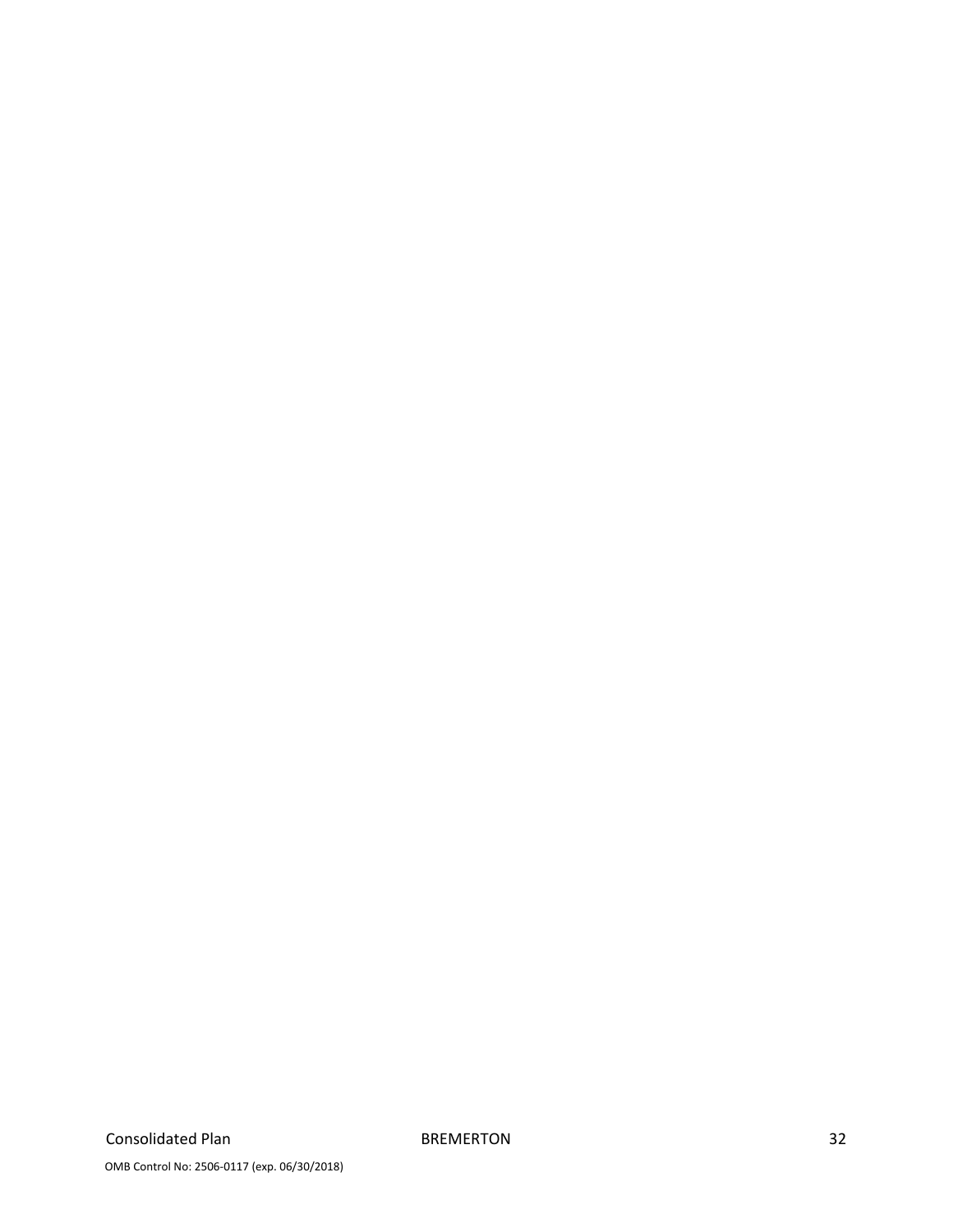Consolidated Plan BREMERTON 33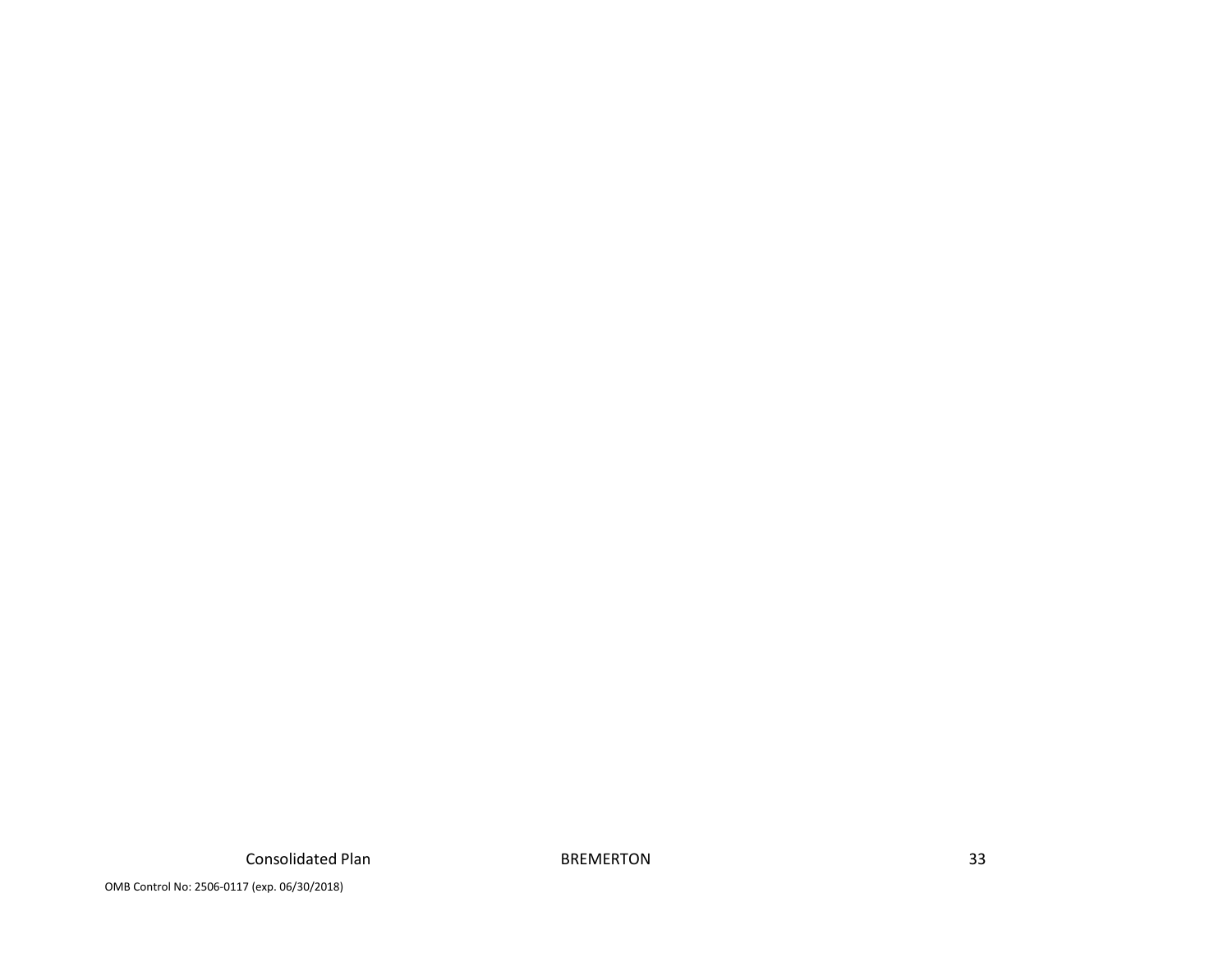# **MA-45 Non-Housing Community Development Assets - 91.410, 91.210(f) Introduction**

With Bremerton's excellent location, it is only a matter of time before the City realizes an unpresented economic vitality. The City of Bremerton is 14,800 acres or approximately 23 square miles and is located at the geographic center of the Puget Sound Region. It is only 11 miles across the water from Seattle and just 33 miles northwest of Tacoma off State Hwy. 16. The Washington State Ferry System conveniently links downtown Bremerton to downtown Seattle, providing unobstructed automobile access, and a unique feature in comparison to other satellite cities around Seattle. State highways tie Bremerton and the Puget Sound Industrial Center-Bremerton (including the Bremerton National Airport), to Tacoma on the South and to the Hood Canal bridge on the north. Puget Sound's link to the Olympic Peninsula. Residents, visitors, and Bremerton-based businesses benefit from this unparalleled regional access as well as the City's favorable size for operations and management. In fact, Bremerton is the largest incorporated City in the West Sound, with a population of approximately 42,000 and has more jobs than the combined markets of Gig Harbor and Silverdale.

Bremerton is regionally significant due to the deep-water port, home to a State ferry terminal, public marina and the Puget Sound Naval Shipyard-the West Sound's largest employer. The City's major employers include the Puget Sound Naval Shipyard and St. Michaels Medical Center, formally Harrison Medical Center. However, now that St. Michaels will be leaving Bremerton the City has been working diligently on an Eastside Employment Center plan. The City desires to ensure that the Eastside Employment Center remains an economically vital center with both jobs and housing. The subarea plan that the City has been developing and related regulations and incentives will ensure a smooth transition for both Harrison and for the Bremerton Community in the short term, and economic revitalization in the longer term. Several projects and investments are currently underway in the area that will work together to increase the Center's economic development potential. The City has started a comprehensive study of the SR 303 (Warren/Wheaton) corridor. This study will identify transportation options that will improve livability and attract investment to the area along the corridor.

Based on the data provided, the City expects to focus CDBG funds on preserving and increasing affordable housing for low and very low-income households and investing in low/moderate income neighborhoods as well as providing critical skills necessary for persons to maneuver through the workforce. These critical workforce development programs are important for our community to provide much needed economic opportunities. Many of the Housing and Urban Development tables have been prepopulated by HUD with a default data set based on the most recent comparable data available. The tables have been supplemented in some cases with alternative data sources and supporting information to provide the clearest and most current picture of the environment in the City of Bremerton where the data is available.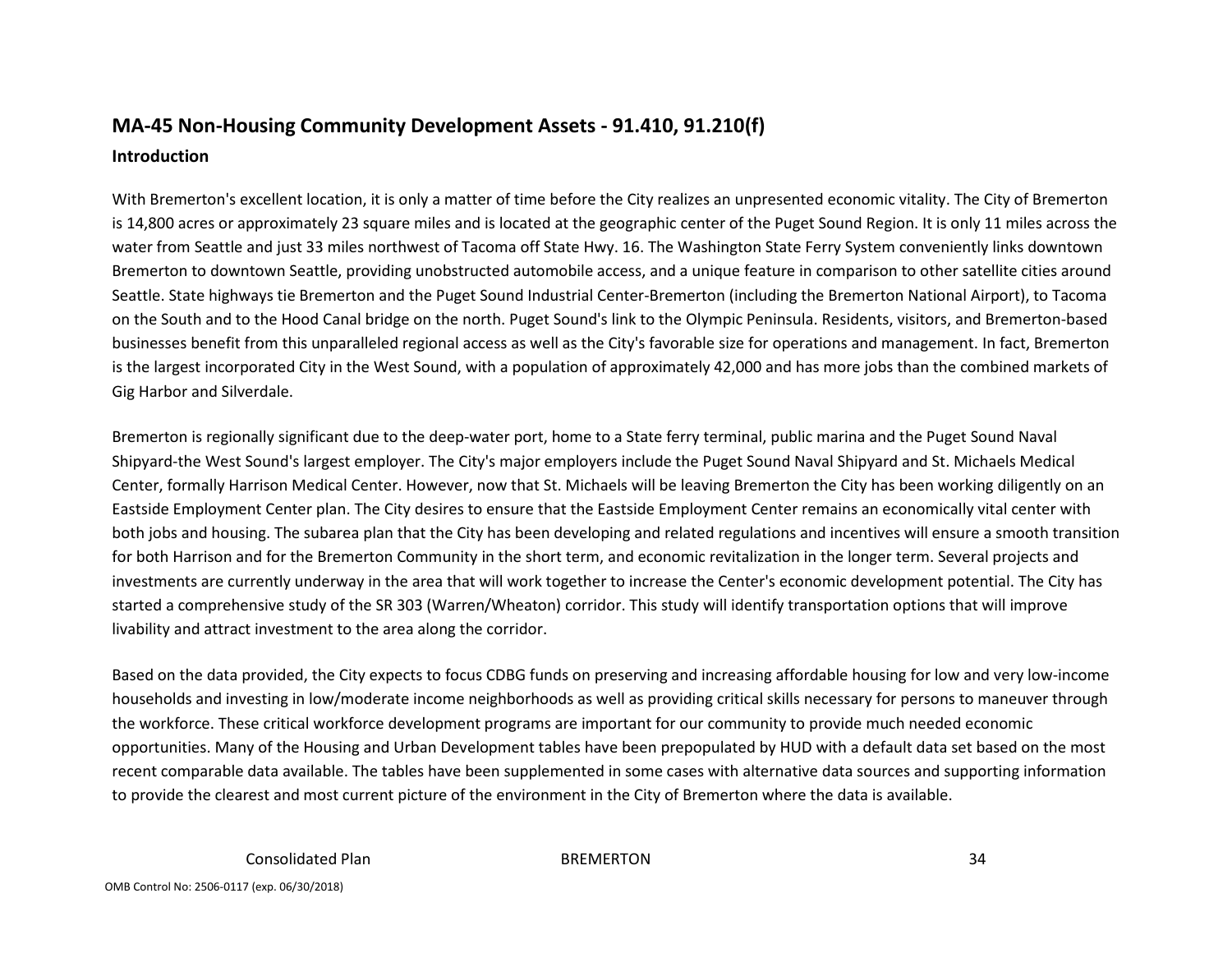# **Economic Development Market Analysis**

# **Business Activity**

| <b>Business by Sector</b>                     | Number of<br><b>Workers</b> | <b>Number of Jobs</b> | <b>Share of Workers</b><br>% | <b>Share of Jobs</b><br>%             | Jobs less workers<br>% |
|-----------------------------------------------|-----------------------------|-----------------------|------------------------------|---------------------------------------|------------------------|
| Agriculture, Mining, Oil & Gas Extraction     | 100                         | 23                    |                              |                                       | $-1$                   |
| Arts, Entertainment, Accommodations           | 1,757                       | 1,674                 | 17                           | 14                                    | $-3$                   |
| Construction                                  | 710                         | 403                   |                              | 3                                     | $-4$                   |
| <b>Education and Health Care Services</b>     | 2,620                       | 5,097                 | 26                           | 42                                    | 16                     |
| Finance, Insurance, and Real Estate           | 509                         | 566                   | 5                            | 5                                     | $\Omega$               |
| Information                                   | 239                         | 269                   |                              |                                       | 0                      |
| Manufacturing                                 | 584                         | 636                   | 6                            | 5                                     | $-1$                   |
| <b>Other Services</b>                         | 477                         | 432                   |                              | 4                                     | $-1$                   |
| Professional, Scientific, Management Services | 882                         | 682                   | 9                            | 6                                     | $-3$                   |
| <b>Public Administration</b>                  | 14                          | $\Omega$              |                              | 0                                     | $\mathbf{0}$           |
| <b>Retail Trade</b>                           | 1,661                       | 1,781                 | 16                           | 15                                    | $-1$                   |
| <b>Transportation and Warehousing</b>         | 295                         | 222                   | 3                            | $\overline{2}$                        | $-1$                   |
| <b>Wholesale Trade</b>                        | 382                         | 243                   | 4                            | 2                                     | $-2$                   |
| Total                                         | 10,230                      | 12,028                | $-$                          | $\hspace{0.05cm}$ – $\hspace{0.05cm}$ |                        |

#### **Table 5 - Business Activity**

**Data Source:** 2011-2015 ACS (Workers), 2015 Longitudinal Employer-Household Dynamics (Jobs)

#### **Labor Force**

| Total Population in the Civilian Labor Force   | 17,235 |
|------------------------------------------------|--------|
| Civilian Employed Population 16 years and over | 15,545 |
| Unemployment Rate                              | 9.92   |
| Unemployment Rate for Ages 16-24               | 33.66  |

Consolidated Plan BREMERTON 35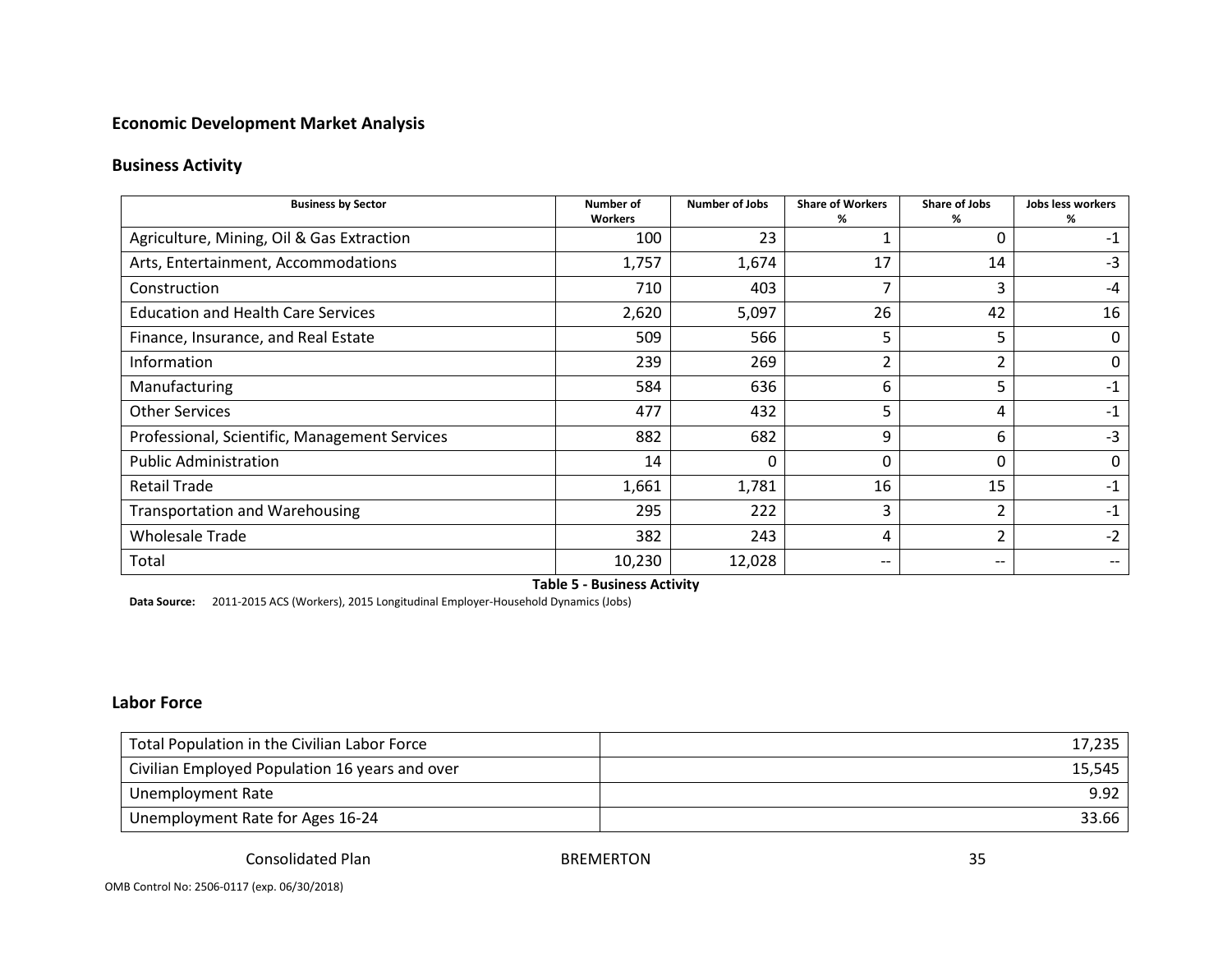| $\sim$ $\sim$<br>-<br>ਤ for Ages<br>Unem<br>כס-כ∠<br>วแ<br>kate<br>16<br>. YV T |  |  |  |  |
|---------------------------------------------------------------------------------|--|--|--|--|
| $-11$ $-1$ $-1$ $-1$                                                            |  |  |  |  |

**Data Source:** 2011-2015 ACS

| Table 6 - Labor Force |
|-----------------------|
|-----------------------|

| <b>Occupations by Sector</b>                |                                 | <b>Number of People</b> |
|---------------------------------------------|---------------------------------|-------------------------|
| Management, business and financial          | 3,050                           |                         |
| Farming, fisheries and forestry occupations | 1,115                           |                         |
| Service                                     | 2,205                           |                         |
| Sales and office                            | 3,675                           |                         |
| Construction, extraction, maintenance and   |                                 |                         |
| repair                                      | 1,558                           |                         |
| Production, transportation and material     |                                 |                         |
| moving                                      | 890                             |                         |
|                                             | Table 7 - Occupations by Sector |                         |

### **Travel Time**

| <b>Travel Time</b>           | <b>Number</b> | Percentage |  |  |
|------------------------------|---------------|------------|--|--|
| < 30 Minutes                 | 13,565        | 76%        |  |  |
| 30-59 Minutes                | 2,380         | 13%        |  |  |
| 60 or More Minutes           | 1,840         | 10%        |  |  |
| <b>Total</b>                 | 17,785        | 100%       |  |  |
| <b>Table 8 - Travel Time</b> |               |            |  |  |

**Data Source:** 2011-2015 ACS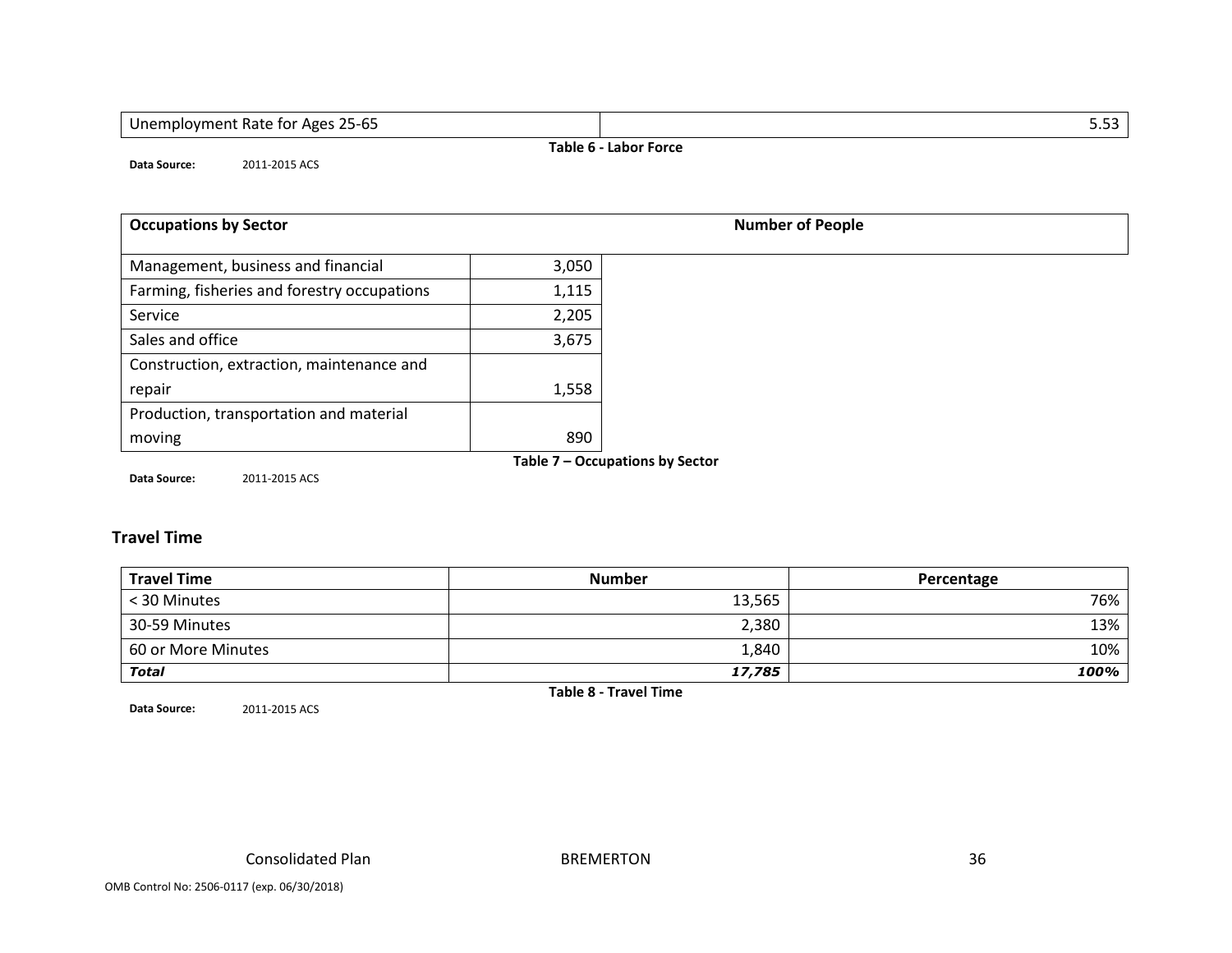## **Education:**

## Educational Attainment by Employment Status (Population 16 and Older)

| <b>Educational Attainment</b>               | In Labor Force           |                   |                           |
|---------------------------------------------|--------------------------|-------------------|---------------------------|
|                                             | <b>Civilian Employed</b> | <b>Unemployed</b> | <b>Not in Labor Force</b> |
| Less than high school graduate              | 505                      | 105               | 680                       |
| High school graduate (includes equivalency) | 2,910                    | 295               | 1.540                     |
| Some college or Associate's degree          | 5,620                    | 650               | 2,650                     |
| Bachelor's degree or higher                 | 3,095                    | 80                | 630                       |

**Data Source:** 2011-2015 ACS

**Table 9 - Educational Attainment by Employment Status**

#### Educational Attainment by Age

|                                           | Age       |           |           |           |          |  |  |  |
|-------------------------------------------|-----------|-----------|-----------|-----------|----------|--|--|--|
|                                           | 18-24 yrs | 25-34 yrs | 35-44 yrs | 45-65 yrs | $65+yrs$ |  |  |  |
| Less than 9th grade                       | 195       | 140       | 40        | 80        | 230      |  |  |  |
| 9th to 12th grade, no diploma             | 370       | 440       | 140       | 445       | 175      |  |  |  |
| High school graduate, GED, or alternative | 2,675     | 1,740     | 1,070     | 2,235     | 1,540    |  |  |  |
| Some college, no degree                   | 2,930     | 2,780     | 1,600     | 3,120     | 1,625    |  |  |  |
| Associate's degree                        | 260       | 885       | 490       | 1,125     | 295      |  |  |  |
| Bachelor's degree                         | 310       | 1,075     | 720       | 1,200     | 660      |  |  |  |
| Graduate or professional degree           | 30        | 325       | 255       | 635       | 330      |  |  |  |

**Data Source:** 2011-2015 ACS

**Table 10 - Educational Attainment by Age**

#### Educational Attainment – Median Earnings in the Past 12 Months

| <b>Educational Attainment</b>  | <b>Median Earnings in the Past 12 Months</b> |
|--------------------------------|----------------------------------------------|
| Less than high school graduate | 12,813                                       |
|                                |                                              |

Consolidated Plan 87 and BREMERTON 37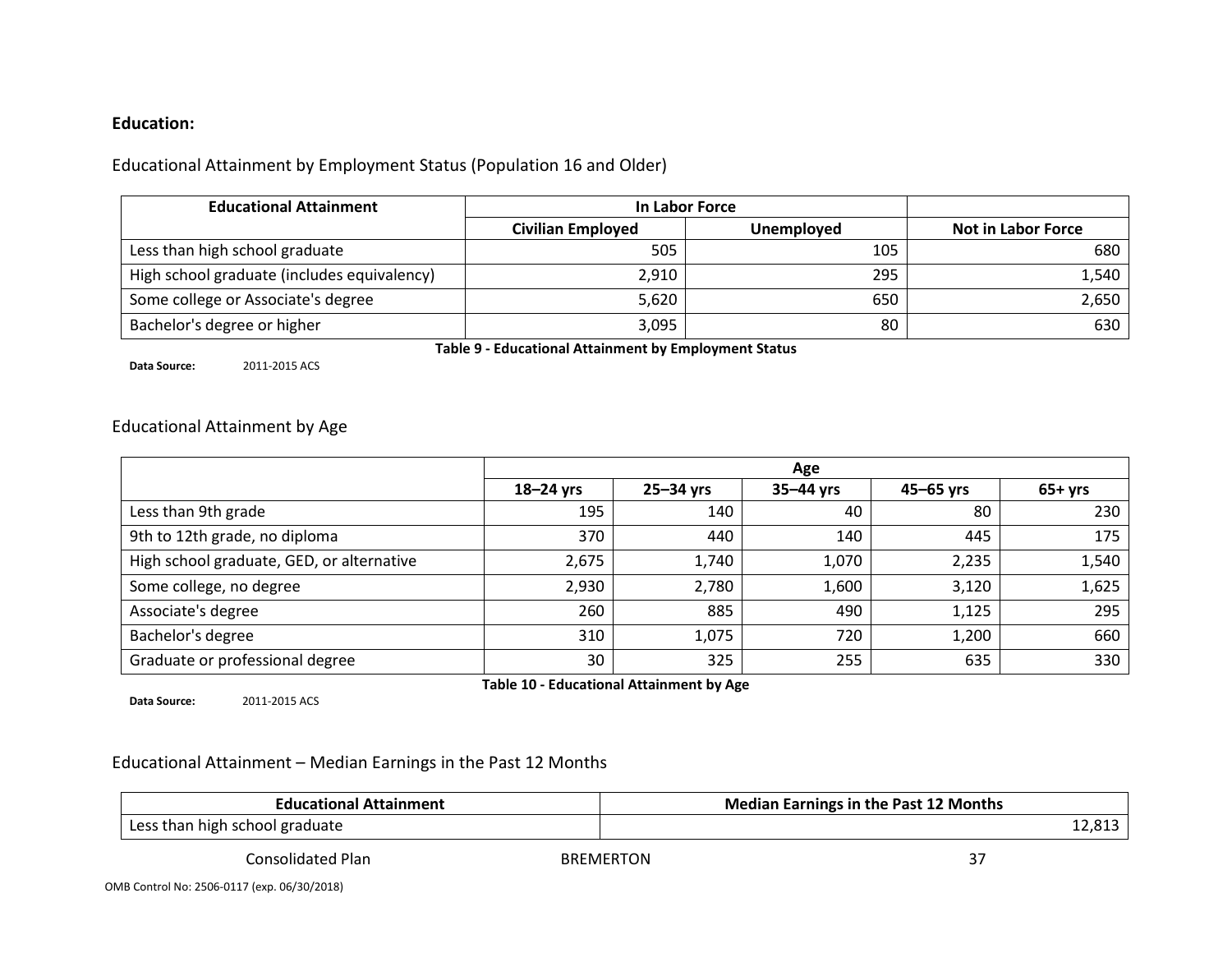| <b>Educational Attainment</b>               | <b>Median Earnings in the Past 12 Months</b> |
|---------------------------------------------|----------------------------------------------|
| High school graduate (includes equivalency) | 26,630                                       |
| Some college or Associate's degree          | 32,895                                       |
| Bachelor's degree                           | 57,620                                       |
| Graduate or professional degree             | 47,708                                       |

**Table 11 – Median Earnings in the Past 12 Months**

**Data Source:** 2011-2015 ACS

#### **Based on the Business Activity table above, what are the major employment sectors within your jurisdiction?**

The total number of jobs in the City of Bremerton is over 28,000 compared to 32,000 in unincorporated Kitsap County. The City's share of jobs in relation to its geographical size (30 square miles), in comparison with the County's size: 566 square miles, is representative of the CIty's status as a metropolitan area. Also, what is not included in Table 45-Business Activity, is the large number of defense related jobs in Kitsap County. Information from Naval Base Kitsap, 2014 numbers for employment were:

- 8,700 military (active duty)
- 16,000 civilian contract employees

The civilian work force includes many professional and management workers employed at Puget Sound Naval Shipyard, Naval Submarine Base Bangor, and Naval Undersea Warfare Center.

Bremerton is included in the Kitsap County region covered by the Kitsap Economic Development Alliance (KEDA), a public/private nonprofit partnership focused on attracting and retaining businesses in the Kitsap region. Kitsap County ranks high in what KEDA calls essential economic development indicators. These indicators include educational attainment and skilled workforce; development of intellectual property; per capital economic output; and median household incomes. The Department of Defense has contributed over \$4 billion to the Kitsap County Regional Economy.

Kitsap has the advantage of multi-modal access to wider business markets (Seattle, Tacoma) - close proximity to rail, deep water ports, airfields, and the interstate highway system with uncongested traffic areas.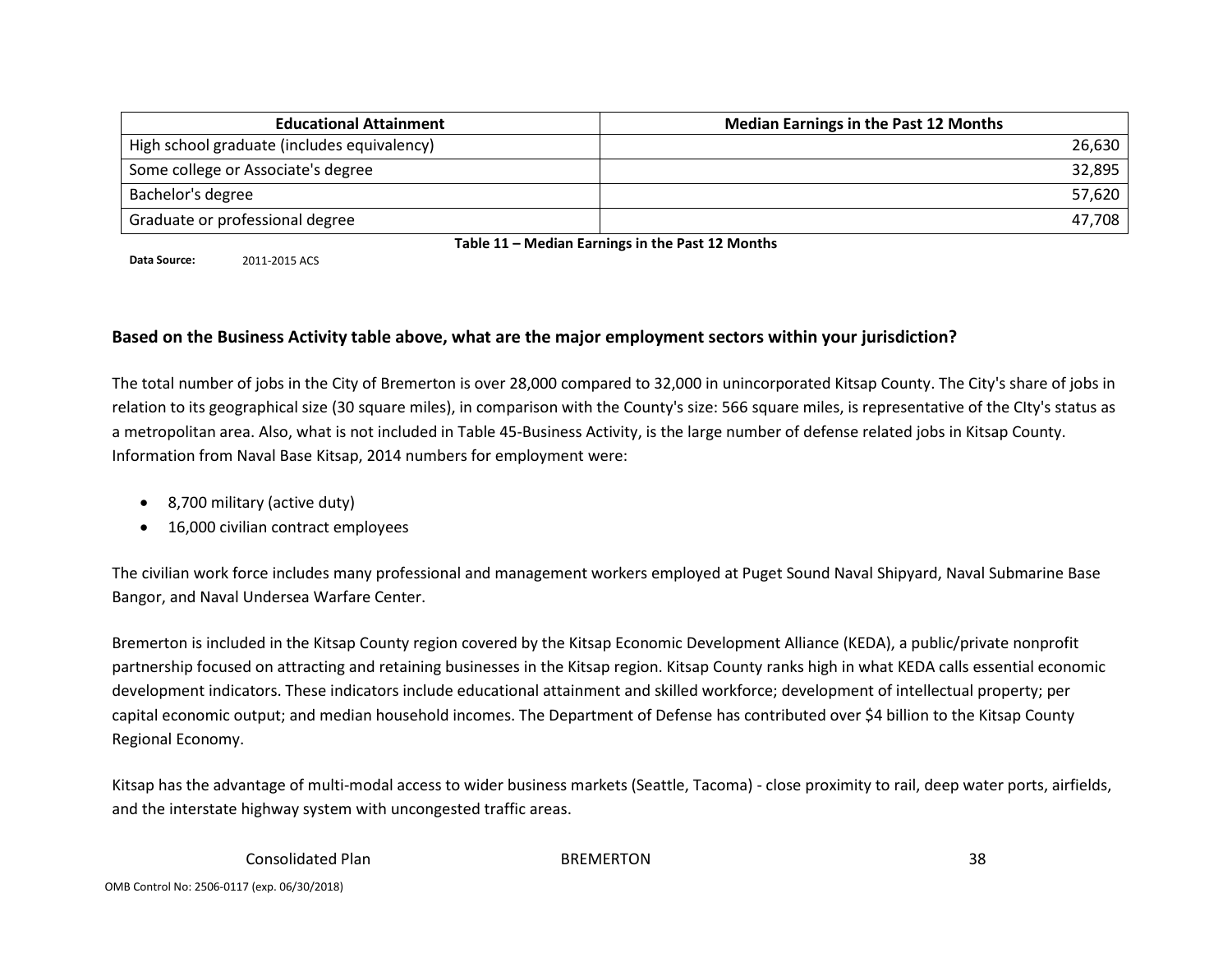Kitsap is a recognized leader in several key regional economic indicators; maritime; military; manufacturing; health care; technology; and tourism. Kitsap is also home to the most-dense concertation of engineering talent in the Seattle region. The major business industries are as follows:

- Services
- Public Administration;
- Retail Trade;
- Construction;
- Finance/Insurance/Real Estate;
- Manufacturing;
- Transportation/Communications
- Wholesale Trade
- Ag/Forestry/Fishing
- Mining

The top five employers in Kitsap County (data is not available at the City level) for each public and private sector include:

- 1. Naval Base Kitsap (Public Sector): 33,800
- 2. CHI Franciscan-Harrison Medical Center (Private): 2,500
- 3. Washington State (Public): 2,000
- 4. Central Kitsap School District (Public): 1,550
- 5. North Kitsap School District (Public): 1,200

Major employment sectors in the private sector include (but not exclusively): healthcare, hospitality, retail, family services, defense contractors, transportation, manufacturing, social services, financial institutions, real estate, beverage distribution, construction, energy, and architecture/design.

| <b>Consolidated Plan</b> | <b>BREMERTON</b> | 39 |
|--------------------------|------------------|----|
|                          |                  |    |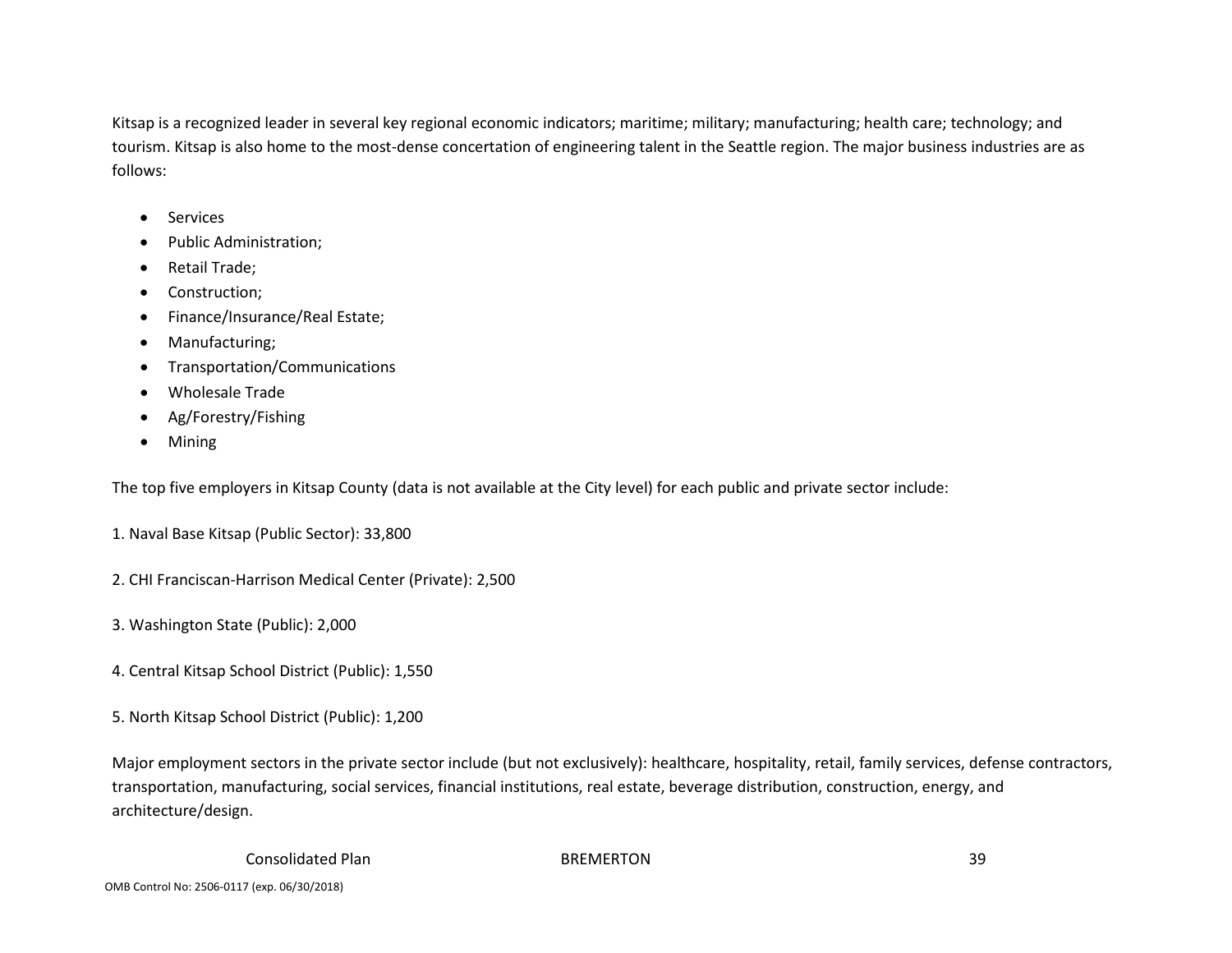Public Sectors include (but not exclusively): City services, County services, School districts, Department of Defense, Housing Authorities, Utility Districts, Postal Service, the Port of Bremerton, the Suquamish and Port Gamble S'Klallam Tribes, and Washington State.

#### **Describe the workforce and infrastructure needs of the business community:**

Housing along major transit routes and increased service on Sunday's continuing to be a challenge for the workforce community in Bremerton. The mean commute time in Kitsap is approx. 30 minutes, and many commuters take advantage of the State ferry and the fast ferry. Of the 96,697 people that work in Kitsap County, there were 12,522 individuals who commute into the area from outside of the County. A further 22,216 people choose to live in Kitsap but commute outside the County for work. 84,175 of those who work in Kitsap also live within the County. Development of improved infrastructure to allow workers to move to and from employment as well as increased housing opportunities is a need of the business community. Additionally, opportunities arise to increase partnerships with Kitsap Transit, Washington State Ferries, and Naval Base Kitsap to enhance access to commerce during standard business hours, nights and weekends. To work towards reducing parking demands and traffic influxes from commuter and shipyard workers on City streets as well as limiting surface parking as it does not promote economic development of the City.

Attracting new employment opportunities through the adaptive re-use of existing commercial buildings, revitalizing Bremerton's commercial districts by upgrading and enhancing the aesthetic quality of existing buildings and street frontages.

# **Describe any major changes that may have an economic impact, such as planned local or regional public or private sector investments or initiatives that have affected or may affect job and business growth opportunities during the planning period. Describe any needs for workforce development, business support or infrastructure these changes may create.**

The Harrison medical center will be leaving Bremerton in 2023 which will have an impact to our economy. This Center is a long-standing employment center with a medical center, small businesses, housing, and parks and urban forests. Now, since this key anchor is moving. Harrison has begun a transition to a new campus in Silverdale and many of the associated medical uses surrounding their facility in Bremerton are also making this transition. The City desires to ensure that the Sheridan/Harrison Center remains an economically vital center with both jobs and housing. With this goal, the City commissioned the preparation of a subarea plan for the Center. The plan builds on past planning efforts and economic and market analysis to describe a vision, land use and design as well as action strategies. An upfront environmental review has also been done a part of the plan and will help bring about desired change and development.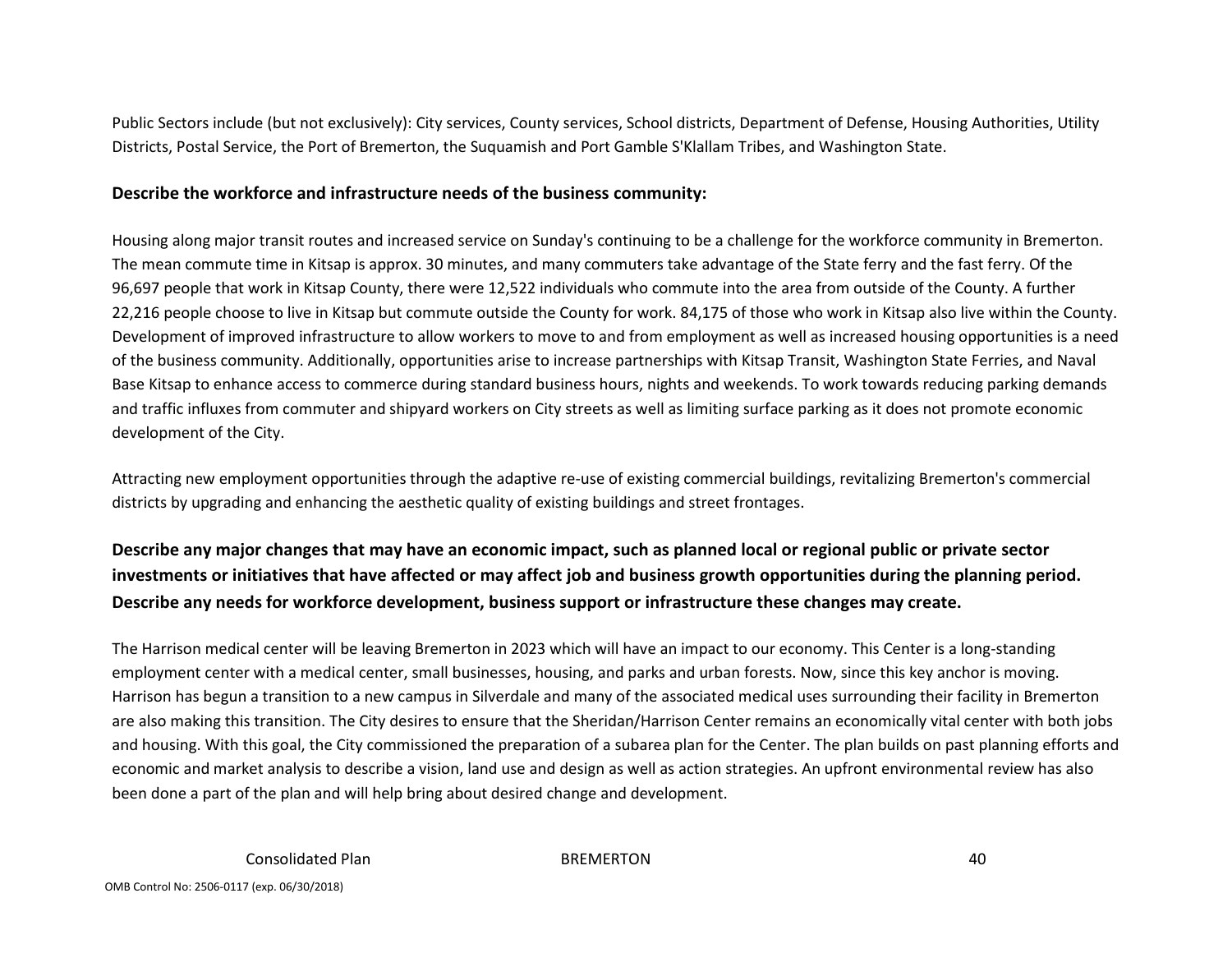This departure of Harrison Hospital will significantly impact the overall economic vitality of Bremerton in the near future; however, this departure could be viewed as an opportunity for another large employer to fill the gap. Olympic College is growing rapidly and now offers fouryear degrees from both Western Washington University and Washington State University. Significant investments into the campus and surrounding area have been witnessed and are forecasted to continue into the future.

Additional significant changes which will have an economic impact are the inclusion of a fast ferry from Bremerton to Seattle which now moves workers in half the time of the Washington State Ferry. And Amazon is almost complete in their construction of a new facility at the Puget Sound Industrial Center.

Needs (as of February 2020):

- The healthcare industry will continue to grow, requiring additional healthcare workers. This demand has not lessened over the past five years.
- Skilled trades continue to be in demand
- Transportation and Warehouse workers are also in demand.

## **How do the skills and education of the current workforce correspond to employment opportunities in the jurisdiction?**

Integrating the needs of the City's small and mid-size employers into workforce development will be critical to the growth and retention of these smaller companies. The City, the Chamber of Commerce, Neighborhood Business Associations, and KEDA, and their economic development partners maintain strong relationships with local industries to address their workforce issues, specifically how Bremerton's future workers are prepared for careers in advanced technology.

Retaining and recruiting talent to replace retiring workers is always a challenge and will continue to be for the next decade. Local groups and employers have initiated efforts to address workforce concerns in the community. The issue in Bremerton isn't the demand for the supply

# **Describe any current workforce training initiatives, including those supported by Workforce Investment Boards, community colleges and other organizations. Describe how these efforts will support the jurisdiction's Consolidated Plan.**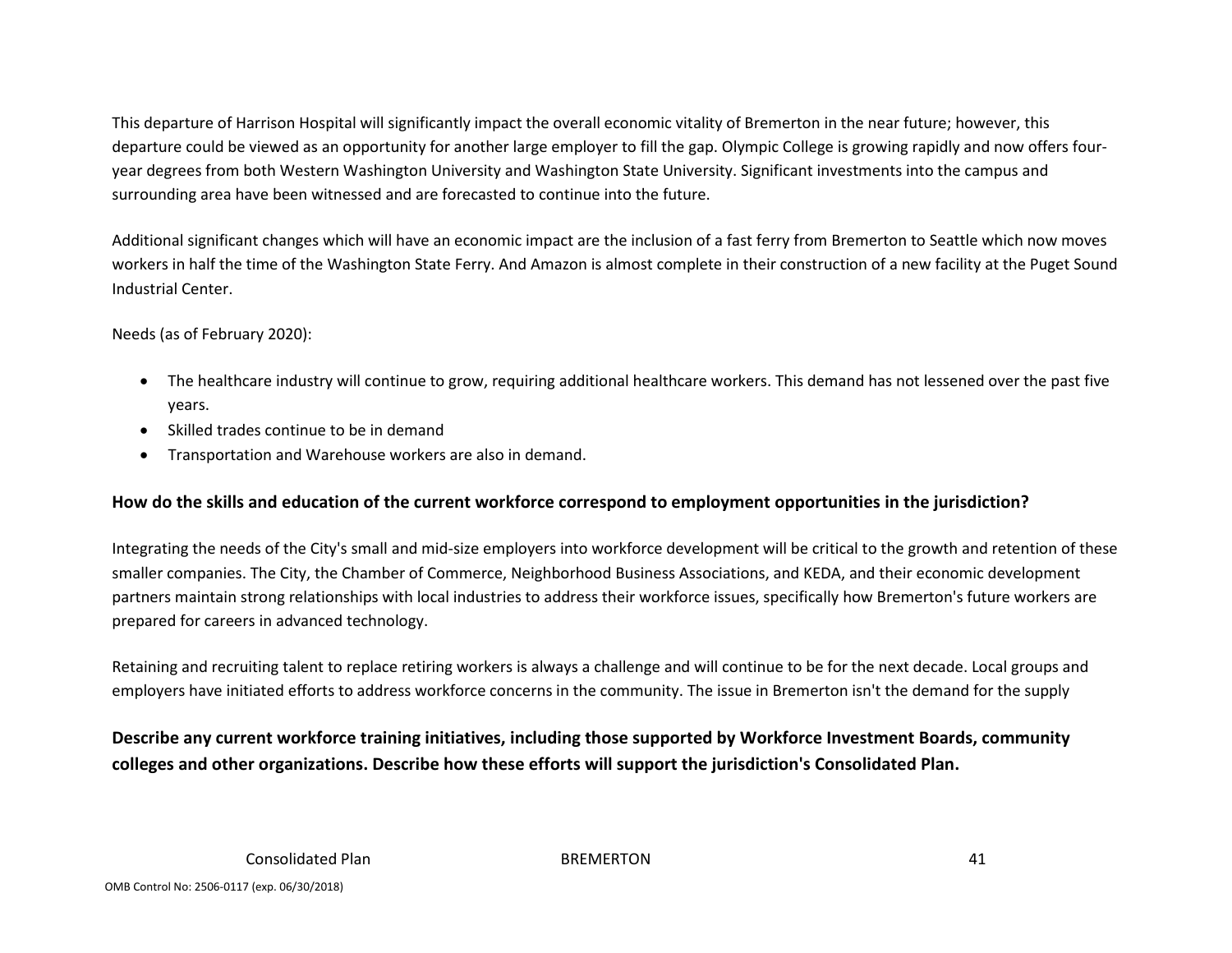The City through its array of partners have initiatives in place which provide the foundation for achieving economic prosperity. Many traditional forms of worksource supports exist through Kitsap Community Resources and other neighborhood organizations such as resource centers, career counseling, job seeking, placement and other specialized employment services. The City also has an active Economic Empowerment Zone. Olympic College has a workforce development division which serves as an umbrella for a number of different services for diverse populations: Able Bodied Adults Without Dependents, Adult Education and GED Preparation, Basic Food Employment and Training, the Career Center, Cooperative Education and Internships, Technology Prep for high school students, English to Speakers of other languages, worker retraining and Workfirst.

Bremerton also houses the Northwest Washington Family Medicine Residency which is a community-based residency serving and training to serve the primary care needs of our community. This program offers an embedded HIV clinic, enhanced mental health training, community medicine experience, and comprehensive practice in community medicine.

Worksource is active in the community providing a statewide partnership of state, local and nonprofit agencies that provide an array of employment and training services to job trainers and employers in Washington.

## **Does your jurisdiction participate in a Comprehensive Economic Development Strategy (CEDS)?**

# **If so, what economic development initiatives are you undertaking that may be coordinated with the Consolidated Plan? If not, describe other local/regional plans or initiatives that impact economic growth.**

The City of Bremerton is a member of Puget Sound Regional Council (PSRC). PSRC is a regional organization which develops policies and coordinates decisions about regional growth, transportation, and economic development planning.

The Central Puget Sound Economic Development District Board a board within PSRC is the governing board for the federally designed economic development district for King, Pierce, Snohomish and Kitsap Counties. Its members include representatives from private business, local governments, tribes and trade organizations. The board is responsible for development and adoption of Amazing Place, the regions Comprehensive Economic Development Strategy. This is a data driven regional economic strategy that identifies leading sectors and the ways the region intends to sustain economic development. The strategy has three big goals: open economic opportunities to everyone; compete globally; and sustain a high quality of life. Each of these goals is supported by specific strategies and initiatives to sustain and grow jobs

Consolidated Plan 82 and 82 and 82 and 88 and 88 and 88 and 88 and 88 and 88 and 88 and 88 and 88 and 88 and 8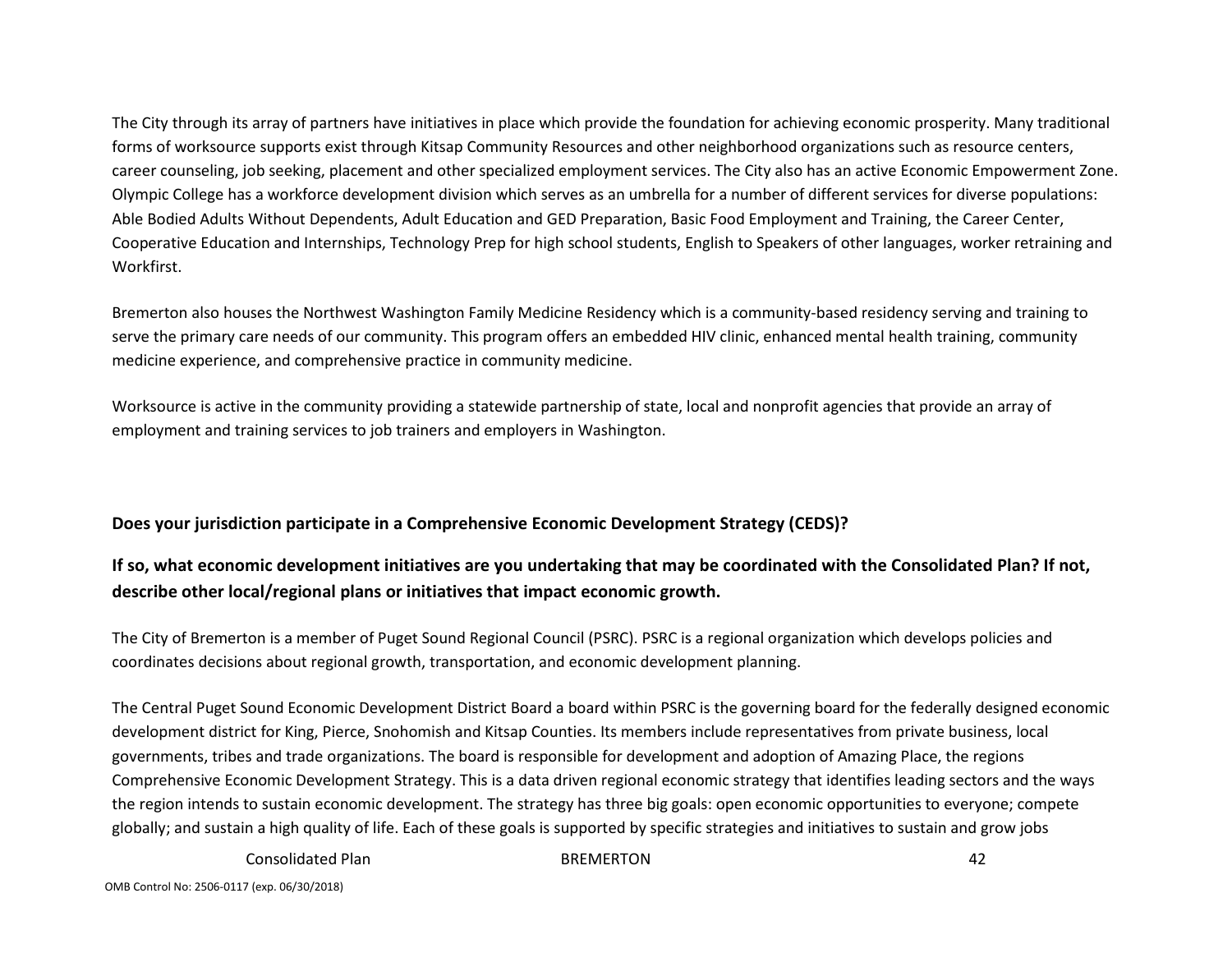throughout the region, for all residents. Kitsap is also part of the Olympic Consortium and Kitsap Economic Development Alliance is engaged in planning for economic growth in Kitsap County.

**Discussion**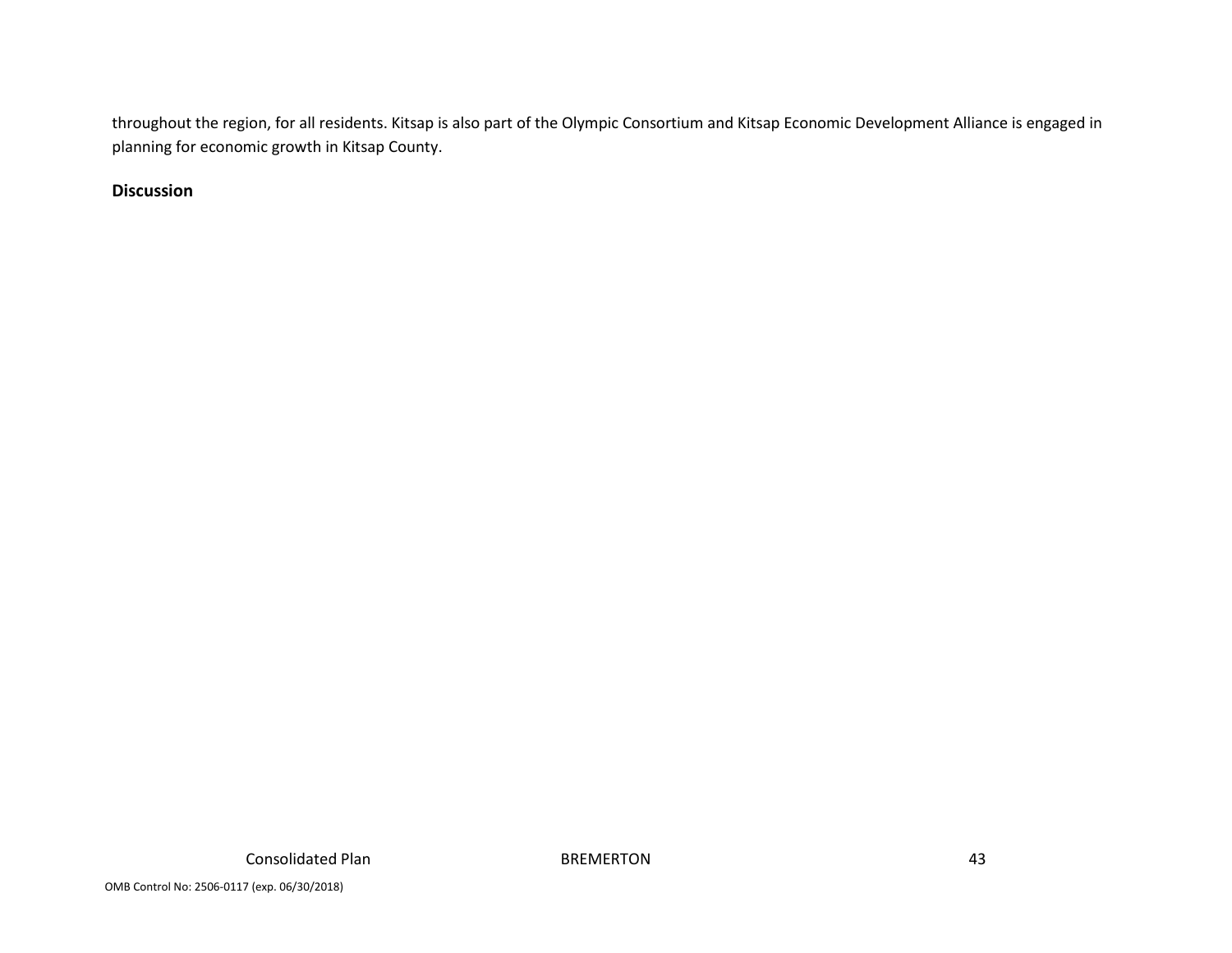# **MA-50 Needs and Market Analysis Discussion**

# **Are there areas where households with multiple housing problems are concentrated? (include a definition of "concentration")**

The City does not have a concentration of households with multiple housing problems geographically however the City does have a large number of renters who are living in rental units which have multiple housing problems. These households have housing problems such has substandard housing quarters, high rental costs, multiple family members per dwelling unit, or landlords unwilling to fix errors needed in the homes which can cause a hazard such as leaking roof, mold, or other scenarios. These households often reach out to Code Enforcement to look for assistance in requiring the landlord to make these repairs. The City does attempt in some situations to assist with its Weatherization and Minor Home Repair program, but this program does not work in every scenario. Concentration is only defined by the high percentage of renters at 60% and a subset of those renters, around 20% are those who are experiencing these housing problems.

Another primary housing problem which affects City residents is housing cost burden. Concentration would be defined as a Block Group or Groups where multiple housing problems exist and are 10% above the overall number for the City. Almost all the block groups in the City where low-income households are experiencing severe cost burden and substandard housing units. This issue is fairly broadly distributed throughout the City and there is not one area where it is concentrated.

# **Are there any areas in the jurisdiction where racial or ethnic minorities or low-income families are concentrated? (include a definition of "concentration")**

The City of Bremerton has an ethnically diverse community a large majority of these minorities are from Guatemala or Mexico. There is no real area concentration of these households however a large number of these households are below the Federal poverty level.

An area is considered to have a concentration of minority persons if the percentage of households in a particular racial or ethnic minority group in a Block Group or Groups is at least 10 percentage points higher than the percentage of that minority group for the MSA. There are no block groups with a racial or ethnic minority concentration.

To determine if a concentration of low-income households exists, block groups that meet HUD's definition of Low-Mod area are used. Low-mod areas are block groups that are primarily residential where at least 51% of the residents are low-and moderate-income persons (have incomes below 80% of the Area Median Income). All but one Block Group in the City meet the Low-Mod definition.

## **What are the characteristics of the market in these areas/neighborhoods?**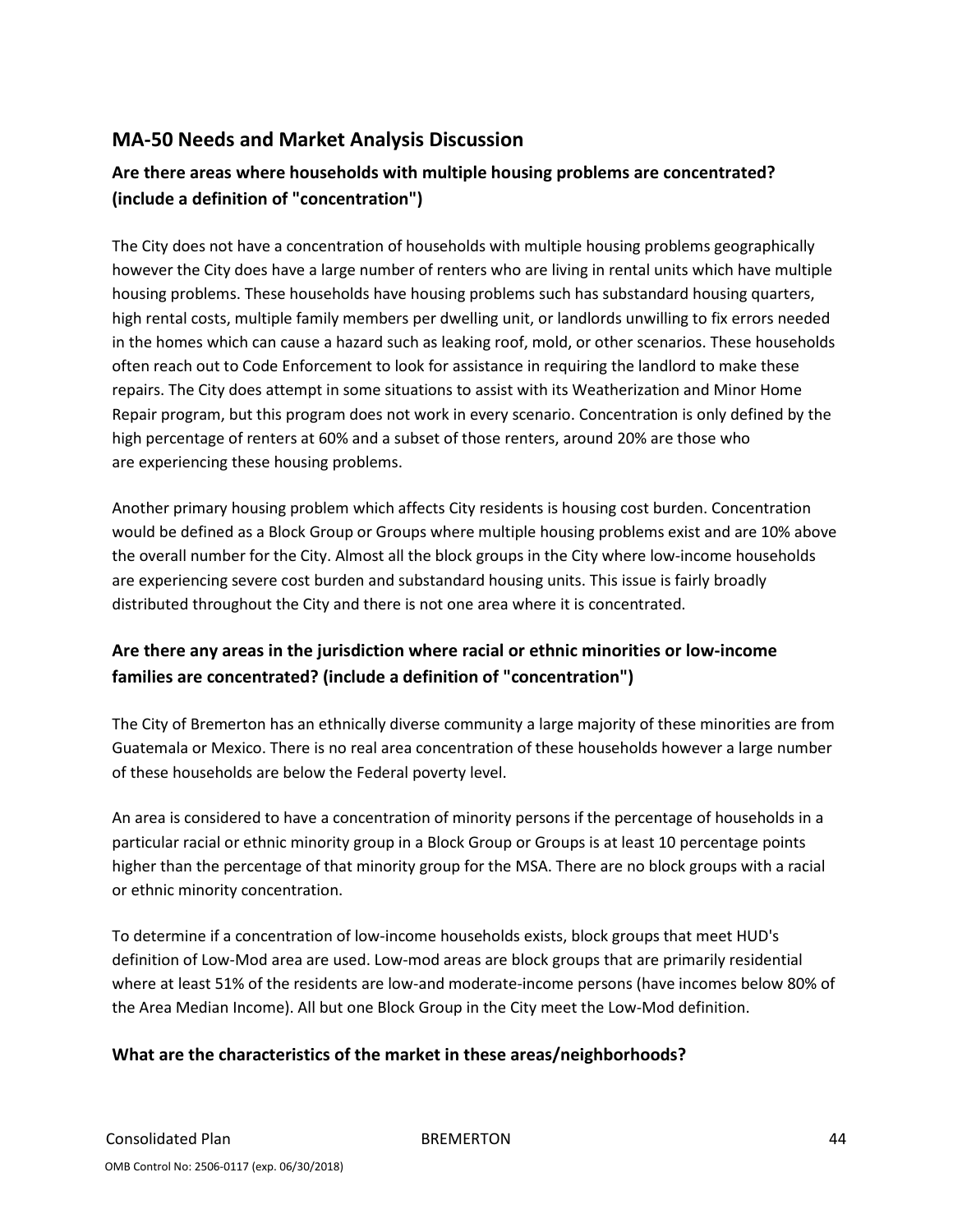The City of Bremerton, much like many other locations in the Greater Puget Sound has a strong housing market which increasing prices and demand. Areas with a concentration of low-income households within the City have "affordable housing" when compared to other areas in Kitsap County. These areas are attracting first-time homebuyers and renters looking or affordable options. However, more increasingly there is low supply and significant competition for these units. The City has attracted investors who are looking to purchase homes for a smaller cost, renovate them, and sell them for a higher cost. This makes competition difficult for first time homebuyers, or programs such as Community Frameworks who are looking to do the same thing but sell the home to an income qualified home buyer.

The City does have some areas with blight, but the instance of finding large areas or specific neighborhoods with blighted conditions is low. There are some abandoned or derelict properties which the City could address with CDBG funds on a 'spot' basis to improve neighborhoods.

## **Are there any community assets in these areas/neighborhoods?**

The City, as an older City has many community assets in these low-income neighborhoods. The City's park system which has many wonderful amenities available to its residents, as well as access to the waterfront, improved sidewalks and curbramps, access to services and transit, a great school district, and many community partners who know the community and its needs well.

## **Are there other strategic opportunities in any of these areas?**

Housing affordability is a significant difficulty for minorities in our community. Housing prices in the area have spiked while incomes remain about the same, leading to many families opting to share tightened spaces in houses and apartments rather than allow their neighbors to become homeless. Opportunities for more housing assistance, partnerships with immigrant assistance organizations, and participation in planning and community groups. Additionally, the City's Low-Mod areas will benefit from investment of CDBG Capital funds for both public facilities and infrastructure projects.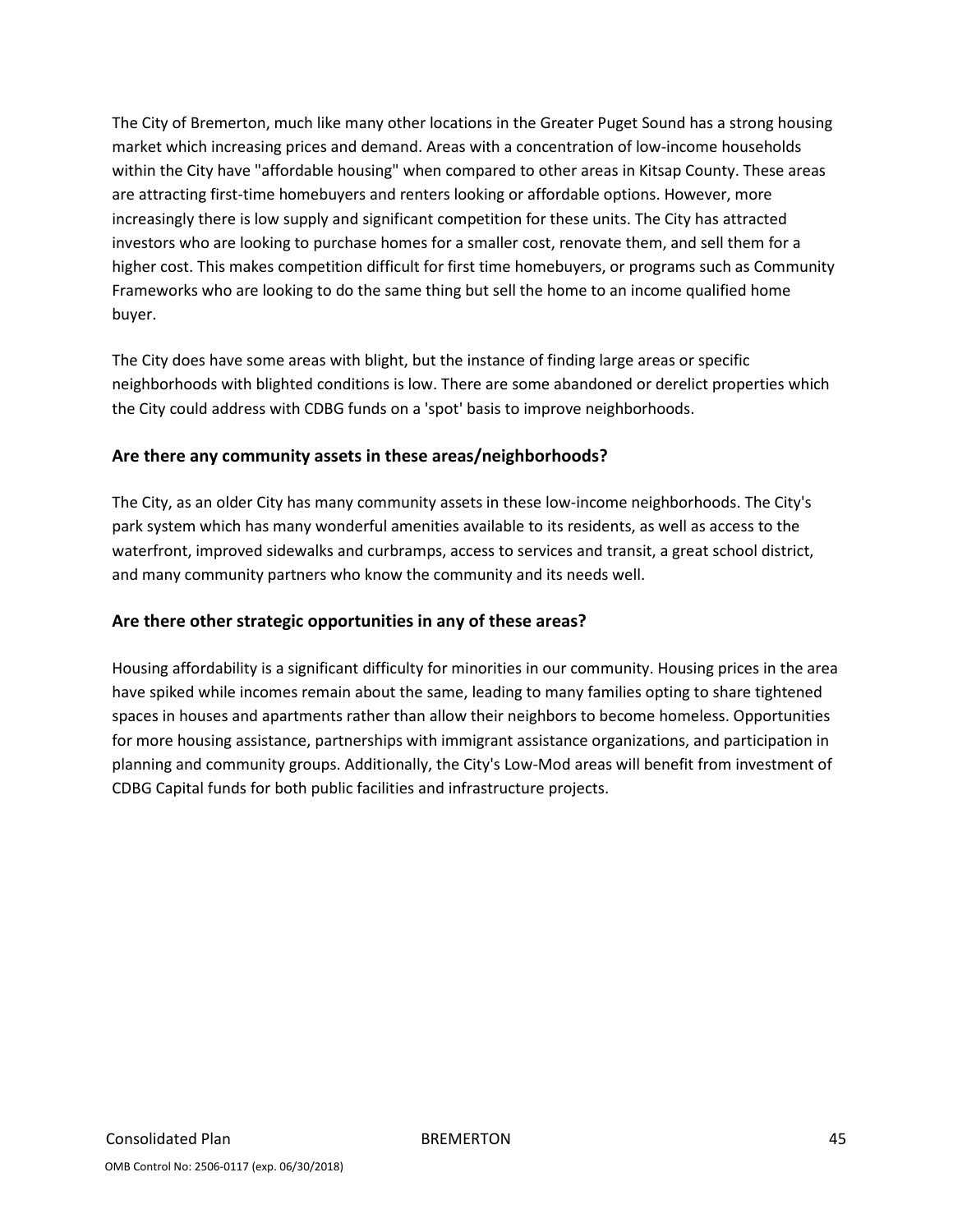# **MA-60 Broadband Needs of Housing occupied by Low- and Moderate-Income Households - 91.210(a)(4), 91.310(a)(2)**

# **Describe the need for broadband wiring and connections for households, including low- and moderate-income households and neighborhoods.**

FCC maps of Washington State for 2017 indicate that 100% of the population have access to broadband services at or above 25 Megabits per second (Mbps), although this does not match up with the actual experiences of many residents. A substantial number of Washingtonians experience speeds below the federal and state broadband standard of 25 Mbps download and 3 Mbps upload.

Broadband wiring and connections exist in all areas of the City of Bremerton. Low-income households living in multi-family rental housing have access, but affordability may be a barrier. The monthly subscription cost for connection to broadband may go beyond what some low-income households can afford. Low-income households living in single-family housing will most likely have access if located in an urban area or rural area or existing homes with service. Low-income households living in single family homes in some rural areas have very limited to now broadband connection. The number of people with no broadband connection is unknown.

# **Describe the need for increased competition by having more than one broadband Internet service provider serve the jurisdiction.**

When measuring the digital divide in Washington, the affordability and availability of public broadband must be taken into account. With this in mind, there are a total of 242 providers in the state. Although this is the case, there are 338,000 people in the state without access to a wired connection capable of 25 Mbps download speeds. It should also be noted that there are 529,000 people who currently only have access to one provider, making it impossible for them to switch. Another 103,000 people in Washington have no wired internet provider at all where they live. There are several providers of broadband in Kitsap County. All urban areas have several choices of service providers with Comcast, Century Link, Wave, Xfinity, Viasat, and HughesNet being the most common providers.

When it comes to broadband speeds, 94.6% of Washingtonians have access to wired broadband 25 Mbps or faster, while 92.8% have access to broadband 100 Mbps or faster. On the other hand, only 25.8% of Washingtonians have access to 1-gigabit broadband.

The government of Washington is working to improve its broadband infrastructure. The Community Economic Revitalization Board has been actively trying to improve local economic development in communities.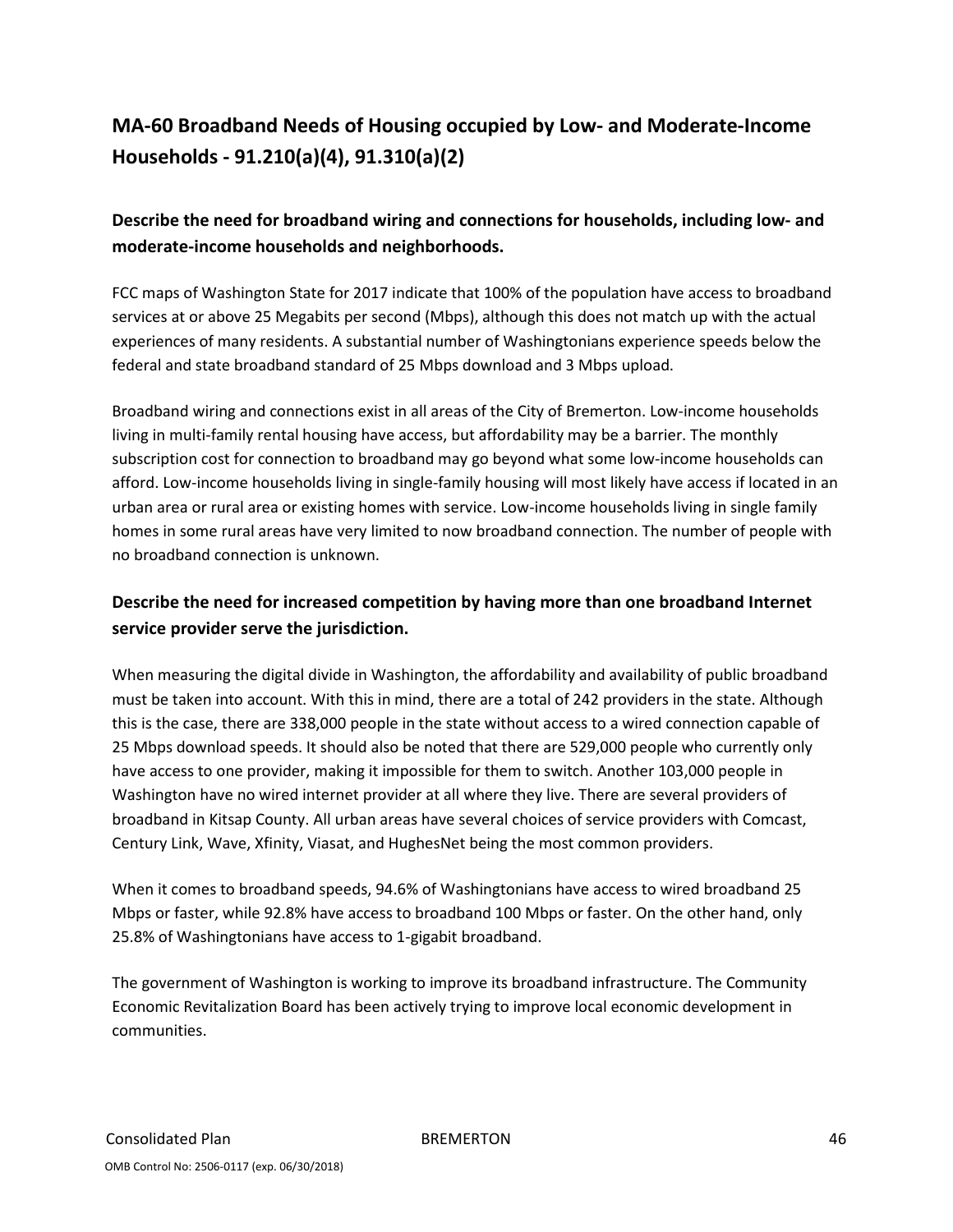The Washington State Broadband Project has been awarded over \$7 million in federal grants since the year 2011 for the Washington State Initiative. An additional \$166 million was awarded to broadband initiatives to further connections throughout the state.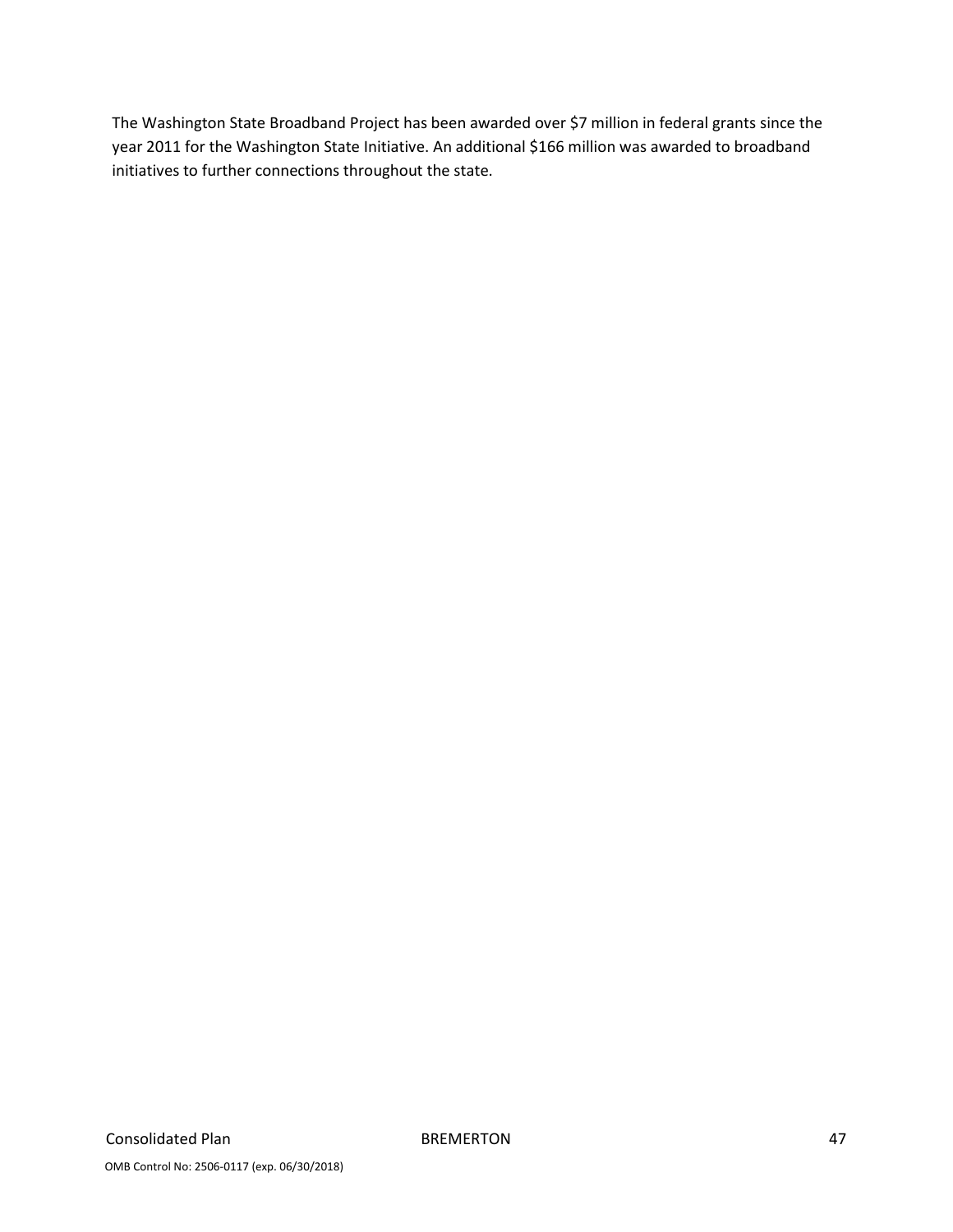# **MA-65 Hazard Mitigation - 91.210(a)(5), 91.310(a)(3)**

## **Describe the jurisdiction's increased natural hazard risks associated with climate change.**

The City of Bremerton, as a component of Kitsap County has an adopted Hazard Mitigation Plan that was prepared by Kitsap County Department of Emergency Management and last updated in 2012. This plan identifies winter storms, flooding, and earthquakes as the most common hazards historically.

Flooding is the most common hazard occurring in the City of Bremerton. Heavy, prolonged rain the fall, winter, or spring months often results in saturated ground and high stream flows. Due to ground saturation, some City of Bremerton businesses and homes located in low-lying areas, particularly around Dyes and Sinclair inlets could flood during prolonged periods of rain. Wind-driven tidal flooding is also possible along inland waters. Flooding does occur to some extent in particular areas of the City annually, especially in floodplain zones of streams. Evergreen Rotary Park is occasionally faced with flooding both due to rising waters but additional due to poor storm water drainage. Beaches, particularly along the shoreline are often affected by flood tides compounded by heavy rainfall and high tides. More than any other natural hazard, flooding represents the single biggest repetitive event that has a damaging affect to City property and resources. The City does have a few urban streams which are subject to flooding annually due to drainage system overload during large or intense storm events.

The City is also home to the Gorst Watershed and Casad dam which Casad Dam is located approximately 10 miles from downtown Bremerton in a protected watershed. The dam is a concrete arch structure completed in 1957. It is owned and operated by the City of Bremerton to impound the Union River for the city's drinking water supply. Downstream of Casad Dam is McKenna Falls, which provides a natural barrier to migratory fish. The city provides an environmental benefit by protecting water quality and ensuring downstream fish flows.

When full, the Union River Reservoir holds over a billion gallons of water and supplies about 60% of the city's drinking water during years with normal precipitation. Casad Dam is one of Bremerton's most remarkable and valuable investments.

Storms have caused major damage to portions of the City in the past particularly when accompanied by high winds. The main effects of local storms include disruption of electrical power, accidents and transportation problems, flooding and landslides and damage to buildings. Climate change could negatively affect the City if it causes more frequent and severe storms and if there is a rise in sea level.

Fires, on a minimal scale have also adversely affected the City with residents restricted from going outside and participating in activities due to poor air quality.

## **Describe the vulnerability to these risks of housing occupied by low- and moderate-income households based on an analysis of data, findings, and methods.**

Consolidated Plan and the Consolidated Plan and the BREMERTON 48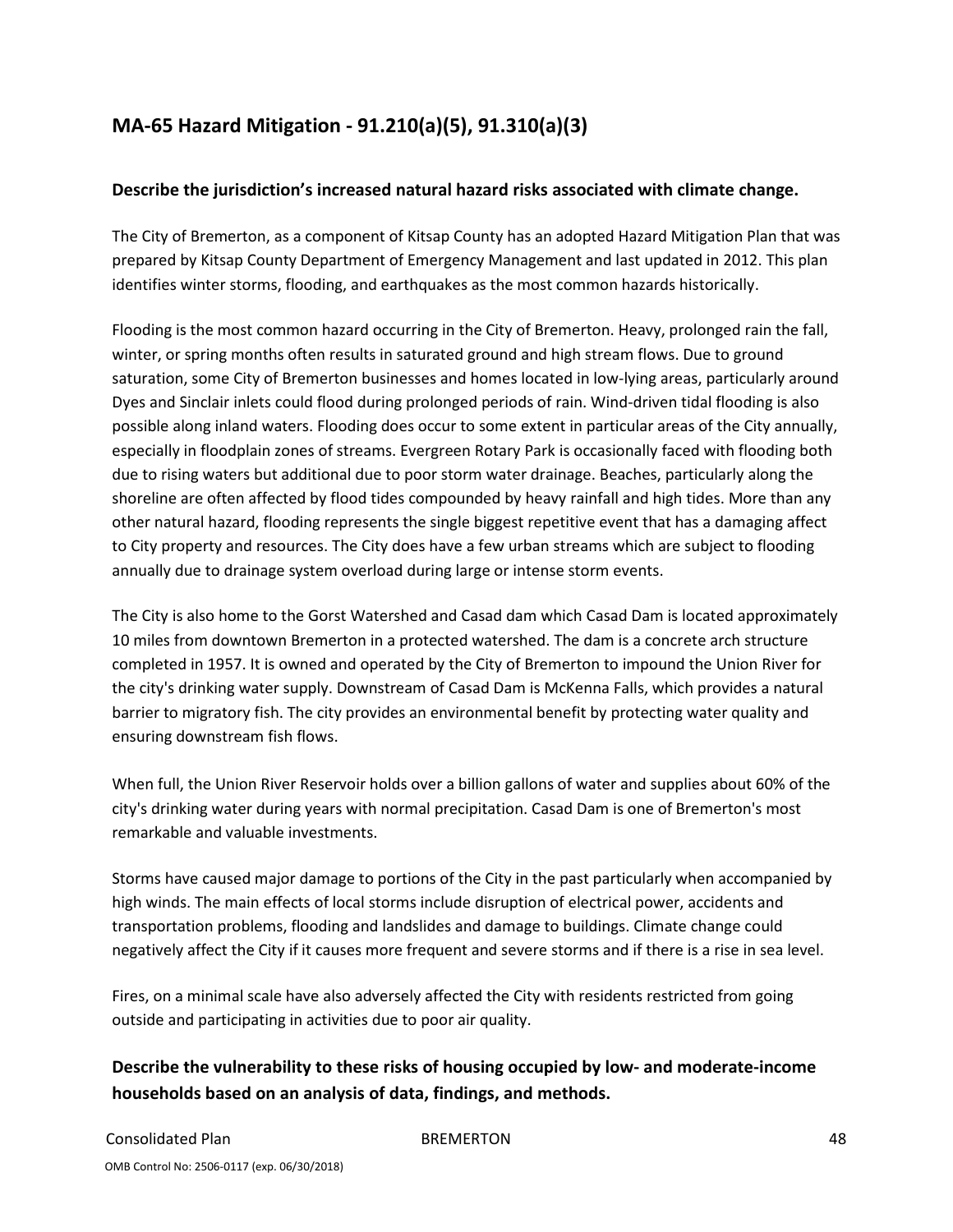While the City does not have locations of the City with high concentrations of low/moderate income housing, and the majority of affordable housing is not located along the shoreline so the risk of storm surge is low. However, the City is home to PSNS which houses a large number of workers and contains barracks for housing which is located right on the water.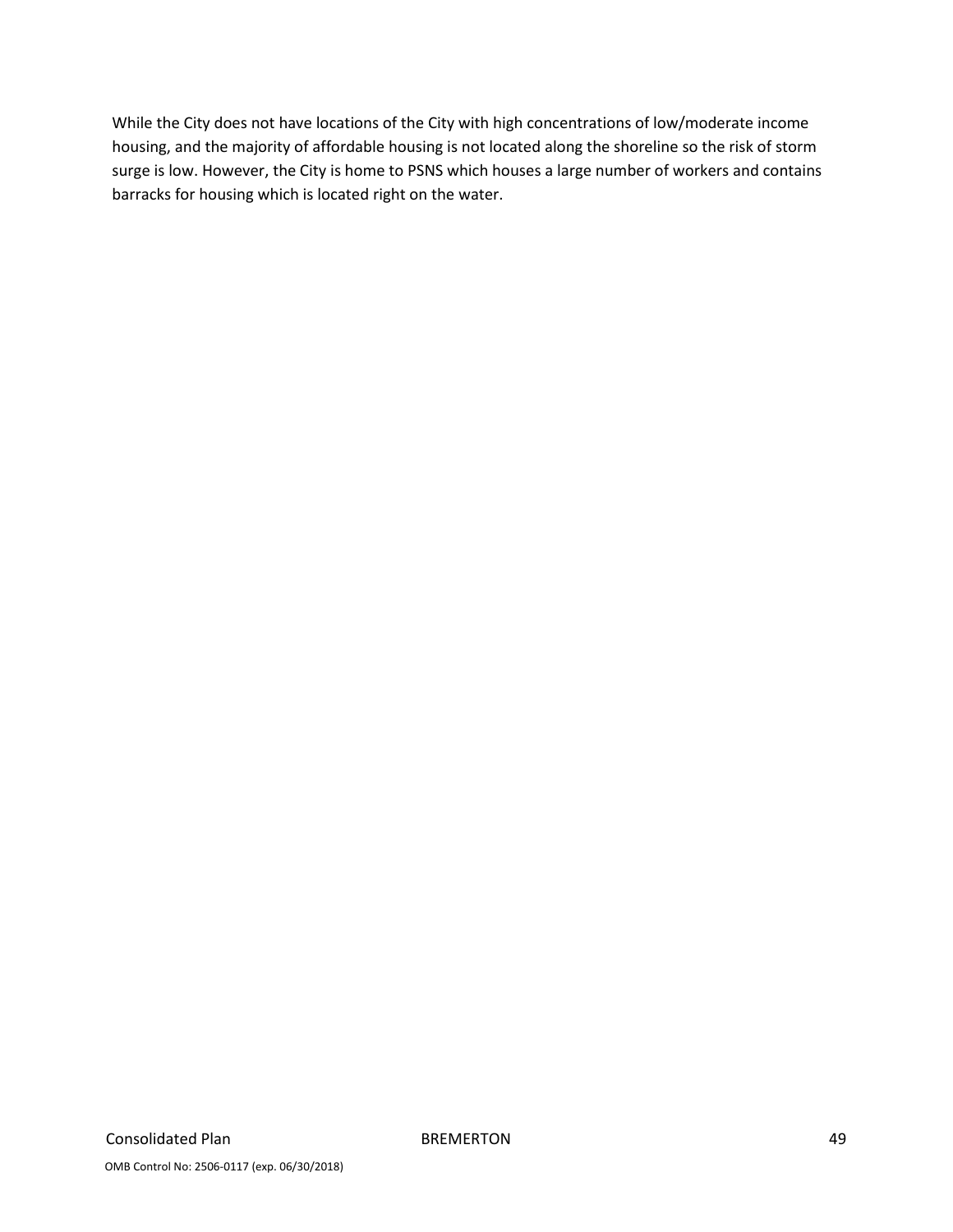# **Strategic Plan**

## **SP-05 Overview**

## **Strategic Plan Overview**

The City of Bremerton's Five-Year Strategic Plan outlines the ways Federal Community Development Block Grant (CDBG) funds will be used to address community needs in the City. The City's information regarding the HOME Investment Partnership (HOME) funds will be detailed in the Kitsap County Consortium Plan as Kitsap County Serves as the Participating Jurisdiction and thus is responsible for implementation of HOME funds. Because CDBG funds are very limited, the City has made a concerted effort to target the funds to specific priorities as necessary but makes sure to not target in a way to make it difficult to expend funds in a timely manner. This plan includes objectives and proposed accomplishments and outcomes. The projects funded each year, and included in the Action Plan, must address the priorities of the Strategic Plan. The outcomes are based on the funding we estimate to be available for the five-year period. Funding for HUD is determined by Congress annually and the allocation of CDBG and HOME funds are based on a formula. If funding changes during the five-year period Kitsap County and the City of Bremerton may amend the output goals accordingly.

The overall goal of the CDBG and HOME programs are to provide decent housing, suitable living environments and economic opportunities. Evaluation and analysis of the needs in our community have resulted in a decision to focus on several areas:

Affordable Housing - Housing supply and affordability continues to be a major problem county-wide. New construction of rental units for low-income households, especially supportive housing for special needs populations is needed. Preservation of existing income-restricted rental units is also a high priority. Homebuyer assistance is also needed to enable low/moderate income households, to step into homeownership, but will not be considered a high priority for City of Bremerton funding. New construction of homeownership housing will also not be a high priority for the City at this time, but still remains eligible.

The City anticipates feeling the negative impact of the COVID-19 pandemic for a long period of time. The City has many small business owners, and persons without gainful employment who we anticipate will struggle for a time after the pandemic is over. The City will set-aside 15% of the annual CDBG allocation for public service programs for job training and activities which will assist in the economic recovery effort.

Public Facilities and Infrastructure-The City of Bremerton will fund community development needs such as parks, transportation facilities, infrastructure projects and public facilities. The City will place a higher priority on public facilities and infrastructure projects linked to affordable housing, provision of high priority public services, or projects located in HUD designated Low-Mod Areas.

#### Consolidated Plan 50 and 50 and 50 and 50 and 50 and 50 and 50 and 50 and 50 and 50 and 50 and 50 and 50 and 50

OMB Control No: 2506-0117 (exp. 06/30/2018)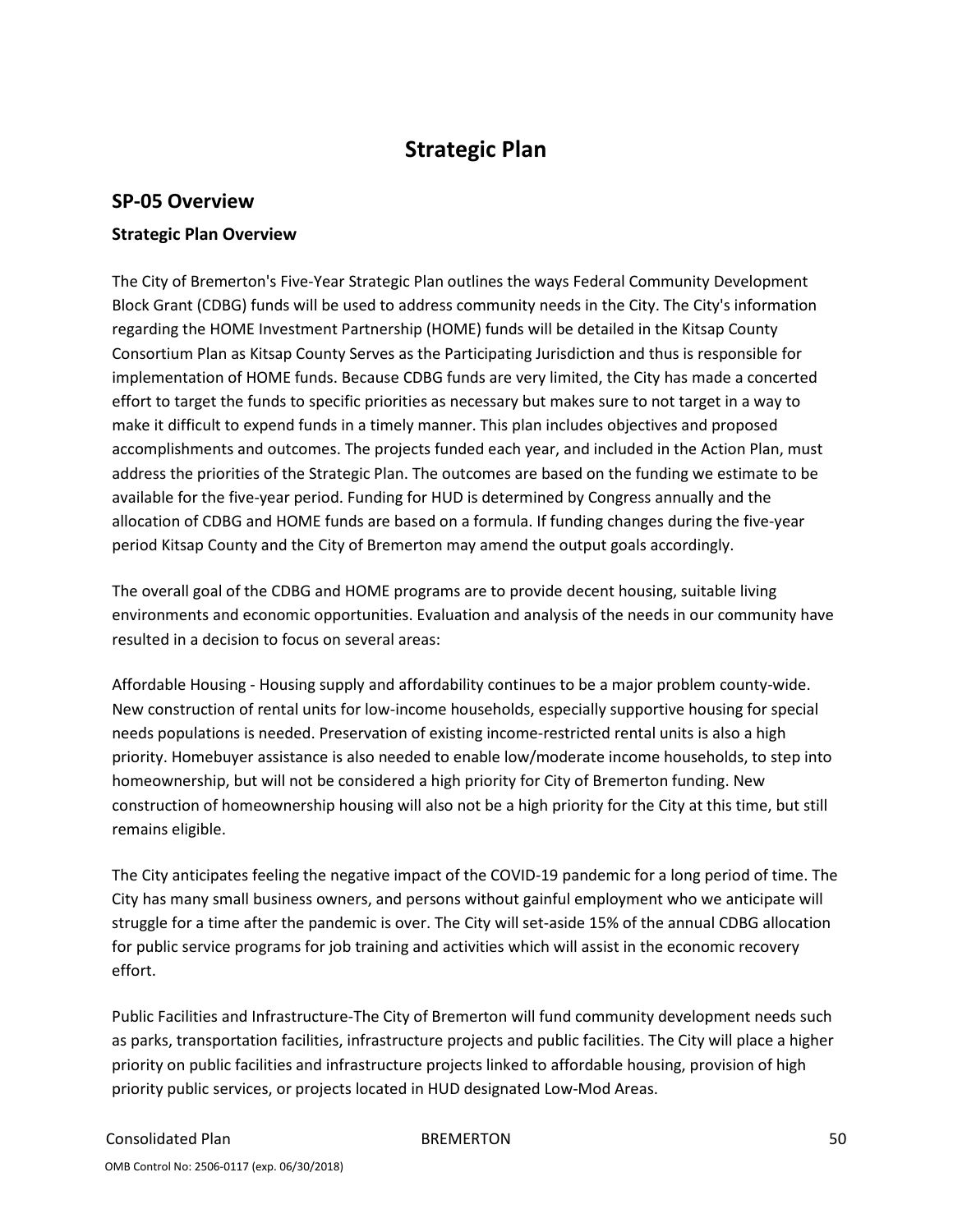Economic Development-Expanding economic opportunities for lower income residents is a high priority, particularly for any economic response to the COVID-19 pandemic.

Reducing homelessness is a high priority for the City. Projects addressing homelessness are eligible for funding from local Housing and Homeless Grant Program and Affordable Housing Grant Program funds among other State and Federal funds. CDBG funds are limited and therefore prioritized for other housing and community development needs of low-income households and communities. High priority housing and public facilities projects serving homeless populations may be considered for CDBG funding if the project addresses strategies outlined in the Kitsap Homeless Crisis Response and Housing Plan-2019 Update and the project is a high priority for the County.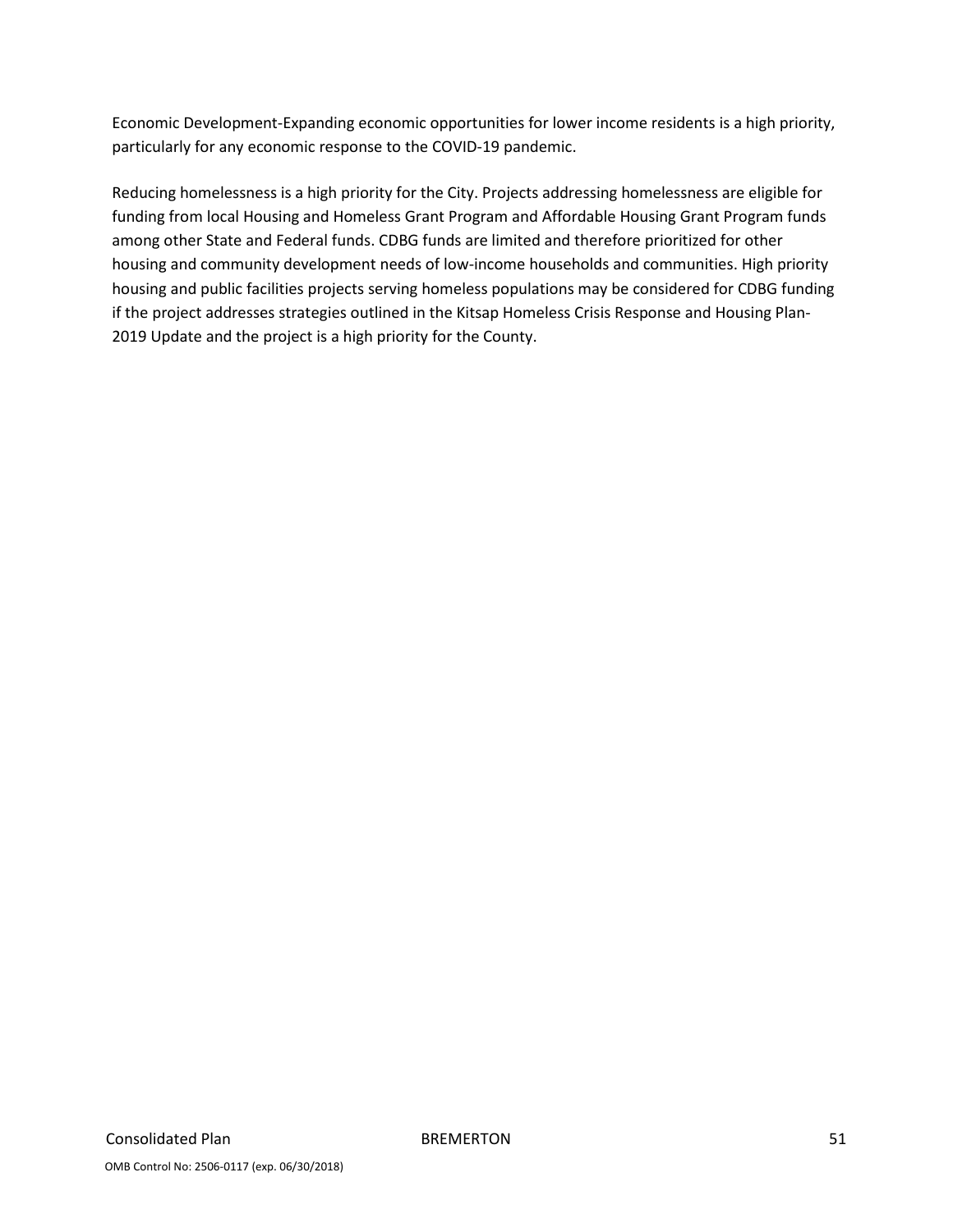# **SP-10 Geographic Priorities - 91.415, 91.215(a)(1)**

## **Geographic Area**

**Table 12 - Geographic Priority Areas**

## **General Allocation Priorities**

Describe the basis for allocating investments geographically within the state

The City will not be targeting its fund in a geographic area in this Consolidated Plan cycle. When carrying out LMA projects, the City will ensure that the service area is within a Low/Mod area.

The City will anticipate receiving 39% of Kitsap County HOME funds to carry out projects within the City limits.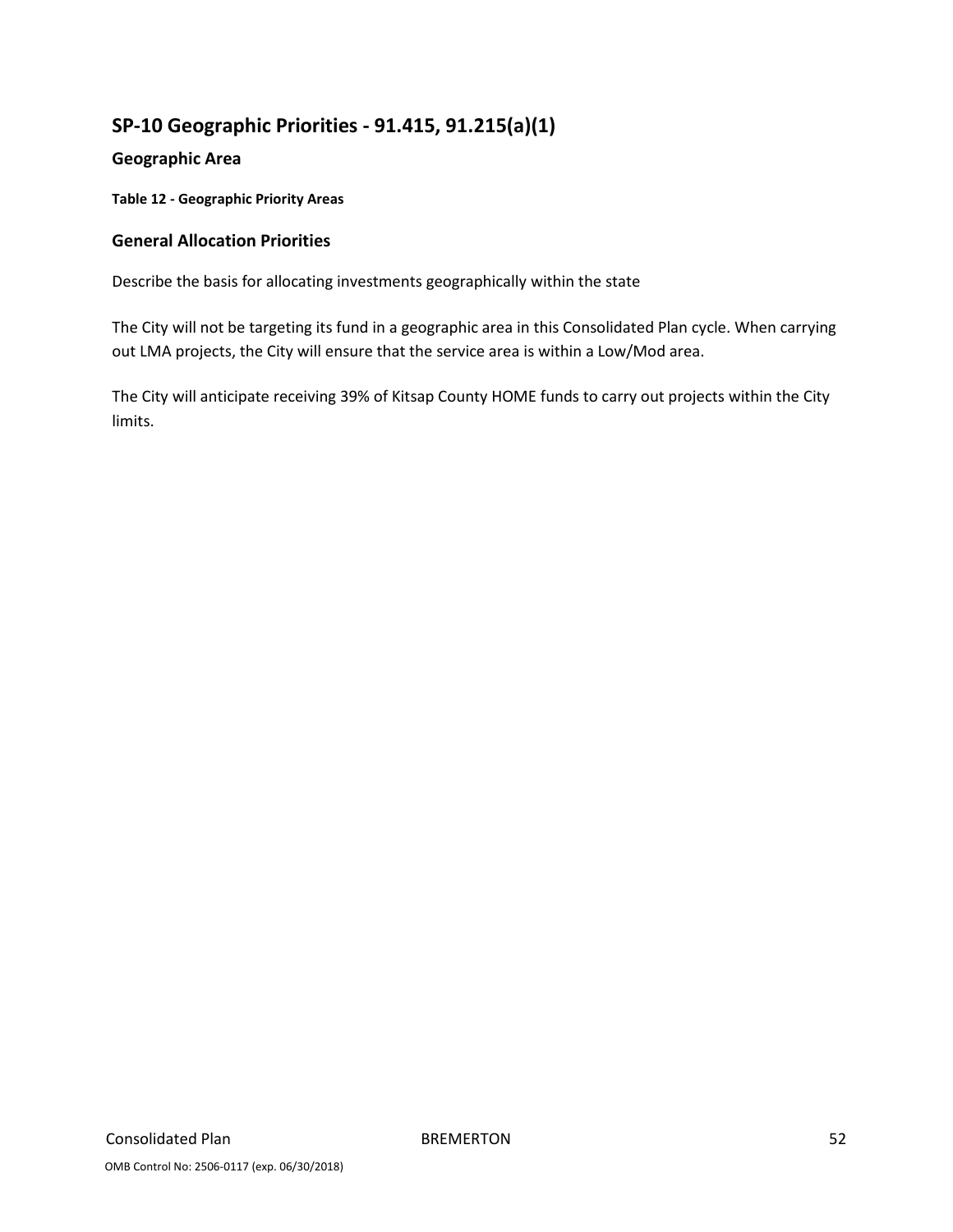# **SP-25 Priority Needs - 91.415, 91.215(a)(2)**

# **Priority Needs**

| $\mathbf{1}$ | <b>Priority Need</b><br><b>Name</b> | <b>Affordable Housing</b>                                                |  |  |  |
|--------------|-------------------------------------|--------------------------------------------------------------------------|--|--|--|
|              | <b>Priority Level</b>               | High                                                                     |  |  |  |
|              | <b>Population</b>                   | <b>Extremely Low</b>                                                     |  |  |  |
|              |                                     | Low                                                                      |  |  |  |
|              |                                     | Moderate                                                                 |  |  |  |
|              |                                     | Large Families                                                           |  |  |  |
|              |                                     | Families with Children                                                   |  |  |  |
|              |                                     | Elderly                                                                  |  |  |  |
|              |                                     | <b>Public Housing Residents</b>                                          |  |  |  |
|              |                                     | Individuals                                                              |  |  |  |
|              |                                     | Families with Children                                                   |  |  |  |
|              |                                     | Mentally III                                                             |  |  |  |
|              |                                     | <b>Chronic Substance Abuse</b>                                           |  |  |  |
|              |                                     | veterans                                                                 |  |  |  |
|              |                                     | Persons with HIV/AIDS                                                    |  |  |  |
|              |                                     | <b>Victims of Domestic Violence</b>                                      |  |  |  |
|              |                                     | <b>Unaccompanied Youth</b>                                               |  |  |  |
|              |                                     | Elderly                                                                  |  |  |  |
|              |                                     | Frail Elderly                                                            |  |  |  |
|              |                                     | Persons with Mental Disabilities                                         |  |  |  |
|              |                                     | Persons with Physical Disabilities                                       |  |  |  |
|              |                                     | Persons with Developmental Disabilities                                  |  |  |  |
|              |                                     | Persons with Alcohol or Other Addictions                                 |  |  |  |
|              |                                     | Persons with HIV/AIDS and their Families                                 |  |  |  |
|              |                                     | <b>Victims of Domestic Violence</b>                                      |  |  |  |
|              | Geographic                          |                                                                          |  |  |  |
|              | Areas                               |                                                                          |  |  |  |
|              | <b>Affected</b>                     |                                                                          |  |  |  |
|              | <b>Associated</b>                   | Preserve and Increase Affordable Housing                                 |  |  |  |
|              | Goals                               | <b>Emergency Rental Assistance</b>                                       |  |  |  |
|              | <b>Description</b>                  | Projects which develop, support, or preserve units of affordable housing |  |  |  |

## **Table 13 – Priority Needs Summary**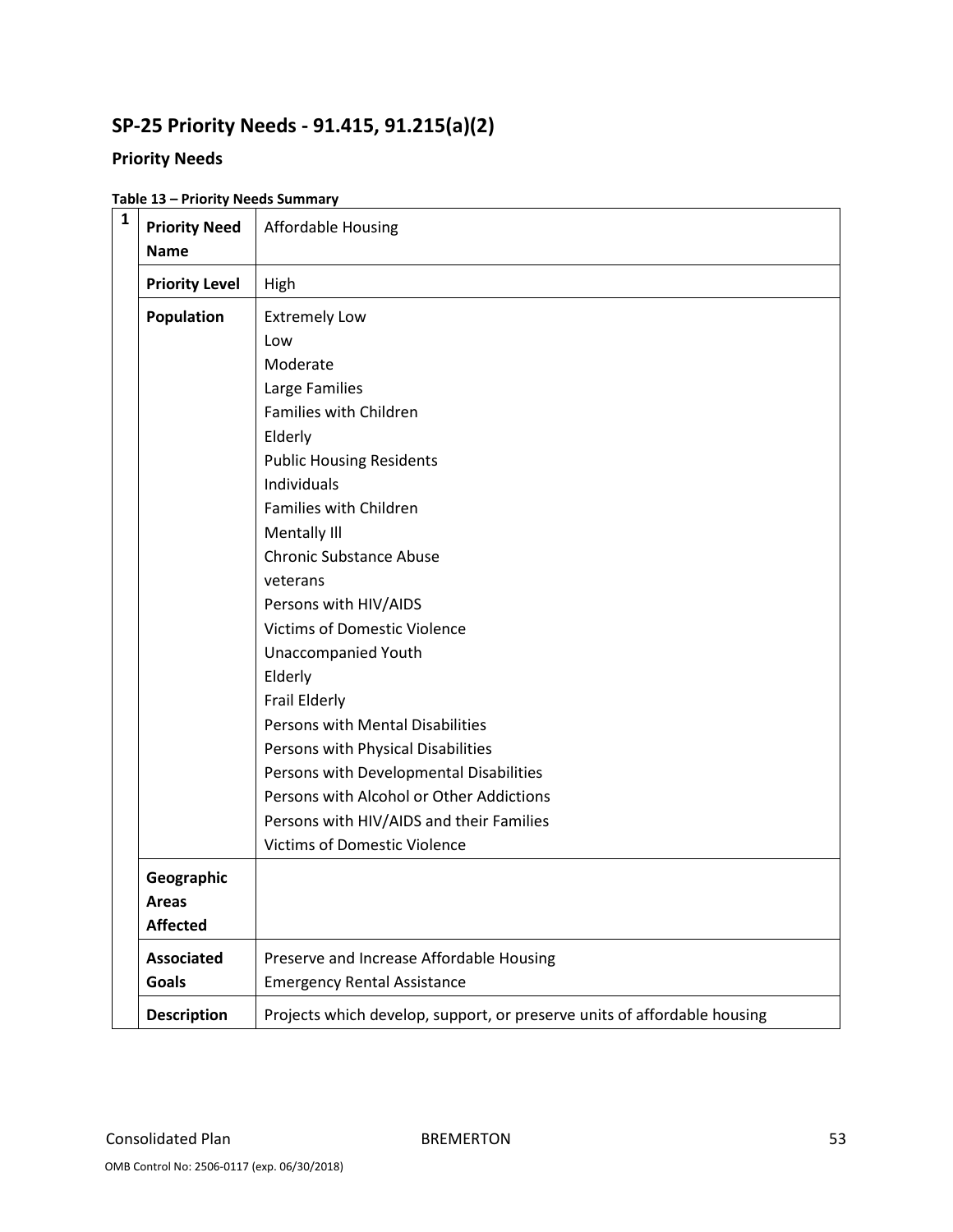|                         | <b>Basis for</b><br><b>Relative</b><br><b>Priority</b>                                                                                                                                                                                          | The City, as with many other locations throughout the Country are in an<br>affordable housing crisis. Supply of housing units is not keeping up with demand<br>and this is adversely impacting low/moderate income households in the City. The<br>City will make a concerted effort to support any development or preservation of<br>affordable housing in the City.                                       |
|-------------------------|-------------------------------------------------------------------------------------------------------------------------------------------------------------------------------------------------------------------------------------------------|------------------------------------------------------------------------------------------------------------------------------------------------------------------------------------------------------------------------------------------------------------------------------------------------------------------------------------------------------------------------------------------------------------|
| $\overline{\mathbf{2}}$ | <b>Priority Need</b><br><b>Name</b>                                                                                                                                                                                                             | <b>Public Services</b>                                                                                                                                                                                                                                                                                                                                                                                     |
|                         | <b>Priority Level</b>                                                                                                                                                                                                                           | High                                                                                                                                                                                                                                                                                                                                                                                                       |
|                         | <b>Population</b>                                                                                                                                                                                                                               | <b>Extremely Low</b><br>Low<br>Moderate<br>Large Families<br>Families with Children<br>Elderly<br><b>Public Housing Residents</b><br><b>Chronic Homelessness</b><br>Individuals<br>Families with Children<br>Mentally III<br><b>Chronic Substance Abuse</b><br>veterans<br>Persons with HIV/AIDS<br><b>Victims of Domestic Violence</b><br><b>Unaccompanied Youth</b><br>Non-housing Community Development |
|                         | Geographic<br>Areas<br><b>Affected</b>                                                                                                                                                                                                          |                                                                                                                                                                                                                                                                                                                                                                                                            |
|                         | <b>Associated</b><br><b>Goals</b>                                                                                                                                                                                                               | <b>Provide Support Services</b>                                                                                                                                                                                                                                                                                                                                                                            |
|                         | The City expects to feel the ramifications of the COVID-19 pandemic for a long<br>period of time. Projects which will aid in the economic recovery, sustainability,<br>and improvement will be funded out of the City's 15% public service cap. |                                                                                                                                                                                                                                                                                                                                                                                                            |
|                         | <b>Basis for</b><br><b>Relative</b><br><b>Priority</b>                                                                                                                                                                                          | The City will use its 15% public service cap to fund projects which aid in the<br>economic recovery of low/moderate income persons/households.                                                                                                                                                                                                                                                             |
| 3                       | <b>Priority Need</b><br><b>Name</b>                                                                                                                                                                                                             | <b>Public Facilities</b>                                                                                                                                                                                                                                                                                                                                                                                   |

OMB Control No: 2506-0117 (exp. 06/30/2018)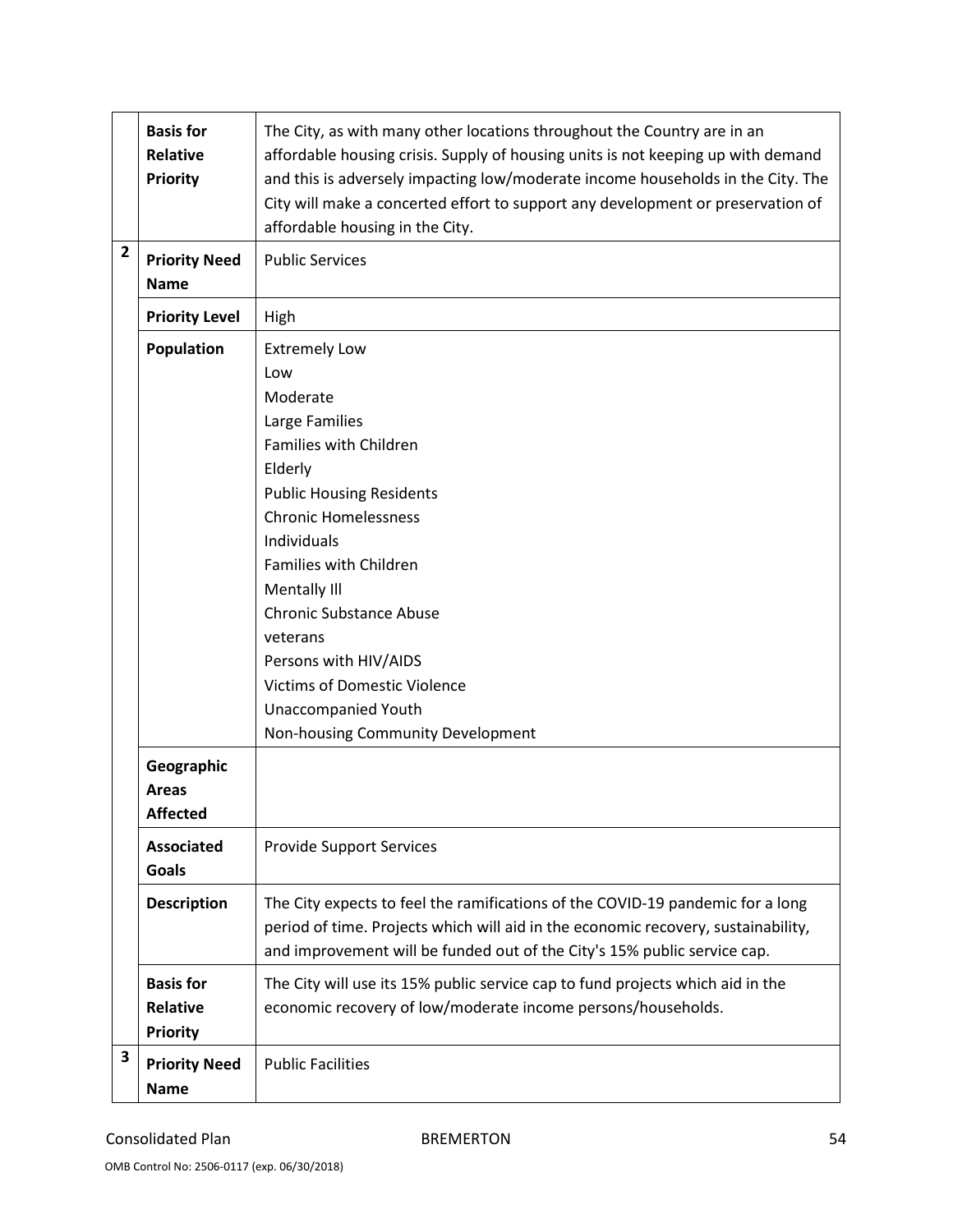|   | <b>Priority Level</b>                                  | High                                                                                                                                                                                        |
|---|--------------------------------------------------------|---------------------------------------------------------------------------------------------------------------------------------------------------------------------------------------------|
|   | <b>Population</b>                                      | Non-housing Community Development                                                                                                                                                           |
|   | Geographic<br><b>Areas</b><br><b>Affected</b>          |                                                                                                                                                                                             |
|   | <b>Associated</b><br><b>Goals</b>                      | Provide essential public facilities/infrastructure                                                                                                                                          |
|   | <b>Description</b>                                     | The City will fund public facility projects which are priority needs, support<br>accessibility, improve infrastructure, support affordable housing, or are in<br>low/moderate income areas. |
|   | <b>Basis for</b><br><b>Relative</b><br><b>Priority</b> | The City has a high need for improving the public facilities and older<br>infrastructure in our community.                                                                                  |
| 4 | <b>Priority Need</b><br><b>Name</b>                    | <b>Economic Development</b>                                                                                                                                                                 |
|   | <b>Priority Level</b>                                  | High                                                                                                                                                                                        |
|   | <b>Population</b>                                      | <b>Extremely Low</b><br>Low<br>Moderate<br>Non-housing Community Development                                                                                                                |
|   | Geographic<br><b>Areas</b><br><b>Affected</b>          |                                                                                                                                                                                             |
|   | <b>Associated</b><br><b>Goals</b>                      | Increase Economic Opportunities                                                                                                                                                             |
|   | <b>Description</b>                                     | The City will fund economic development projects, including microenterprise<br>projects. This continue to be a high priority for the City.                                                  |
|   | <b>Basis for</b><br><b>Relative</b><br><b>Priority</b> | These continue to be a high priority for the City due to the higher levels of<br>poverty and need for greater economic opportunities for Bremerton residents.                               |

## **Narrative (Optional)**

These priority needs have been determined from the needs assessment, market analysis and community input and will be addressed annually by the Bremerton City Council.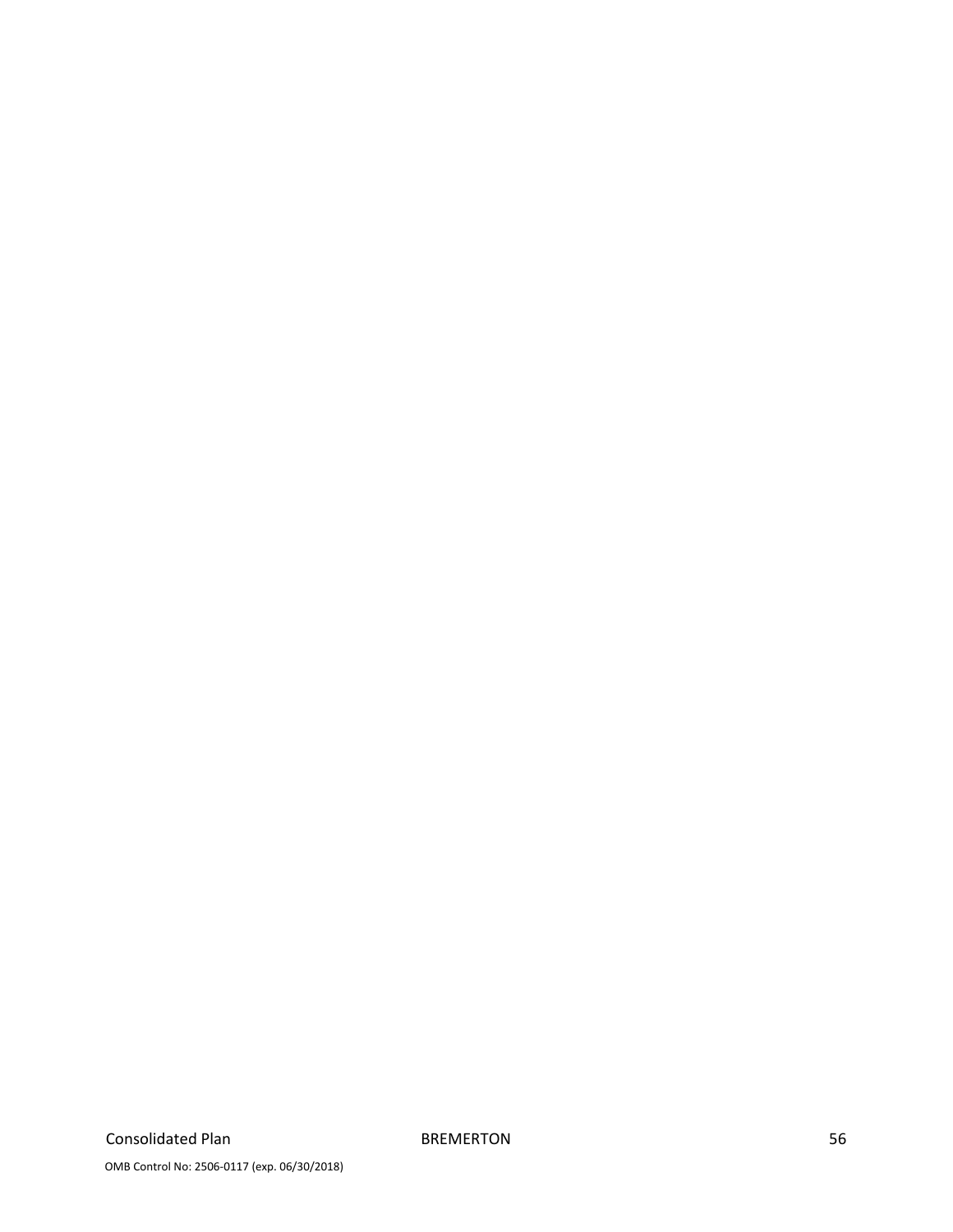# **SP-35 Anticipated Resources - 91.420(b), 91.215(a)(4), 91.220(c)(1,2)**

## **Introduction**

The City as an entitlement community receives a direct allocation of Community Development Block Grant (CDBG) funds from HUD. The City of Bremerton along with Kitsap County together form a consortium for HOME Investment Partnership (HOME) funds from HUD. The City as its own entitlement community receives a direct allocation of CDBG funds from HUD and is responsible for administration of our own funds. The amounts included below is estimated and based on the FY 2020 formula allocation (minus CARES Act funding). Amounts over the previous 5-year period varied from year to year and averaged about \$450,000 for CDBG and \$189,000 for HOME. Actual amounts depend on Congressional appropriations each year.

Program income is generated from loans made with CDBG and HOME funds. All Program Income is returned to the City and is then re-allocated to projects and included in the annual Action Plan. The amount varies from year to year and is estimated for years 2-5 in the table below.

| Program     | Source of    | <b>Uses of Funds</b>      |             |         | <b>Expected Amount Available Year 1</b> | Expected | <b>Narrative Description</b> |  |
|-------------|--------------|---------------------------|-------------|---------|-----------------------------------------|----------|------------------------------|--|
|             | <b>Funds</b> |                           | Annual      | Program | <b>Prior Year</b>                       | Total:   | <b>Amount</b>                |  |
|             |              |                           | Allocation: | Income: | <b>Resources:</b>                       | \$       | <b>Available</b>             |  |
|             |              |                           | \$          |         |                                         |          | Remainder                    |  |
|             |              |                           |             |         |                                         |          | of ConPlan                   |  |
|             |              |                           |             |         |                                         |          |                              |  |
| <b>CDBG</b> | public -     | Acquisition               |             |         |                                         |          |                              |  |
|             | federal      | <b>Admin and Planning</b> |             |         |                                         |          |                              |  |
|             |              | Economic                  |             |         |                                         |          |                              |  |
|             |              | Development               |             |         |                                         |          |                              |  |
|             |              | Housing                   |             |         |                                         |          |                              |  |
|             |              | Public Improvements       |             |         |                                         |          |                              |  |
|             |              | <b>Public Services</b>    | 459,000     | 30,000  | 0                                       | 489,000  | 1,836,000                    |  |

## **Anticipated Resources**

**Table 14 - Anticipated Resources**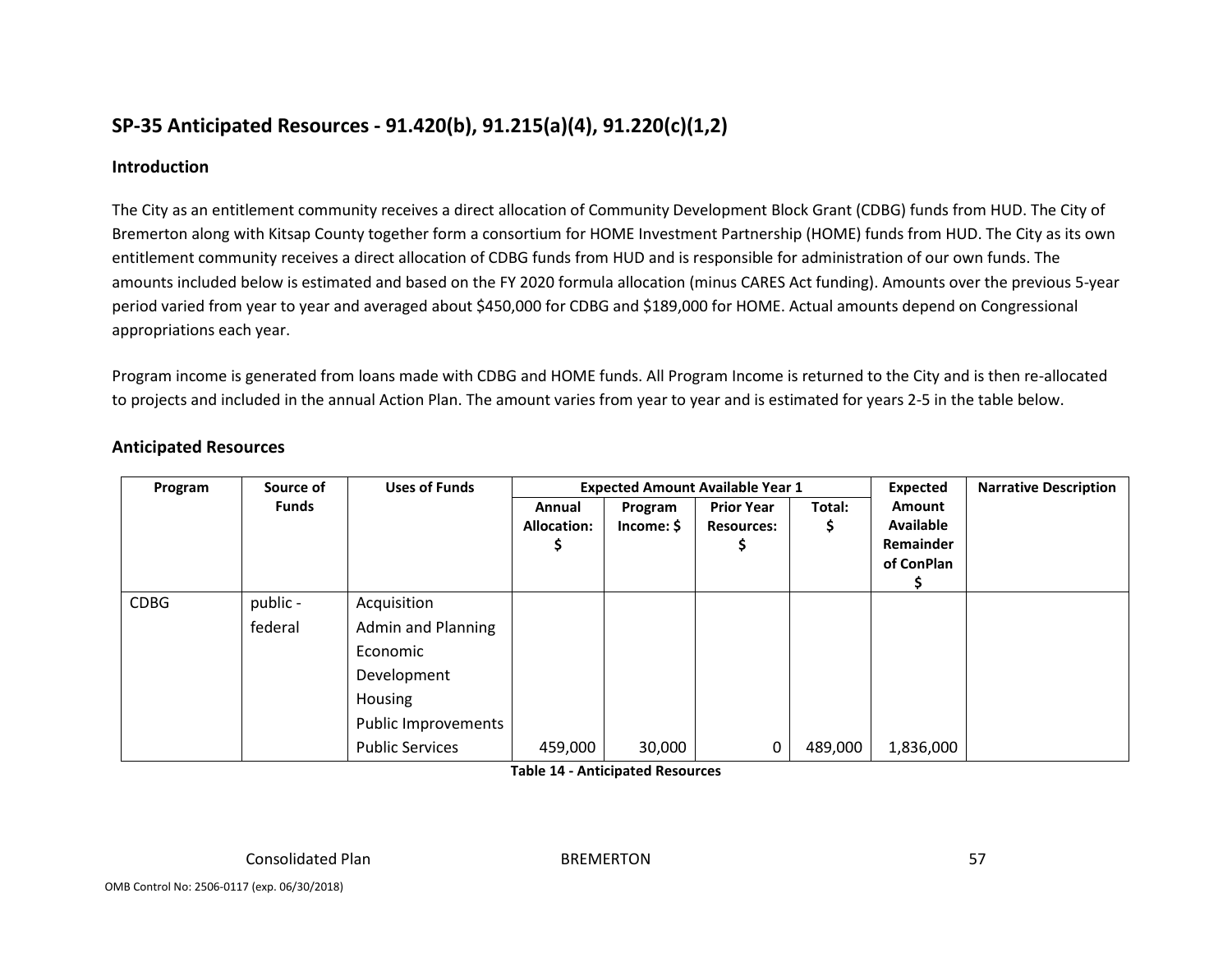# **Explain how federal funds will leverage those additional resources (private, state and local funds), including a description of how matching requirements will be satisfied**

The City annually looks for projects which leverage other resources and expand the scope of work which can be done in the City. These Federal funds leverage private, state and local funds. While the City does not often fund large scale Capital projects but occasionally when they do it often is a small component of the agencies overall budget, but a critical component because it shows a commitment of local support and something that project sponsors use to demonstrate to other funders local support for the project. At the time of project application, all applicants for CDBG funds must submit a Sources of Funding form to indicate what other funding is expected to be used for the project. This information is updated when a written agreement is executed.

The City also contributes funding from its General fund to fund important projects in our community such as Weatherization and Minor Home Repair and Rental Assistance.

# **If appropriate, describe publicly owned land or property located within the state that may be used to address the needs identified in the plan**

The City does not have publicly owned land within the jurisdiction that will be used to address needs in the Consolidated Plan

## **Discussion**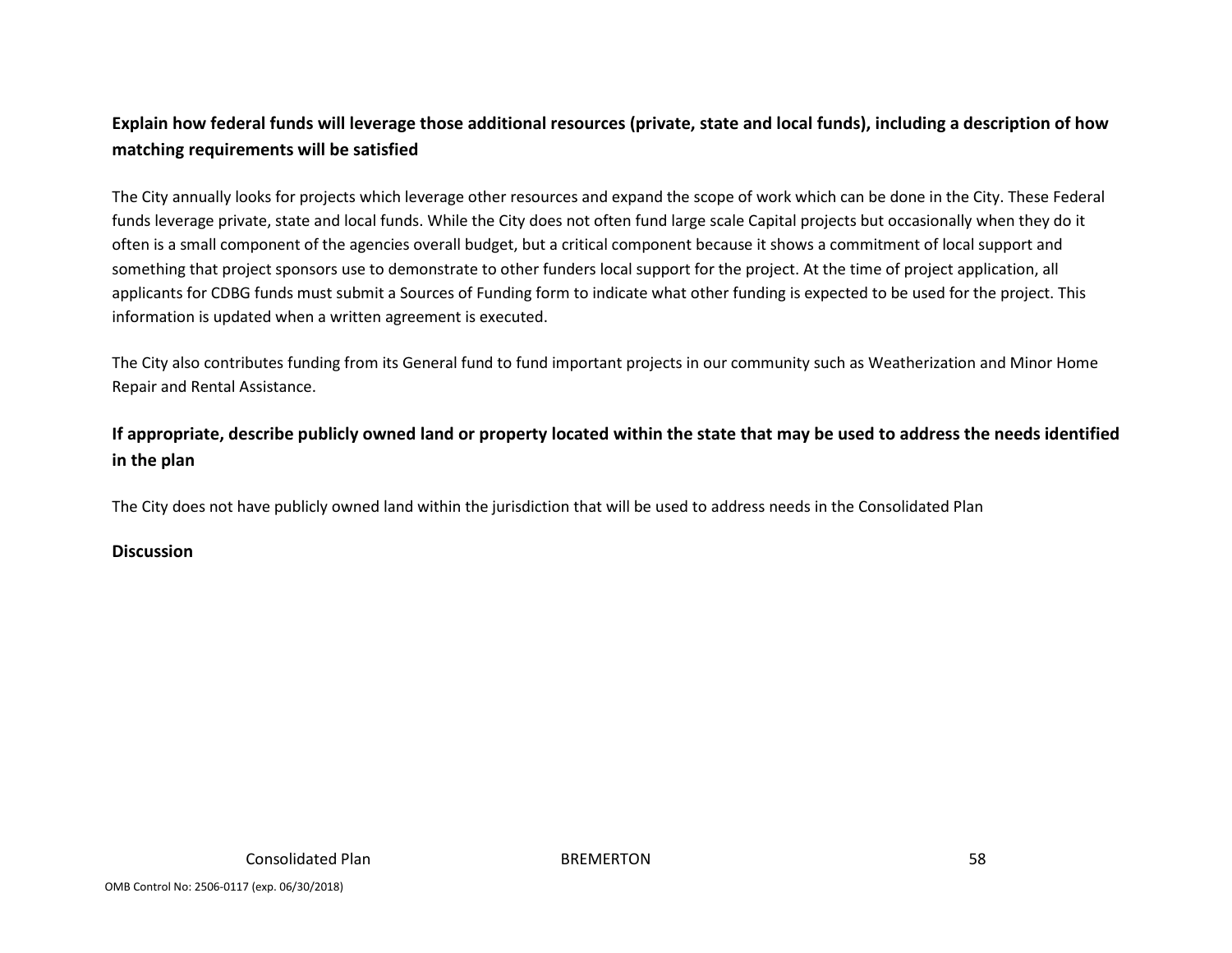# **SP-40 Institutional Delivery Structure - 91.415, 91.215(k)**

| <b>Responsible Entity</b>      | <b>Responsible Entity</b><br><b>Type</b> | Role                  | <b>Geographic Area</b><br><b>Served</b> |  |  |
|--------------------------------|------------------------------------------|-----------------------|-----------------------------------------|--|--|
| <b>Bremerton Housing</b>       | <b>PHA</b>                               | <b>Public Housing</b> | Jurisdiction                            |  |  |
| Authority                      |                                          |                       |                                         |  |  |
| Kitsap Mental Health           | Regional organization                    | Non-homeless special  | Jurisdiction                            |  |  |
| Services                       |                                          | needs                 |                                         |  |  |
|                                |                                          | Rental                |                                         |  |  |
| Non-profit<br>KITSAP COMMUNITY |                                          | Homelessness          | Jurisdiction                            |  |  |
| <b>RESOURCES</b>               | organizations                            | Rental                |                                         |  |  |
| City of Bremerton              | Government                               | Planning              | Jurisdiction                            |  |  |
| Department of                  |                                          |                       |                                         |  |  |
| Community                      |                                          |                       |                                         |  |  |
| Development                    |                                          |                       |                                         |  |  |
| Kitsap Continuum of            | Continuum of care                        | Homelessness          | Jurisdiction                            |  |  |
| Care Coalition                 |                                          | Planning              |                                         |  |  |
|                                |                                          | Rental                |                                         |  |  |

Explain the institutional structure through which the jurisdiction will carry out its consolidated plan including private industry, non-profit organizations, and public institutions.

**Table 15 - Institutional Delivery Structure**

## **Assess of Strengths and Gaps in the Institutional Delivery System**

The City of Bremerton is the hub of most service organizations in the County. There is a wide variety of non-profit and government agencies working together to address our community's needs. The City is a participating agency in the Continuum of Care Coalition (Housing and Homelessness Coalition) with over 40 participating organizations. These organizations include government, and non-profit sectors, foundations and the faith-based community. Kitsap County has fully implemented HMIS and conducts an annual Point in Time Count. The Homeless Housing Plan was updated in 2019 and work is underway with community partners to implement action steps detailed in the plan. Kitsap County also implemented the 1/10th of 1% tax for mental and behavioral health. This funding is allocated through an annual grant process to government and non-profit organizations implementing programs serving individuals and families impacted by mental and behavioral health issues.

Through an online coordinated application process each year the City's HOME funds along with Homeless Housing Grant Funds and Affordable Housing Grant funds are awarded. The City conducts its own process for CDBG funds.

The City of Bremerton, like many other locations in the Country are experiencing an affordable housing crisis. There is a significant and growing need for development of new affordable housing units. The City is experiencing many constraints including: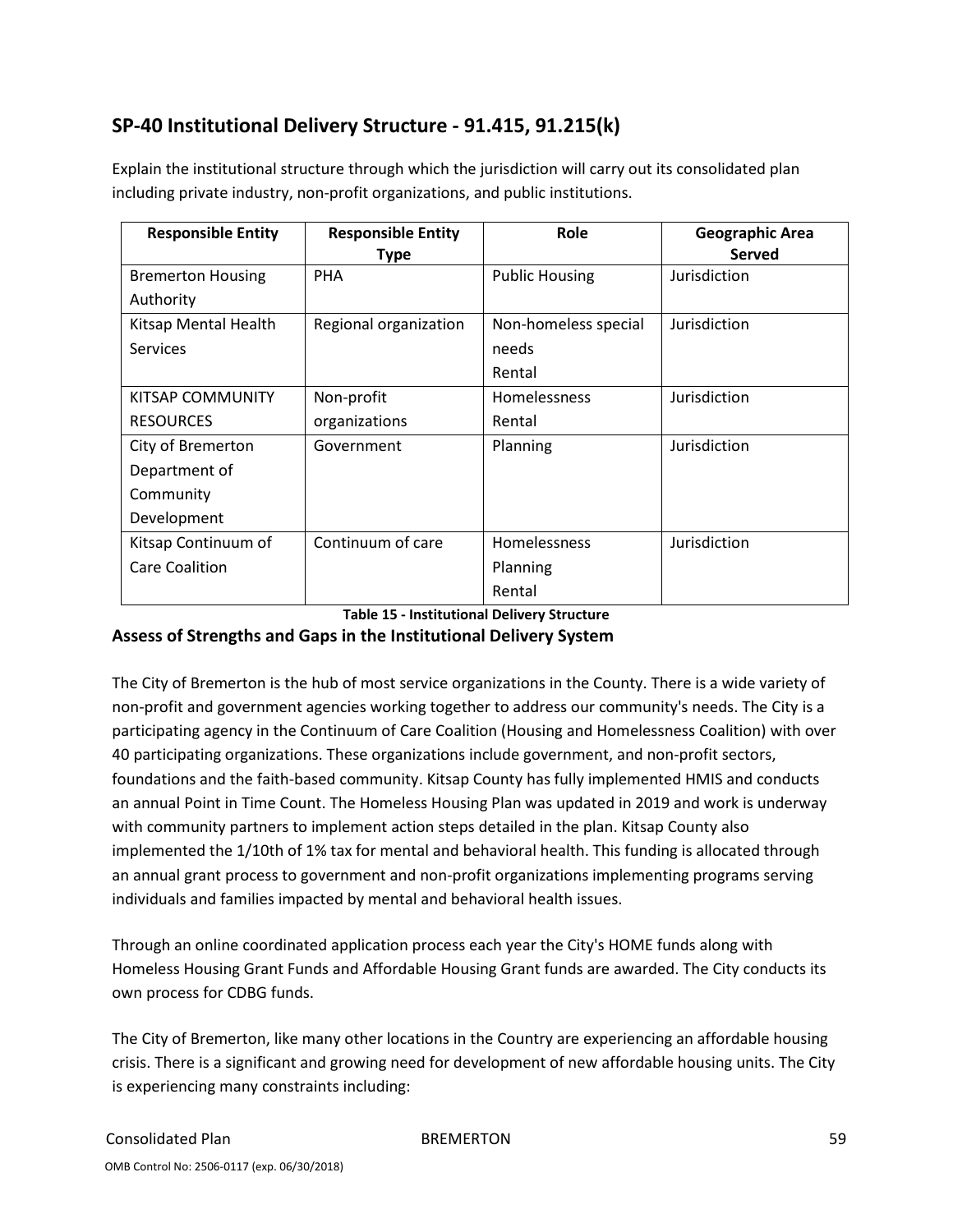- Limited number of organizations, including CHDO's with the capacity to successfully develop new units at scale in the City;
- Insufficient amount of low-cost capital to build rent-restricted housing;
- Availability of land and restrictive regulations which puts pressure on development costs;
- Rising construction material and labor costs; and
- Market feasibility-for development to occur, rents and prices need to be high enough to offset the costs of land, construction and development.

## **Availability of services targeted to homeless persons and persons with HIV and mainstream services**

| <b>Homelessness Prevention</b><br><b>Services</b> | Available in the<br><b>Community</b>    | <b>Targeted to</b><br><b>Homeless</b> | <b>Targeted to People</b><br>with HIV |  |  |  |  |  |
|---------------------------------------------------|-----------------------------------------|---------------------------------------|---------------------------------------|--|--|--|--|--|
|                                                   | <b>Homelessness Prevention Services</b> |                                       |                                       |  |  |  |  |  |
| Counseling/Advocacy                               | X                                       |                                       |                                       |  |  |  |  |  |
| Legal Assistance                                  | X                                       |                                       |                                       |  |  |  |  |  |
| Mortgage Assistance                               | $\mathsf{X}$                            |                                       |                                       |  |  |  |  |  |
| <b>Rental Assistance</b>                          | $\mathsf{x}$                            |                                       |                                       |  |  |  |  |  |
| <b>Utilities Assistance</b>                       | X                                       |                                       |                                       |  |  |  |  |  |
|                                                   | <b>Street Outreach Services</b>         |                                       |                                       |  |  |  |  |  |
| Law Enforcement                                   | X                                       |                                       |                                       |  |  |  |  |  |
| <b>Mobile Clinics</b>                             | $\mathsf{x}$                            |                                       |                                       |  |  |  |  |  |
| <b>Other Street Outreach Services</b>             | X                                       |                                       |                                       |  |  |  |  |  |
|                                                   | <b>Supportive Services</b>              |                                       |                                       |  |  |  |  |  |
| Alcohol & Drug Abuse                              | X                                       |                                       |                                       |  |  |  |  |  |
| <b>Child Care</b>                                 | $\mathsf{x}$                            |                                       |                                       |  |  |  |  |  |
| Education                                         | $\mathsf{X}$                            |                                       |                                       |  |  |  |  |  |
| <b>Employment and Employment</b>                  |                                         |                                       |                                       |  |  |  |  |  |
| <b>Training</b>                                   | X                                       |                                       |                                       |  |  |  |  |  |
| Healthcare                                        | $\boldsymbol{\mathsf{X}}$               |                                       |                                       |  |  |  |  |  |
| HIV/AIDS                                          | X                                       |                                       |                                       |  |  |  |  |  |
| Life Skills                                       | X                                       |                                       |                                       |  |  |  |  |  |
| <b>Mental Health Counseling</b>                   | X                                       |                                       |                                       |  |  |  |  |  |
| Transportation                                    | X                                       |                                       |                                       |  |  |  |  |  |
|                                                   | <b>Other</b>                            |                                       |                                       |  |  |  |  |  |
|                                                   |                                         |                                       |                                       |  |  |  |  |  |

**Table 16 - Homeless Prevention Services Summary**

**Describe how the service delivery system including, but not limited to, the services listed above meet the needs of homeless persons (particularly chronically homeless individuals and families, families with children, veterans and their families, and unaccompanied youth)**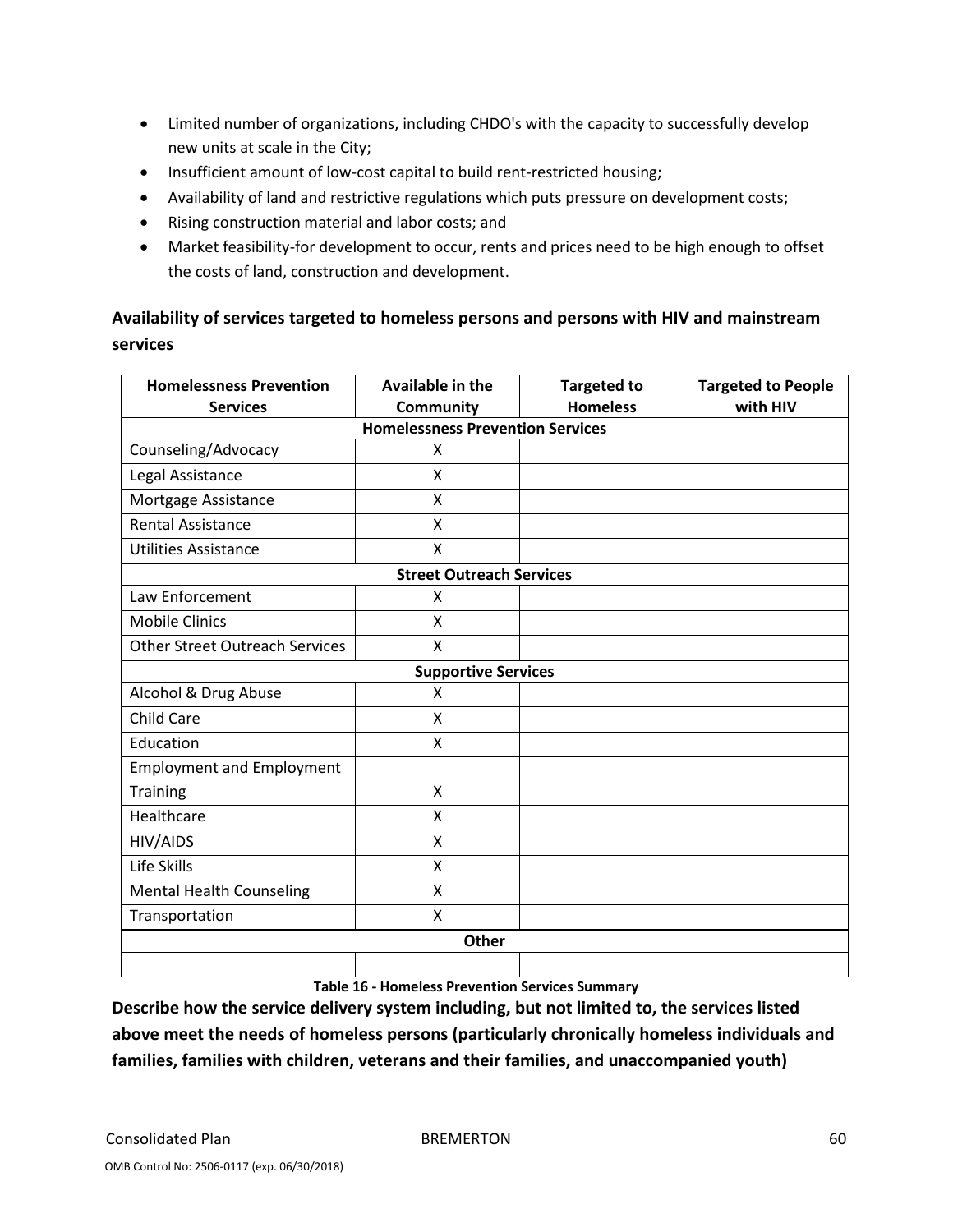The City of Bremerton, as the largest City in Kitsap County has the largest number of service providers. The City's service providers participate in Kitsap Connect which had the goal of helping severely vulnerable residents reduce their reliance on costly emergency services which saves money, public resources and ultimately people's lives. Throughout the years of participating in Kitsap Connect clients have taken fewer trips to the emergency room and spent less time in the hospital. There has also been a marked reduction in arrests and nights in jail. People are better connected with primary medical care, mental health services and treatment programs. Many of those once sleeping in shelter or on the streets have found a place and remain in stable housing.

Kitsap Community Resources through the Housing Solutions Center has navigators who work directly with clients who are needing assistance in navigating the systems of resources in the community. These navigators can provide a one stop 'shop' for people needing assistance, so they do not have to go to many different locations to get assistance.

# **Describe the strengths and gaps of the service delivery system for special needs population and persons experiencing homelessness, including, but not limited to, the services listed above**

The strength of the Kitsap homeless crisis response system is both from the experienced service providers and in the leadership from elected officials and social service providers throughout the Kitsap Housing and Homelessness Coalition. Kitsap's coordinated entry system, the Housing Solutions Center, is recognized as one of the best programs of its kind in the state. Other strengths include accurate data collection through the Kitsap Homeless Management Information System and data sharing between organizations, with periodic analysis and reports being generated.

Despite great improvements in provision of housing and services to people experiencing homelessness, and improved capacity over the last 10 years, specific barriers and gaps to our community's capacity to assist all people who are experiencing homelessness to be identified. These barriers and gaps are the underlying causes of Kitsap's inability to meet the needs of all homeless residents at this time. They include:

- Insufficient funding
- Increased demand
- Limited capacity-both in housing stock and services, and in providers' ability to expand service provision.

The following needs and gaps in homeless housing and resources have been identified:

• Create additional units of emergency shelter for single men, men with children, couples and large families;

Consolidated Plan 61 and BREMERTON 61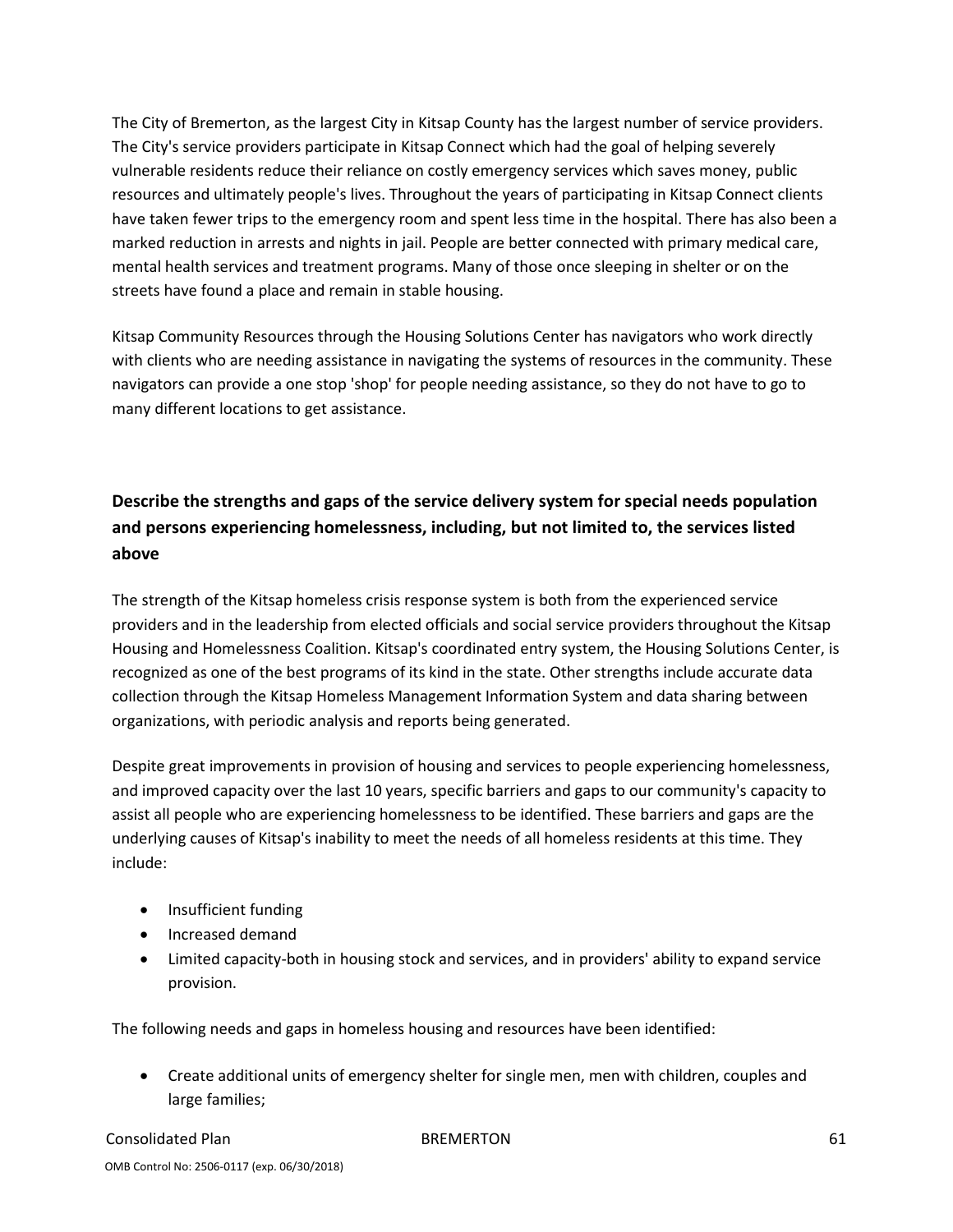- Implement discharge planning and increase housing and services for homeless individuals entering the community from jails, correctional facilities, foster care, hospitals, and mental institutions, and who are chronically unsheltered;
- Encourage development of more affordable housing;
- Add low-barrier shelter and supportive housing units;
- Low barrier shelter beds (for chronically unsheltered individuals);
- Additional units of Permanent Supportive Housing;
- Coordination of case management both between homeless providers and among other systems of care;
- Cross-sector leadership;
- Citizen outreach and communication.

The 2019 Kitsap Homeless Crisis Response and Housing Plan includes additional detail about the needs and gaps in the current homeless response system.

# **Provide a summary of the strategy for overcoming gaps in the institutional structure and service delivery system for carrying out a strategy to address priority needs**

The 2019 Kitsap Homeless Crisis Response and Housing Plan includes a strategic plan, comprising five goals with supporting strategies and action steps. Indicators of success are included for each goal.

The overall goal of the Plan is to work together as a community to make homelessness a rare, brief, and one-time occurrence in Kitsap County through an efficient and effective homeless response system.

- 1) Make homelessness rare (prevention strategies)
- 2) Make homelessness brief (Crisis response strategies)
- 3) Make homelessness one-time (ensure long-term housing stability strategies)
- 4) Continuously improve the homeless response system (increase capacity and efficiency strategies)
- 5) Expand community engagement (leadership, planning and communication strategies)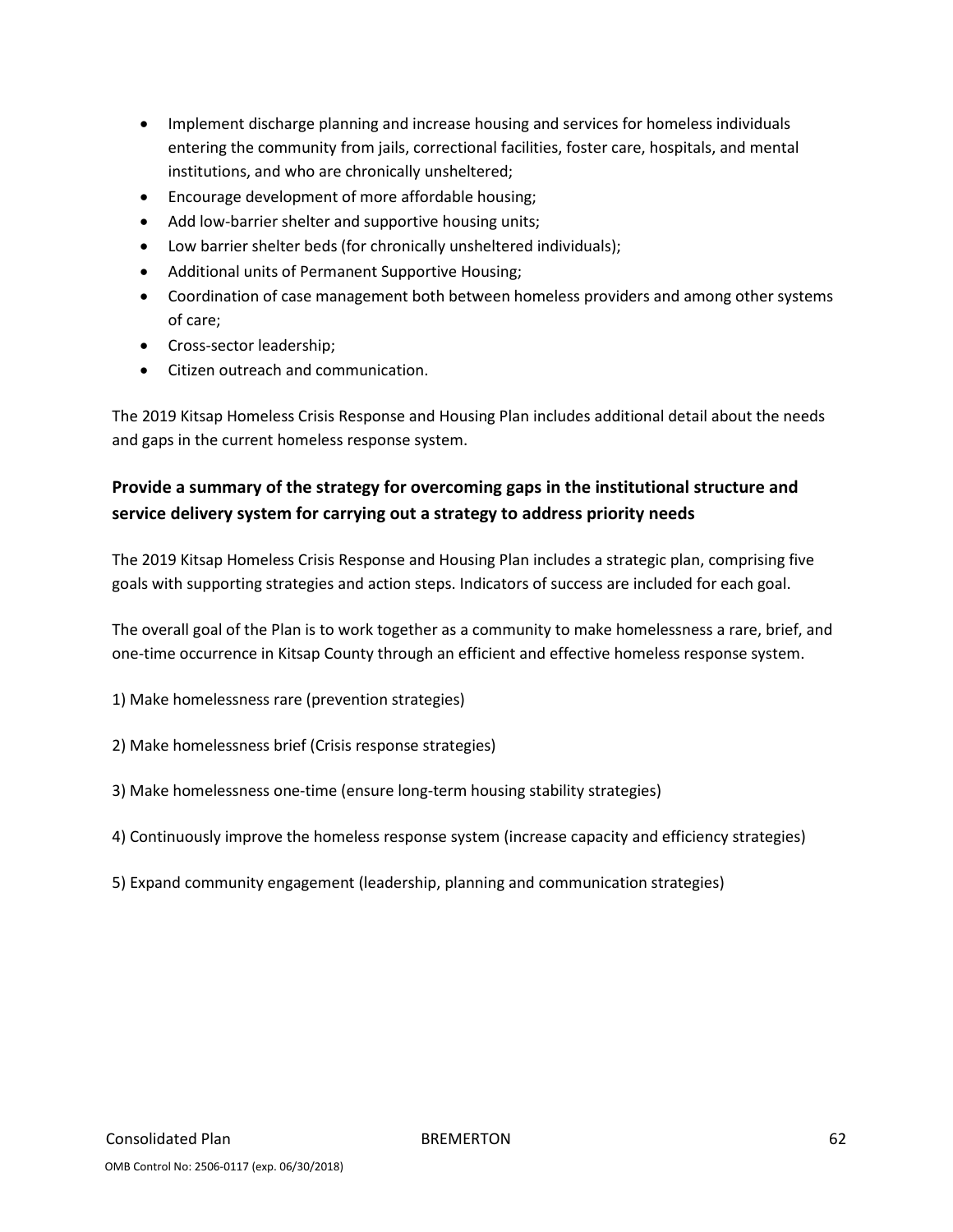# **SP-45 Goals - 91.415, 91.215(a)(4)**

## **Goals Summary Information**

| Sort  | <b>Goal Name</b>          | <b>Start</b> | End  | Category   | Geographic | <b>Needs</b> | <b>Funding</b> | <b>Goal Outcome Indicator</b>  |
|-------|---------------------------|--------------|------|------------|------------|--------------|----------------|--------------------------------|
| Order |                           | Year         | Year |            | Area       | Addressed    |                |                                |
| 1     | Preserve and Increase     | 2021         | 2025 | Affordable |            | Affordable   | CDBG:          | Rental units constructed:      |
|       | <b>Affordable Housing</b> |              |      | Housing    |            | Housing      | \$250,000      | 15 Household Housing Unit      |
|       |                           |              |      |            |            |              |                |                                |
|       |                           |              |      |            |            |              |                | Rental units rehabilitated:    |
|       |                           |              |      |            |            |              |                | 20 Household Housing Unit      |
|       |                           |              |      |            |            |              |                |                                |
|       |                           |              |      |            |            |              |                | <b>Homeowner Housing</b>       |
|       |                           |              |      |            |            |              |                | Rehabilitated:                 |
|       |                           |              |      |            |            |              |                | 45 Household Housing Unit      |
|       |                           |              |      |            |            |              |                | Direct Financial Assistance to |
|       |                           |              |      |            |            |              |                |                                |
|       |                           |              |      |            |            |              |                | Homebuyers:                    |
|       |                           |              |      |            |            |              |                | 10 Households Assisted         |
|       |                           |              |      |            |            |              |                |                                |
|       |                           |              |      |            |            |              |                | Housing for Homeless added:    |
|       |                           |              |      |            |            |              |                | 75 Household Housing Unit      |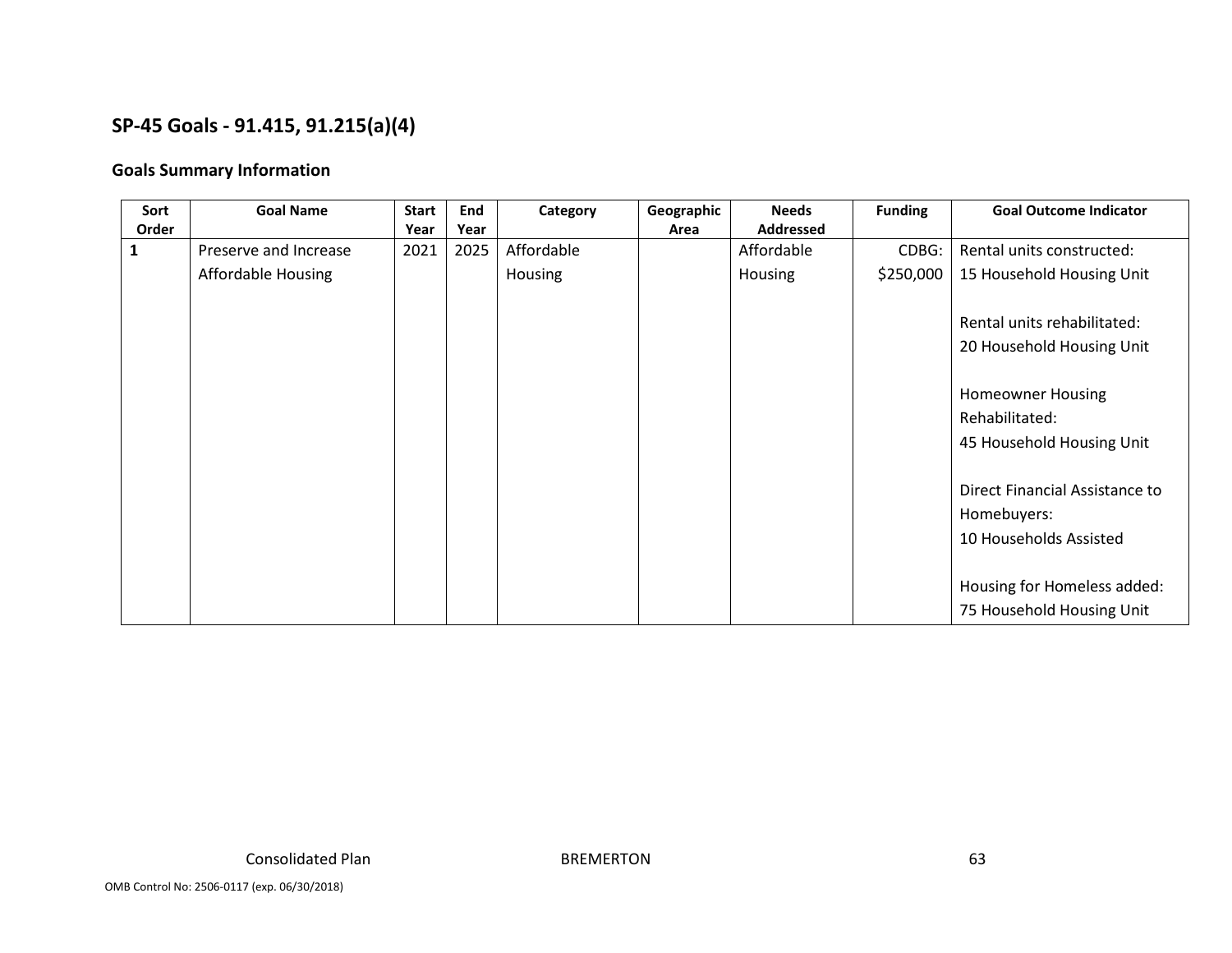| Sort                    | <b>Goal Name</b>                | <b>Start</b> | End  | Category             | Geographic | <b>Needs</b>             | <b>Funding</b> | <b>Goal Outcome Indicator</b>     |
|-------------------------|---------------------------------|--------------|------|----------------------|------------|--------------------------|----------------|-----------------------------------|
| Order                   |                                 | Year         | Year |                      | Area       | <b>Addressed</b>         |                |                                   |
| $\overline{2}$          | Increase Economic               | 2021         | 2025 | Non-Housing          |            | Economic                 | CDBG:          | Public service activities other   |
|                         | Opportunities                   |              |      | Community            |            | Development              | \$300,000      | than Low/Moderate Income          |
|                         |                                 |              |      | Development          |            |                          |                | <b>Housing Benefit:</b>           |
|                         |                                 |              |      |                      |            |                          |                | 200 Persons Assisted              |
|                         |                                 |              |      |                      |            |                          |                |                                   |
|                         |                                 |              |      |                      |            |                          |                | Facade treatment/business         |
|                         |                                 |              |      |                      |            |                          |                | building rehabilitation:          |
|                         |                                 |              |      |                      |            |                          |                | 5 Business                        |
|                         |                                 |              |      |                      |            |                          |                |                                   |
|                         |                                 |              |      |                      |            |                          |                | Jobs created/retained:            |
|                         |                                 |              |      |                      |            |                          |                | 10 Jobs                           |
|                         |                                 |              |      |                      |            |                          |                | <b>Businesses assisted:</b>       |
|                         |                                 |              |      |                      |            |                          |                | 80 Businesses Assisted            |
| $\overline{\mathbf{3}}$ | Provide essential public        | 2021         | 2025 | Homeless             |            | <b>Public Facilities</b> | CDBG:          | Public Facility or Infrastructure |
|                         | facilities/infrastructure       |              |      | Non-Homeless         |            |                          | \$870,000      | Activities other than             |
|                         |                                 |              |      | <b>Special Needs</b> |            |                          |                | Low/Moderate Income Housing       |
|                         |                                 |              |      | Non-Housing          |            |                          |                | Benefit:                          |
|                         |                                 |              |      | Community            |            |                          |                | 420000 Persons Assisted           |
|                         |                                 |              |      | Development          |            |                          |                |                                   |
|                         |                                 |              |      |                      |            |                          |                |                                   |
| $\overline{\mathbf{4}}$ | <b>Provide Support Services</b> | 2021         | 2025 | Homeless             |            | <b>Public Services</b>   | CDBG:          | Public Facility or Infrastructure |
|                         |                                 |              |      | Non-Homeless         |            |                          | \$75,000       | Activities other than             |
|                         |                                 |              |      | <b>Special Needs</b> |            |                          |                | Low/Moderate Income Housing       |
|                         |                                 |              |      | Non-Housing          |            |                          |                | Benefit:                          |
|                         |                                 |              |      | Community            |            |                          |                | 2000 Persons Assisted             |
|                         |                                 |              |      | Development          |            |                          |                |                                   |
| 5                       | <b>Emergency Rental</b>         | 2021         | 2025 | Affordable           |            | Affordable               | CDBG:          | Other:                            |
|                         | Assistance                      |              |      | Housing              |            | Housing                  | \$550,000      | 100 Other                         |

Consolidated Plan 64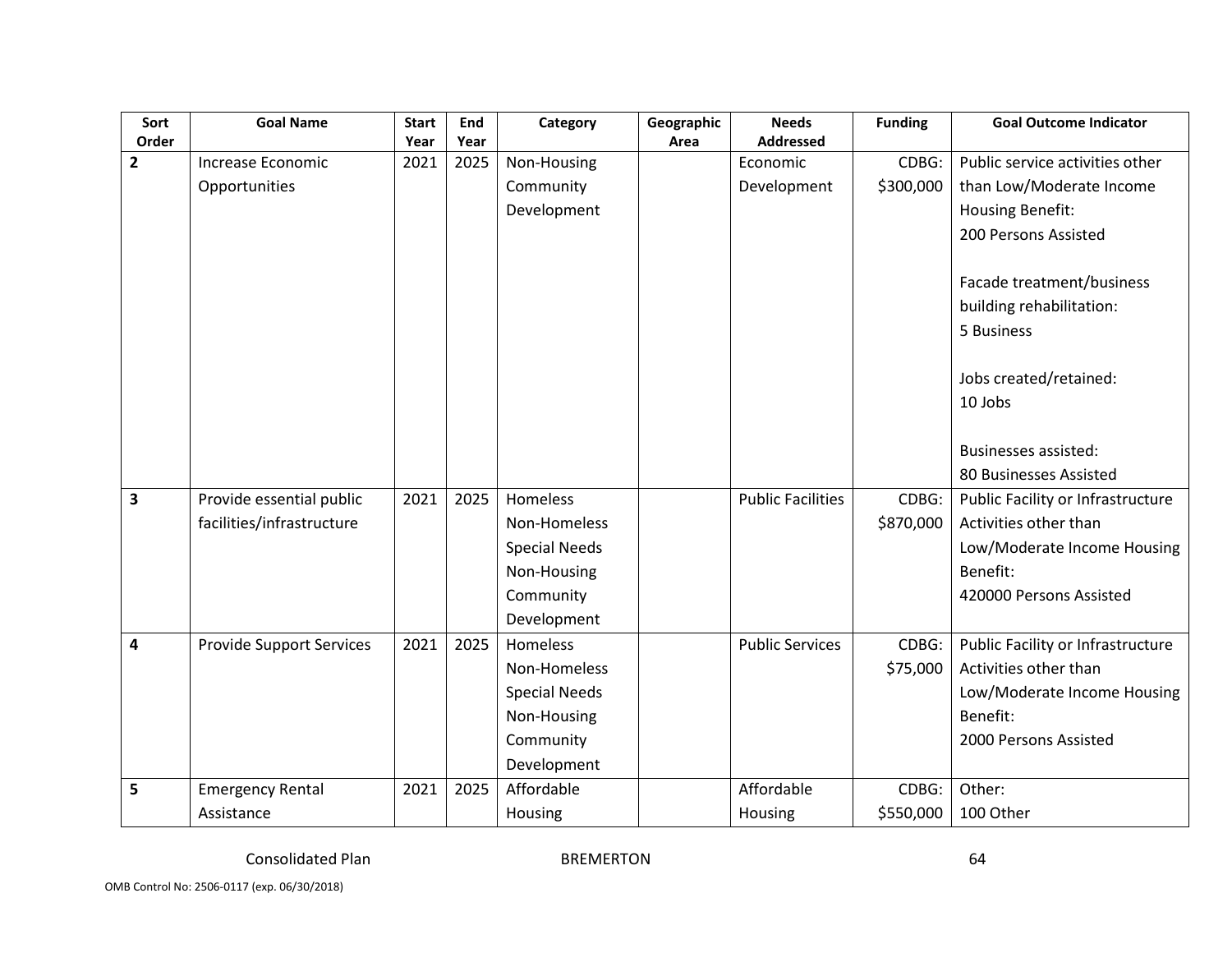## **Goal Descriptions**

| $\mathbf{1}$ | <b>Goal Name</b>           | Preserve and Increase Affordable Housing                                                                                                                                                                                               |  |  |  |  |  |
|--------------|----------------------------|----------------------------------------------------------------------------------------------------------------------------------------------------------------------------------------------------------------------------------------|--|--|--|--|--|
|              | Goal<br><b>Description</b> | Preserving and increasing affordable housing units through rehabilitation of existing units, supporting new construction<br>through acquisition or site improvements.                                                                  |  |  |  |  |  |
| $\mathbf{2}$ | <b>Goal Name</b>           | Increase Economic Opportunities                                                                                                                                                                                                        |  |  |  |  |  |
|              | Goal<br><b>Description</b> | Increase economic opportunities through job training programs, internships, critical skill building, microenterprise<br>assistance.                                                                                                    |  |  |  |  |  |
| 3            | <b>Goal Name</b>           | Provide essential public facilities/infrastructure                                                                                                                                                                                     |  |  |  |  |  |
|              | Goal<br><b>Description</b> | Provide upgrades to City's Parks, streets, sidewalks to improve accessibility/availability. Public facility upgrades to also<br>includes improvements to homeless shelters, DV shelters, and facilities for special needs populations. |  |  |  |  |  |
| 4            | <b>Goal Name</b>           | <b>Provide Support Services</b>                                                                                                                                                                                                        |  |  |  |  |  |
|              | Goal<br><b>Description</b> | Public service activities other than low/moderate income housing benefit. Excluding job training activities.                                                                                                                           |  |  |  |  |  |
| 5            | <b>Goal Name</b>           | <b>Emergency Rental Assistance</b>                                                                                                                                                                                                     |  |  |  |  |  |
|              | Goal<br><b>Description</b> | Emergency Rental Assistance to assist households who are adversely affected by the Coronavirus pandemic.                                                                                                                               |  |  |  |  |  |

**Estimate the number of extremely low-income, low-income, and moderate-income families to whom the jurisdiction will provide affordable housing as defined by HOME 91.315(b)(2)**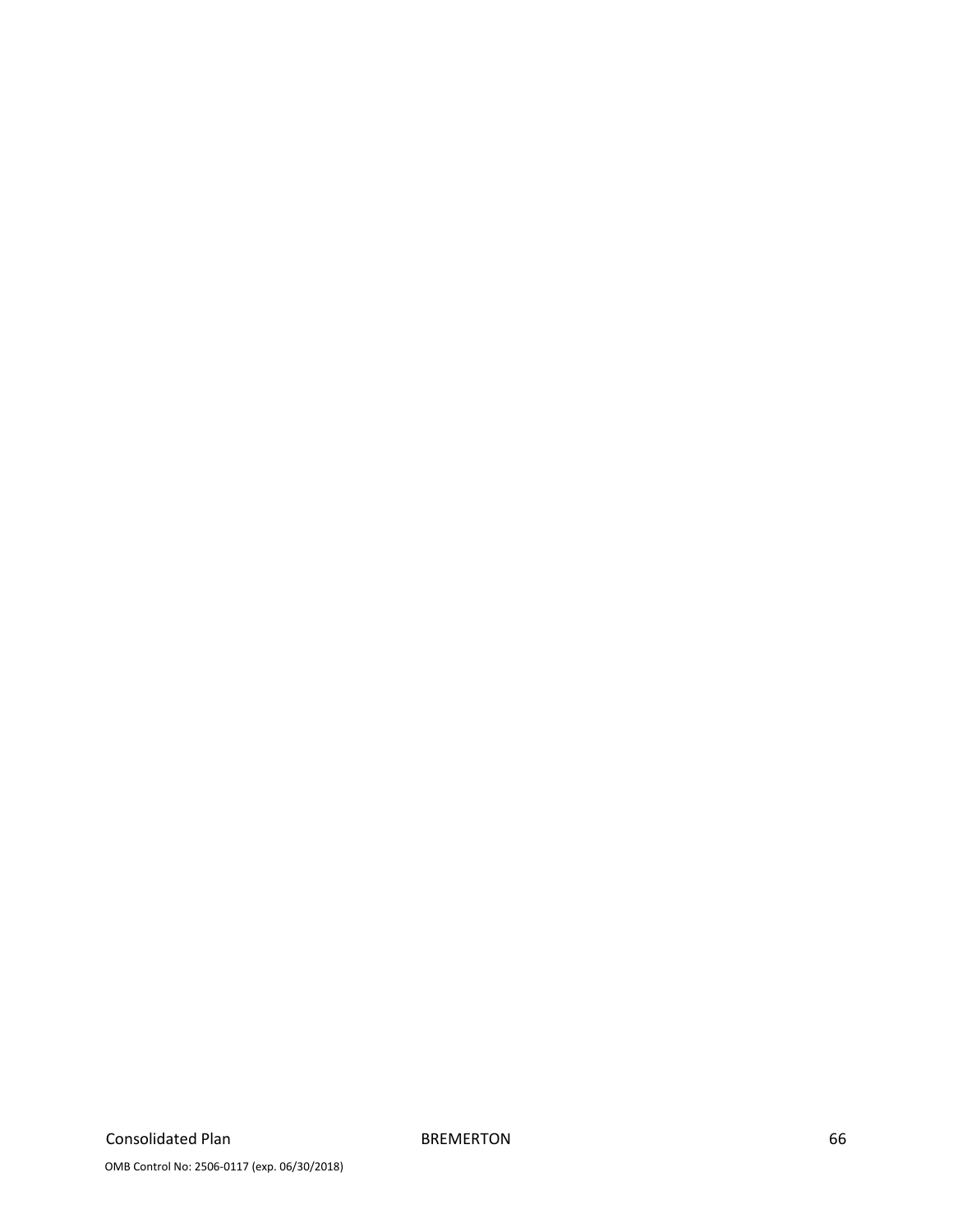# **SP-65 Lead-based Paint Hazards - 91.415, 91.215(i)**

## **Actions to address LBP hazards and increase access to housing without LBP hazards**

All housing funded with CDBG constructed before 1978 must comply with lead-based paint regulations at 24 CFR Part 35. The purpose of the regulation is to identify and address lead-based paint hazards before children are exposed to lead. All housing projects are required to complete the Lead Safe Housing Requirements Screening Worksheet. The worksheet is used to determine if the project is Exempt or if additional follow-up is required. The City of Bremerton has specific policies and procedures in place for lead disclosure, lead evaluation, and assessment and lead safe work practices.

The potential for lead is also evaluated during the environmental review of projects funded with CDBG, including non-housing projects. Projects where lead is suspected are required to have a risk assessment performed and a written report with recommendations for action completed.

For the 2020 and 2021 Program Year the City has allocated funds to conduct full scale lead hazard abatement on the County's own Domestic Violence shelter. This was after the City contracted with Stantec to conduct a hazardous materials survey to disclose all lead paint hazards on the property. The City also funds weatherization and minor home repair program and within the uses of these funds there is an incentive to assess lead-based paint hazard risks and abate as needed.

Anyone who moves into a home rehabbed by Community Frameworks, or who is certified for a Housing Choice Voucher rental assistance is provided with the lead hazard information pamphlet prescribed by HUD. Properties housing tenants assisted by the Housing Choice Voucher program, and Shelter Plus Care units are inspected annually, and the inspection checklist includes a visual assessment for signs of leadbased paint.

## **How are the actions listed above integrated into housing policies and procedures?**

The City of Bremerton has policies and procedures that follow Lead Safe Housing Rules. All housing funded with CDBG and HOME funds must follow these requirements. Kitsap Community Resource's Weatherization and Minor Home Repair program are trained in lead safe work practices. KCR has certified lead inspector/risk assessors and they test all pre 1978 homes with an XRF lead machine.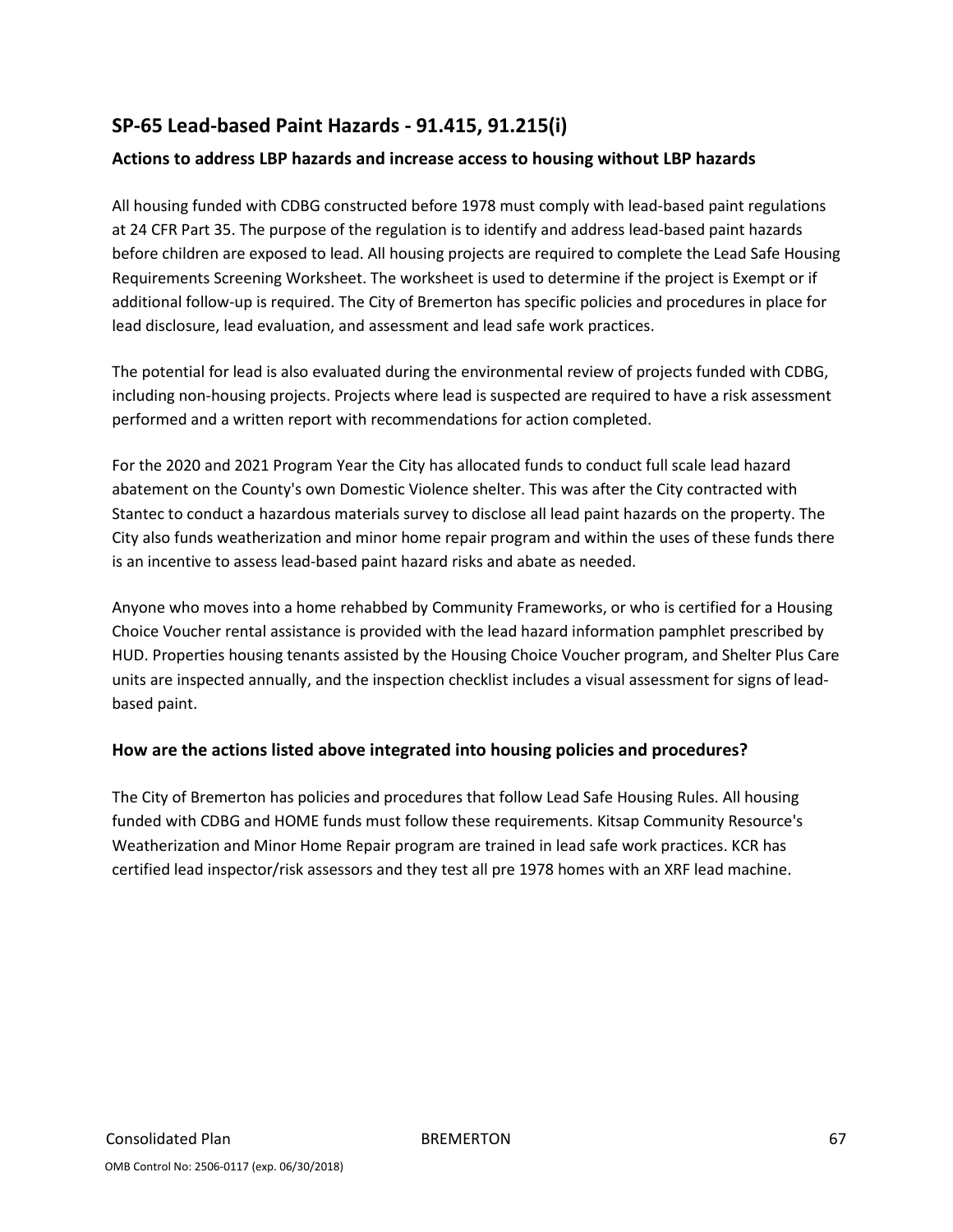# **SP-70 Anti-Poverty Strategy - 91.415, 91.215(j)**

## **Jurisdiction Goals, Programs and Policies for reducing the number of Poverty-Level Families**

Although the City doesn't have a specific and stated anti-poverty strategy for reducing the number of poverty-level families, the City through its various departments, the Mayor's office, the City Council and the newly formed Race and Equity Advisory Committee, the faith-based community, local business and other governmental entities work together to address poverty in the community. The City's Race and Equity Advisory Committee was formed to provide advice and counsel to the City Council on matters identifying programmatic, community, and legislative options; and to seek suggestions on how to ensure that the City of Bremerton is an open and welcoming community for all. Throughout the City there are several programs which serve low-income individuals and families. Some programs are targeted to specific populations such as the elderly, disabled, veterans, homeless, etc. In addition to these programs, services and initiatives the City has a number of programs aimed at helping students finish high school and engage in post-secondary education through Olympic College or through workplace apprentice programs.

## **How are the Jurisdiction poverty reducing goals, programs, and policies coordinated with this affordable housing plan**

The City will continue to use its funds to improve the local community. Through increasing affordable housing, or employment training programs, or infrastructure development and programs which create jobs. CDBG will also be used for high priority facility and infrastructure needs for low-income households and neighborhoods. The City's HOME funding will be used to create and preserve affordable housing to promote housing stability so families can work towards improving their incomes and escape poverty.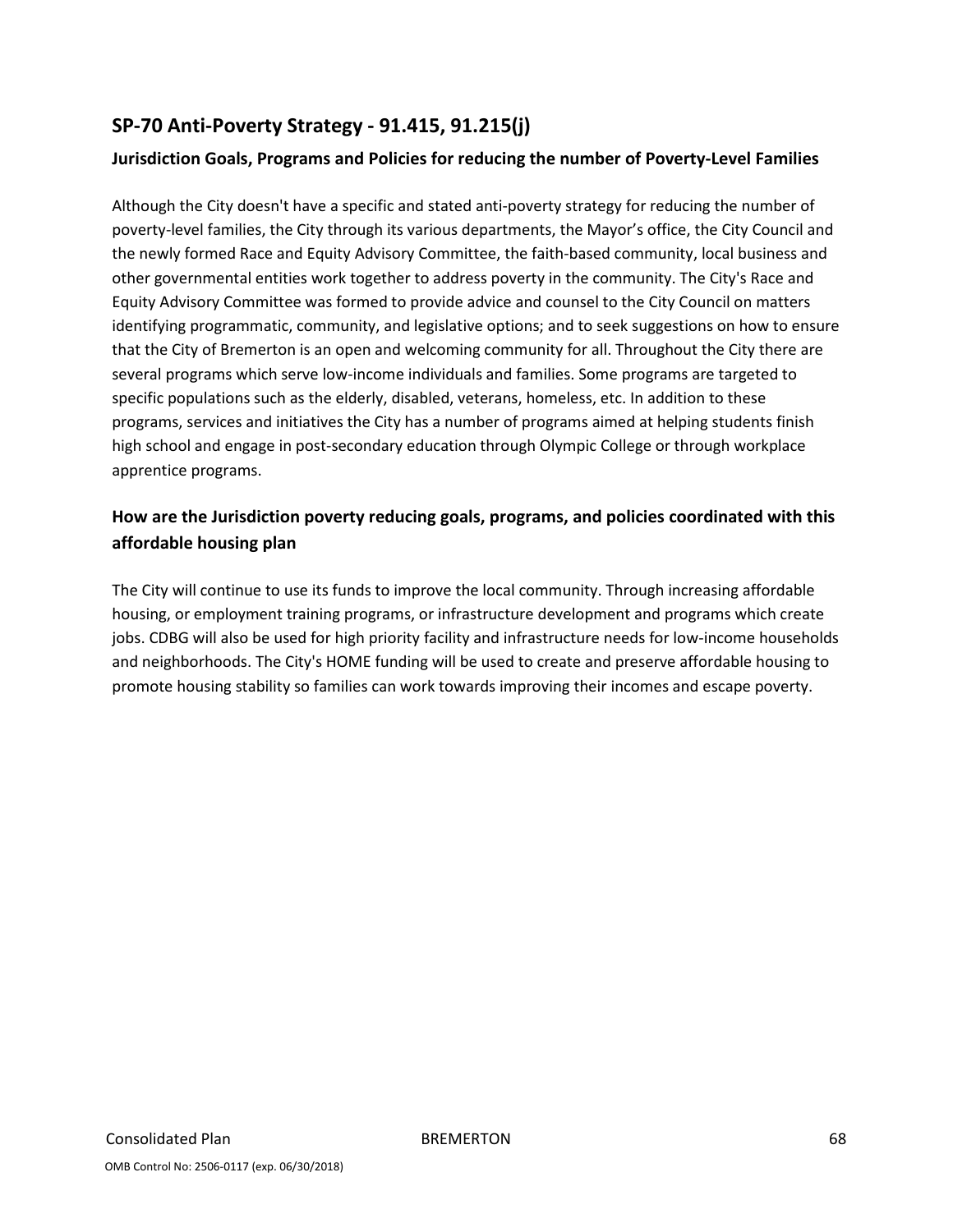## **SP-80 Monitoring - 91.230**

**Describe the standards and procedures that the jurisdiction will use to monitor activities carried out in furtherance of the plan and will use to ensure long-term compliance with requirements of the programs involved, including minority business outreach and the comprehensive planning requirements**

Monitoring eligibility, performance, compliance, regulations and accomplishments, as well as tracking financial data are the primary responsibilities of the lead agency, the City of Bremerton Community Development Block Grant Program. The County is the lead agency for the implementation of the City's HOME funds. The City has established clear policies and procedures governing the oversight and monitoring of all organizations that receive funds.

Each organization must sign a written agreement with the City which outlines roles and obligations of the City and contract agency and lays out the framework for the monitoring requirements. All contracts contain timelines and a scope of work to promote timeliness of expenditures and compliance with specific goals and requirements. The CDBG administrator is responsible for clearly conveying the requirements described in the agreement to the contract agency.

Throughout the year, organizations are responsible for submitting quarterly performance reports, and each request for reimbursement must be accompanied by appropriate back-up documentation. Questions of capacity and expertise are reviewed through this process, and supported where necessary by technical assistance, resource referral, or guidance. Information collected throughout the year is used to provide direction for on-site monitoring at least once a year. Quarterly reports are used to determine funding eligibility and timeliness of expenditures.

During the program year, each organization with an open contract will undergo a full, on site audit of project and program records related to grant performance and fiscal accountability by the City of Bremerton Community Block Grant Administrator. The purpose of the review is to assess performance against the agreement, and to verify all federal, state, and local regulations are satisfied. Where required, monitoring for capital projects in a period of affordability is also performed on site. Housing Inspections are performed consistent with HUD requirements by qualified inspectors and reviewed or completed by the Block Grant Administrator. Each on-site monitoring follows specific timeline for completing tasks, are written to each contract organization. Organizations are monitored in a timely manner for compliance with these written requests and given assistance or guidance where necessary.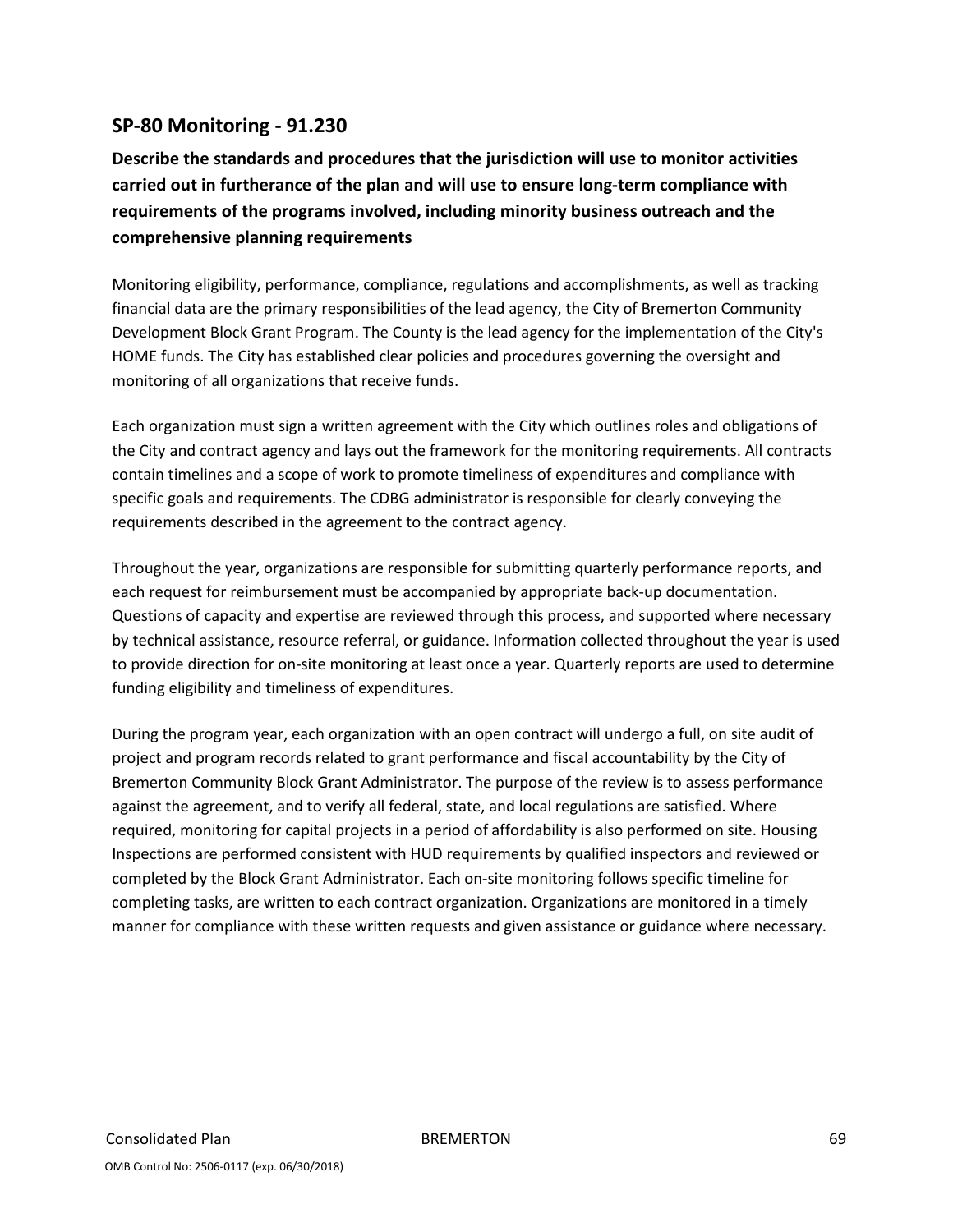# **Expected Resources**

# **AP-15 Expected Resources - 91.420(b), 91.220(c)(1,2)**

## **Introduction**

The City as an entitlement community receives a direct allocation of Community Development Block Grant (CDBG) funds from HUD. The City of Bremerton along with Kitsap County together form a consortium for HOME Investment Partnership (HOME) funds from HUD. The City as its own entitlement community receives a direct allocation of CDBG funds from HUD and is responsible for administration of our own funds. The amounts included below is estimated and based on the FY 2020 formula allocation (minus CARES Act funding). Amounts over the previous 5-year period varied from year to year and averaged about \$450,000 for CDBG and \$189,000 for HOME. Actual amounts depend on Congressional appropriations each year.

Program income is generated from loans made with CDBG and HOME funds. All Program Income is returned to the City and is then re-allocated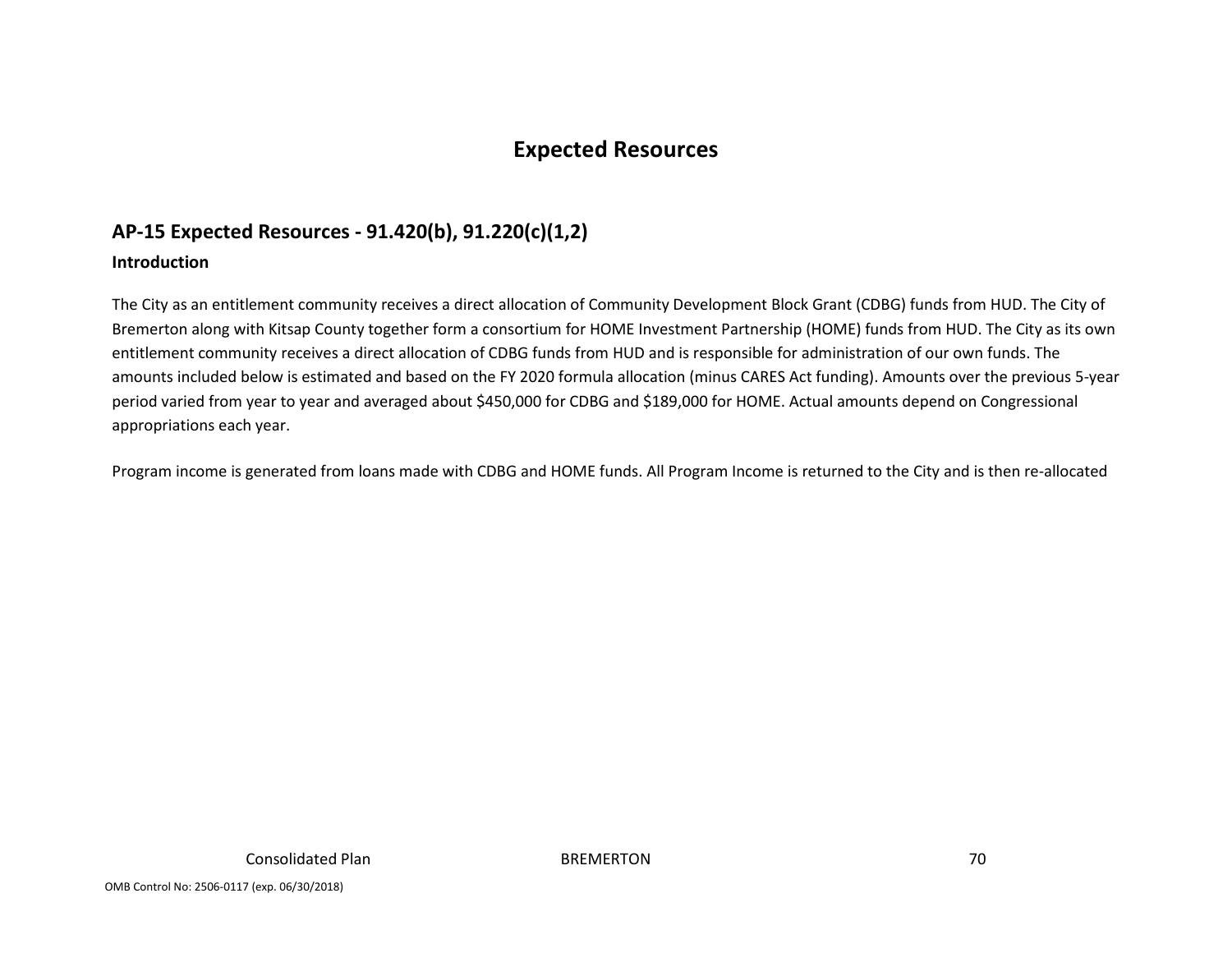to projects and included in the annual Action Plan. The amount varies from year to year and is estimated for years 2-5 in the table below.

## **Anticipated Resources**

| Program     | Source of    | <b>Uses of Funds</b>   |                                   |                       | <b>Expected Amount Available Year 1</b> | Expected     | <b>Narrative Description</b>                          |  |
|-------------|--------------|------------------------|-----------------------------------|-----------------------|-----------------------------------------|--------------|-------------------------------------------------------|--|
|             | <b>Funds</b> |                        | Annual<br><b>Allocation:</b><br>Ş | Program<br>Income: \$ | <b>Prior Year</b><br><b>Resources:</b>  | Total:<br>\$ | Amount<br><b>Available</b><br>Remainder<br>of ConPlan |  |
| <b>CDBG</b> | public -     | Acquisition            |                                   |                       |                                         |              |                                                       |  |
|             | federal      | Admin and Planning     |                                   |                       |                                         |              |                                                       |  |
|             |              | Economic               |                                   |                       |                                         |              |                                                       |  |
|             |              | Development            |                                   |                       |                                         |              |                                                       |  |
|             |              | Housing                |                                   |                       |                                         |              |                                                       |  |
|             |              | Public Improvements    |                                   |                       |                                         |              |                                                       |  |
|             |              | <b>Public Services</b> | 459,000                           | 30,000                | 0                                       | 489,000      | 1,836,000                                             |  |

**Table 18 - Expected Resources – Priority Table**

# **Explain how federal funds will leverage those additional resources (private, state and local funds), including a description of how matching requirements will be satisfied**

The City annually looks for projects which leverage other resources and expand the scope of work which can be done in the City. These Federal funds leverage private, state and local funds. While the City does not often fund large scale Capital projects but occasionally when they do it often is a small component of the agencies overall budget, but a critical component because it shows a commitment of local support and something that project sponsors use to demonstrate to other funders local support for the project. At the time of project application, all applicants for CDBG funds must submit a Sources of Funding form to indicate what other funding is expected to be used for the project. This information is updated when a written agreement is executed.

The City also contributes funding from its General fund to fund important projects in our community such as Weatherization and Minor Home Repair and Rental Assistance.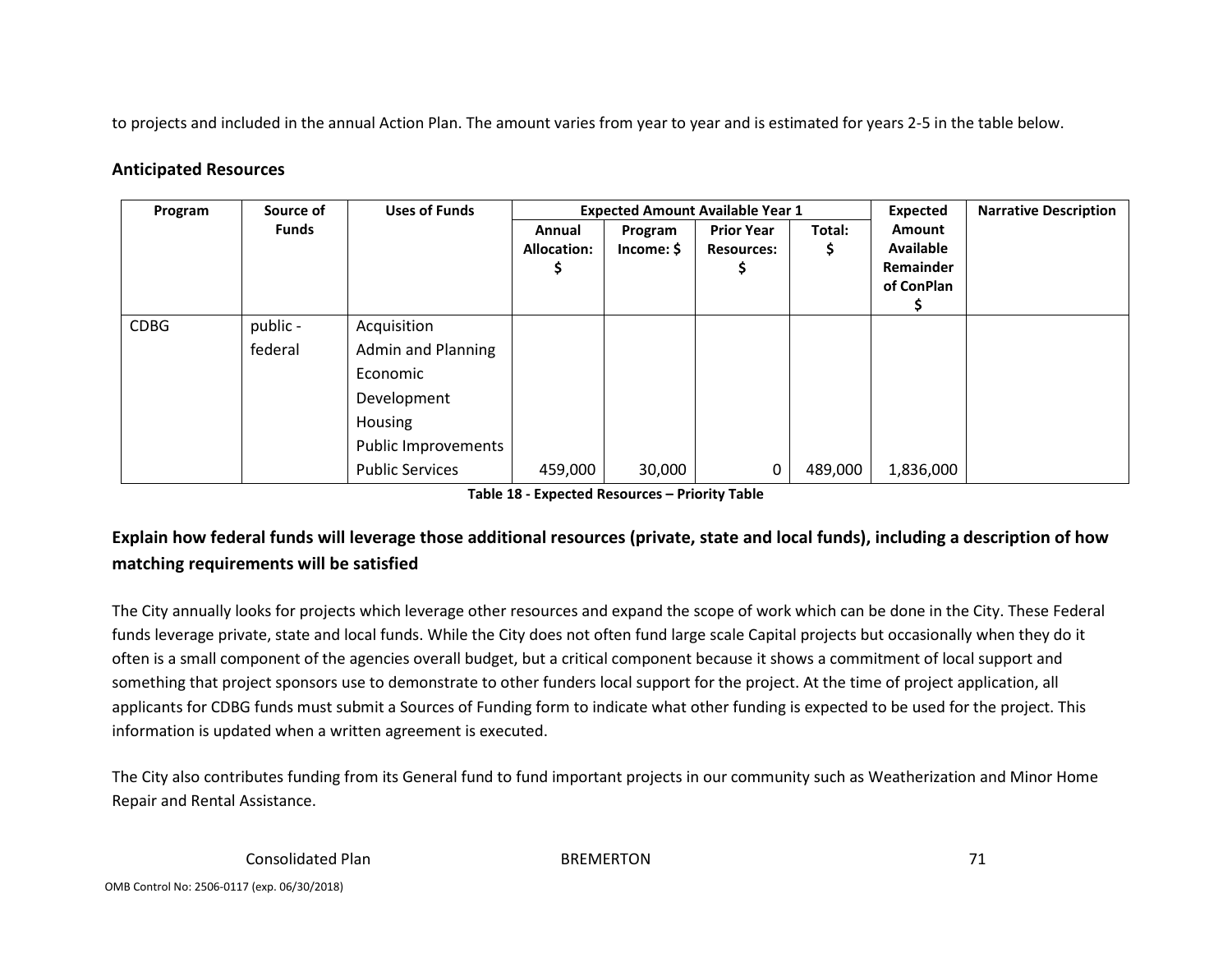# **If appropriate, describe publicly owned land or property located within the jurisdiction that may be used to address the needs identified in the plan**

The City does not have publicly owned land within the jurisdiction that will be used to address needs in the Consolidated Plan

## **Discussion**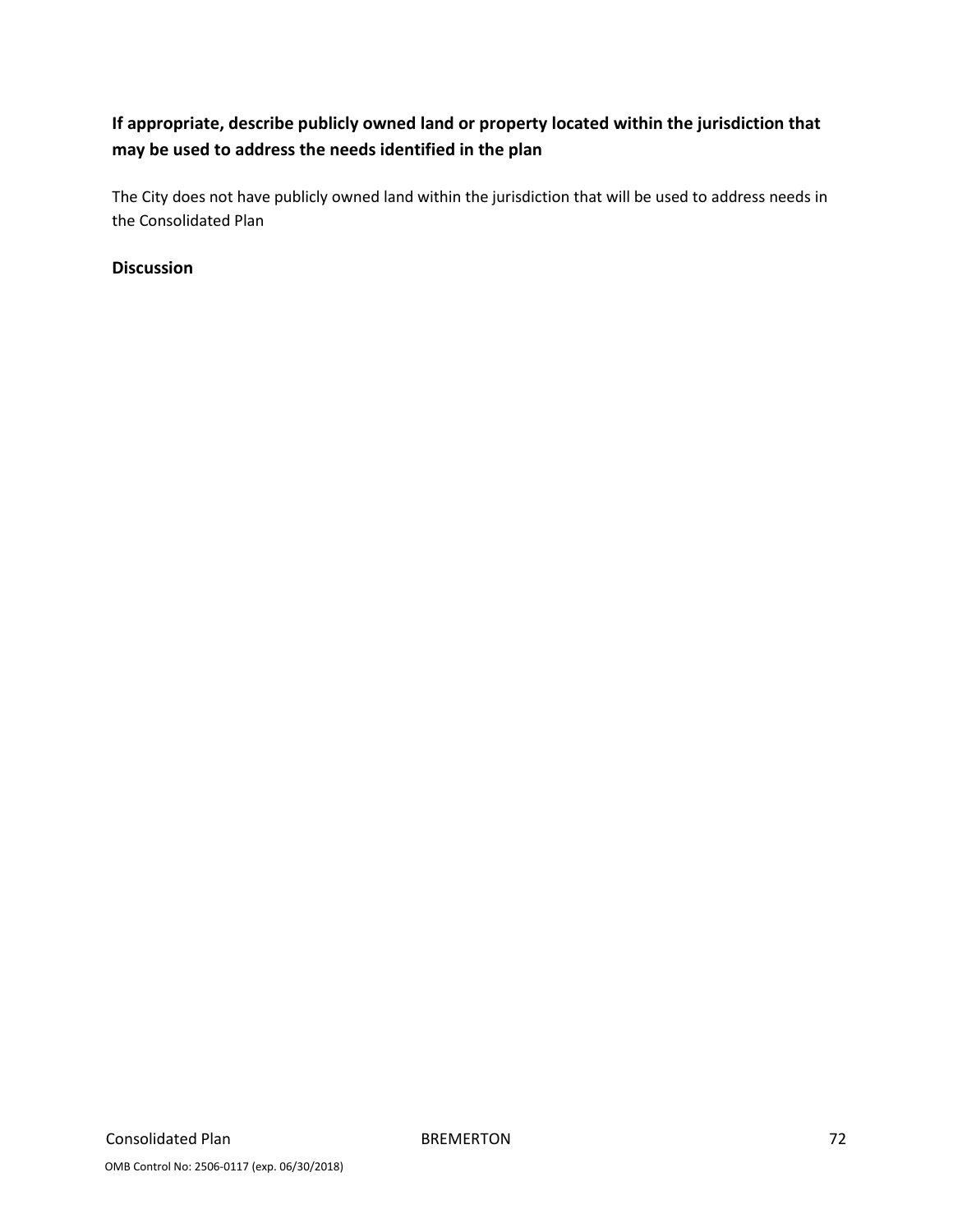# **Annual Goals and Objectives**

## **AP-20 Annual Goals and Objectives - 91.420, 91.220(c)(3)&(e)**

#### **Goals Summary Information**

| Sort           | <b>Goal Name</b>          | <b>Start</b> | End  | Category             | Geographic | <b>Needs</b>             | <b>Funding</b> | <b>Goal Outcome Indicator</b>   |
|----------------|---------------------------|--------------|------|----------------------|------------|--------------------------|----------------|---------------------------------|
| Order          |                           | Year         | Year |                      | Area       | <b>Addressed</b>         |                |                                 |
| $\mathbf{1}$   | Preserve and Increase     | 2021         | 2025 | Affordable           |            | Affordable               | CDBG:          | Rental units rehabilitated: 3   |
|                | Affordable Housing        |              |      | Housing              |            | Housing                  | \$50,000       | Household Housing Unit          |
|                |                           |              |      |                      |            |                          |                | <b>Homeowner Housing</b>        |
|                |                           |              |      |                      |            |                          |                | Rehabilitated: 3 Household      |
|                |                           |              |      |                      |            |                          |                | <b>Housing Unit</b>             |
| $\overline{2}$ | Increase Economic         | 2021         | 2025 | Non-Housing          |            | Economic                 | CDBG:          | Public service activities other |
|                | Opportunities             |              |      | Community            |            | Development              | \$110,000      | than Low/Moderate Income        |
|                |                           |              |      | Development          |            |                          |                | Housing Benefit: 60 Persons     |
|                |                           |              |      |                      |            |                          |                | Assisted                        |
|                |                           |              |      |                      |            |                          |                | Businesses assisted: 100        |
|                |                           |              |      |                      |            |                          |                | <b>Businesses Assisted</b>      |
| 3              | Provide essential public  | 2021         | 2025 | Homeless             |            | <b>Public Facilities</b> | CDBG:          | Homelessness Prevention:        |
|                | facilities/infrastructure |              |      | Non-Homeless         |            |                          | \$145,135      | 125 Persons Assisted            |
|                |                           |              |      | <b>Special Needs</b> |            |                          |                |                                 |
|                |                           |              |      | Non-Housing          |            |                          |                |                                 |
|                |                           |              |      | Community            |            |                          |                |                                 |
|                |                           |              |      | Development          |            |                          |                |                                 |
| 4              | <b>Emergency Rental</b>   | 2021         | 2025 | Affordable           |            | Affordable               | CDBG:          | Other: 100 Other                |
|                | Assistance                |              |      | <b>Housing</b>       |            | Housing                  | \$515,000      |                                 |

**Table 19 – Goals Summary**

OMB Control No: 2506-0117 (exp. 06/30/2018)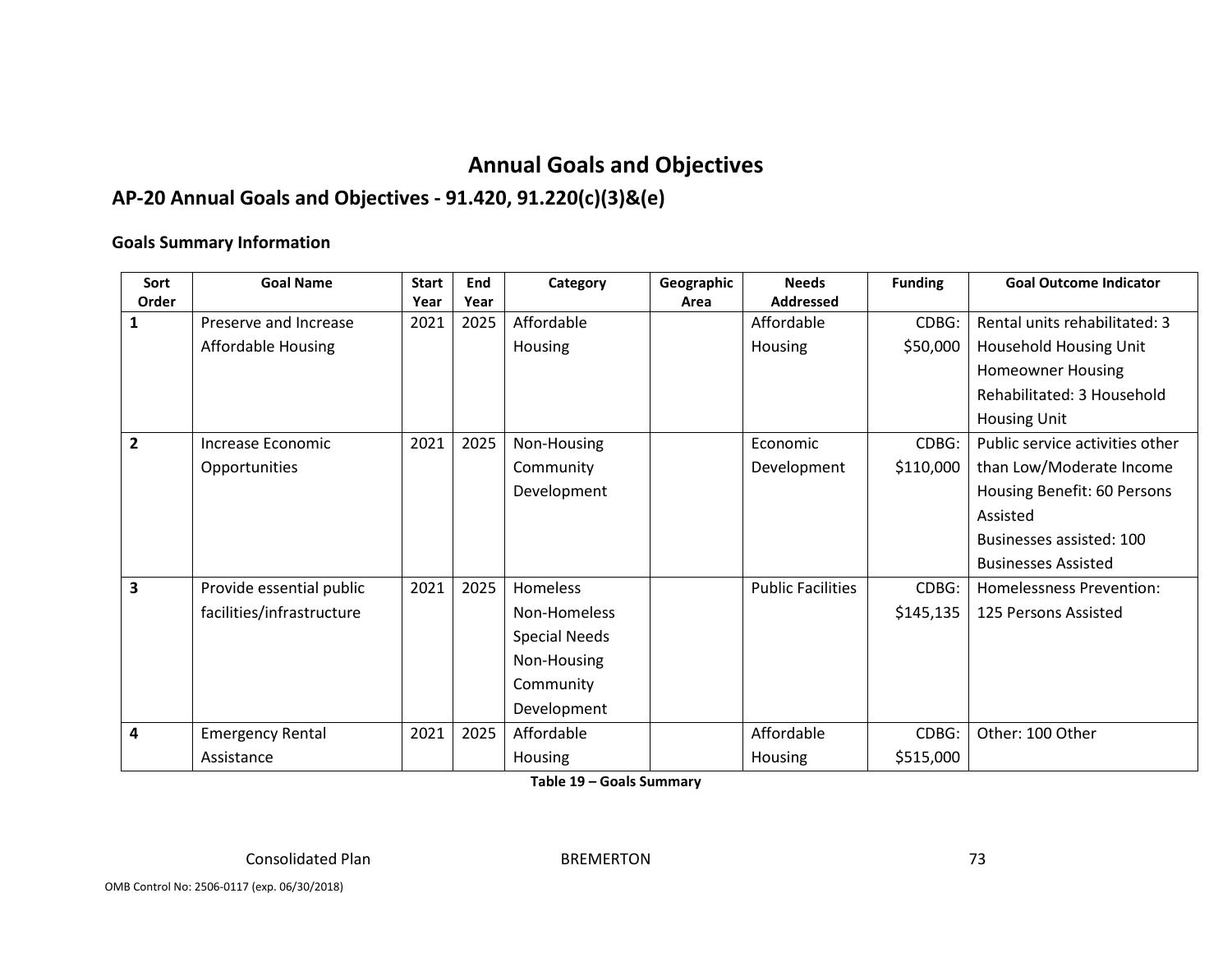### **Goal Descriptions**

|   | <b>Goal Name</b>        | Preserve and Increase Affordable Housing                                       |  |  |
|---|-------------------------|--------------------------------------------------------------------------------|--|--|
|   | <b>Goal Description</b> | Support units of affordable housing through preservation, acquisition or rehab |  |  |
| 2 | <b>Goal Name</b>        | Increase Economic Opportunities                                                |  |  |
|   | <b>Goal Description</b> | Microenterprise assistance, public service job training                        |  |  |
| 3 | <b>Goal Name</b>        | Provide essential public facilities/infrastructure                             |  |  |
|   | <b>Goal Description</b> | Parks, streets, sidewalk upgrades                                              |  |  |
| 4 | <b>Goal Name</b>        | <b>Emergency Rental Assistance</b>                                             |  |  |
|   | <b>Goal Description</b> | Rental assistance for households adversely affected by COVID-19                |  |  |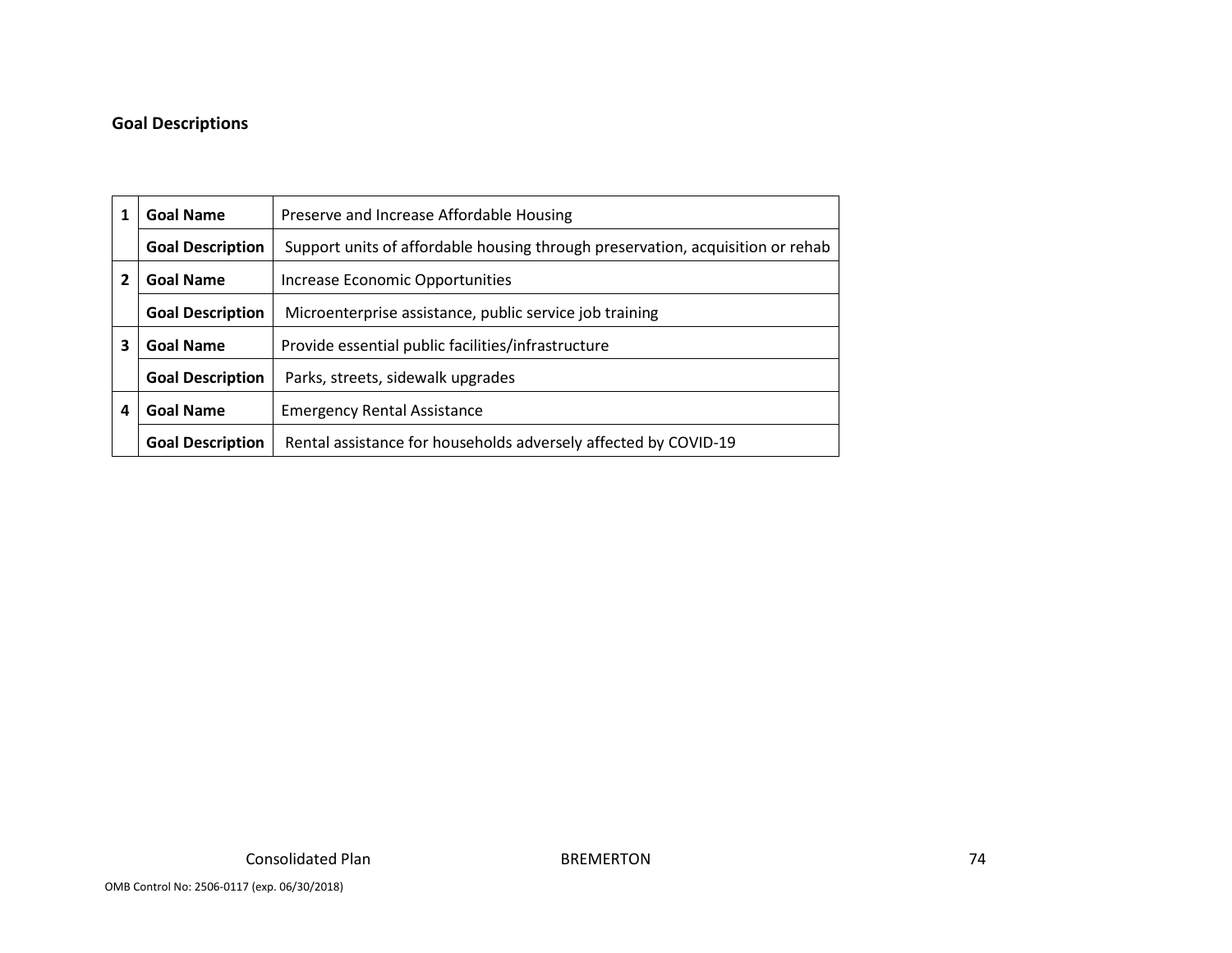### **AP-35 Projects - 91.420, 91.220(d)**

#### **Introduction**

The 2021 Action Plan projects were awarded funds through a competitive annual application process. All projects selected address the priorities and goals prepared by the City of Bremerton in order to implement the City's Federal program funds from the U.S. Department of Housing and Urban Development (HUD). These funds are Community Development Block Grant (CDBG). The Consolidated Plan period is from January 1, 2021 to December 31, 2025. This Action Plan is the first year under the new 2021-2025 Consolidated Plan and will be submitted as part of the Consolidated Plan. The City of Bremerton is designated as an entitlement community and receives its own allocation of CDBG funds. The City is a member of the Kitsap County HOME Consortium and works in partnership with the Kitsap County Consortium to administer HOME funds. The City of Bremerton receives its share of HOME funds based on a percentage of allocation determined by HUD. The Strategic Plan is a component of the Consolidated Plan.

| #   Project Name |  |
|------------------|--|
|                  |  |

#### **Table 20 – Project Information**

#### **Describe the reasons for allocation priorities and any obstacles to addressing underserved needs**

In 2020 funds were allocated for the 2021 program year according to the priorities outlined in the Consolidated Plan. Within these priorities Capital funds were awarded to organizations which provide public facility upgrades for special needs populations, and critical home repairs serving low-income households, elderly, families with children and disabled, job training public service funds were provided to job training programs for homeless youth, and economic development funds were provided to microenterprise programs to help low/moderate income business owners start or sustain their small businesses.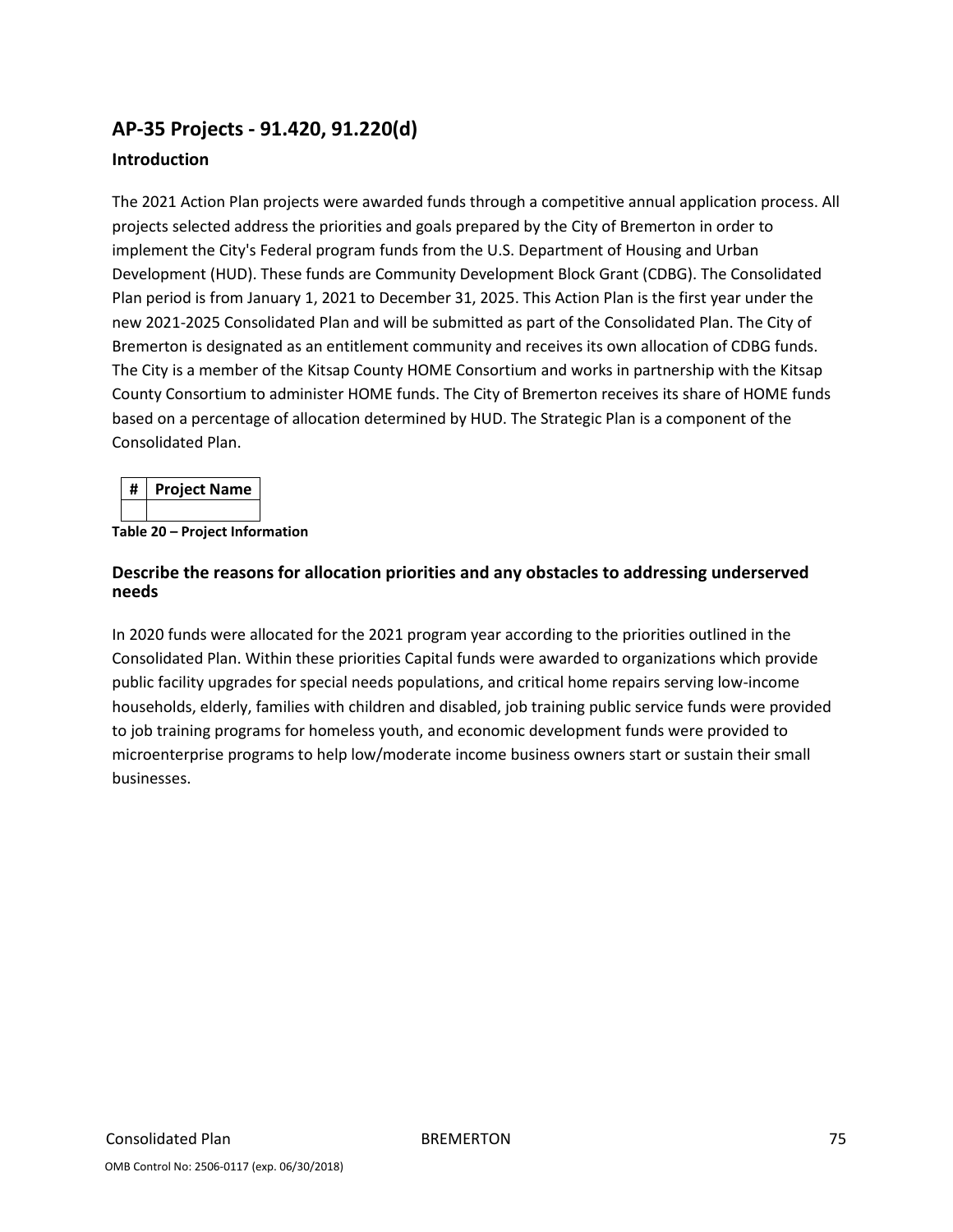# **AP-38 Project Summary**

**Project Summary Information**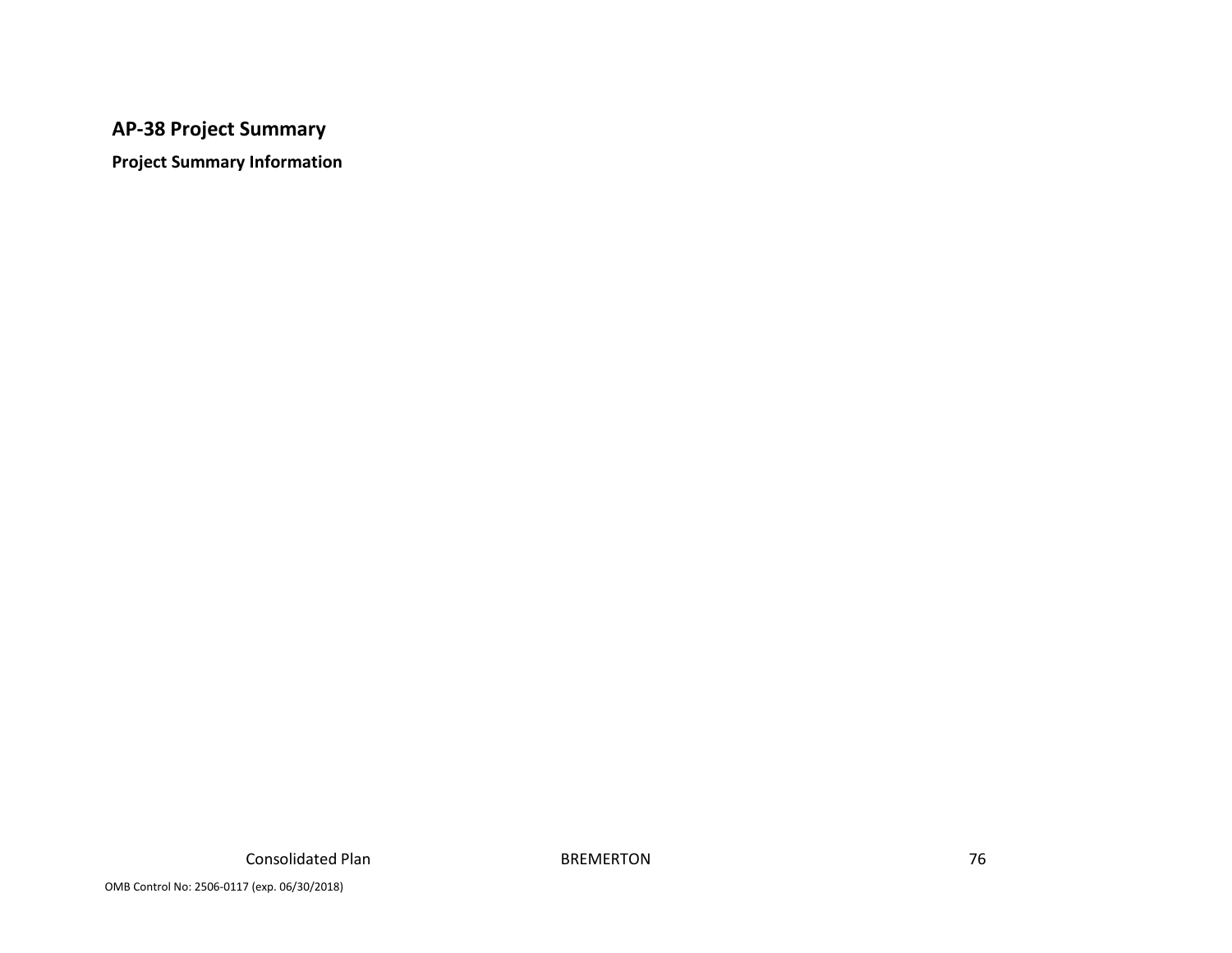## **AP-50 Geographic Distribution - 91.420, 91.220(f)**

### **Description of the geographic areas of the entitlement (including areas of low-income and minority concentration) where assistance will be directed**

The City of Bremerton allocates funding on a competitive basis to eligible organizations who carry out programs and projects in all areas of the City. This is the first year of a new Consolidated Plan where the City will not target funds in a geographic location. All of the City's allocation of CDBG funds will be directed to projects which serve low-income populations across the City.

#### **Geographic Distribution**

| Target Area   Percentage of Funds |
|-----------------------------------|
|                                   |

**Table 21 - Geographic Distribution** 

#### **Rationale for the priorities for allocating investments geographically**

The City through its last Consolidated Plan distributed funds geographically. This Consolidated Plan it was determined to not target funds geographically and to fund activities and programs which provide a benefit and serve households throughout the City who are low/moderate.

#### **Discussion**

N/A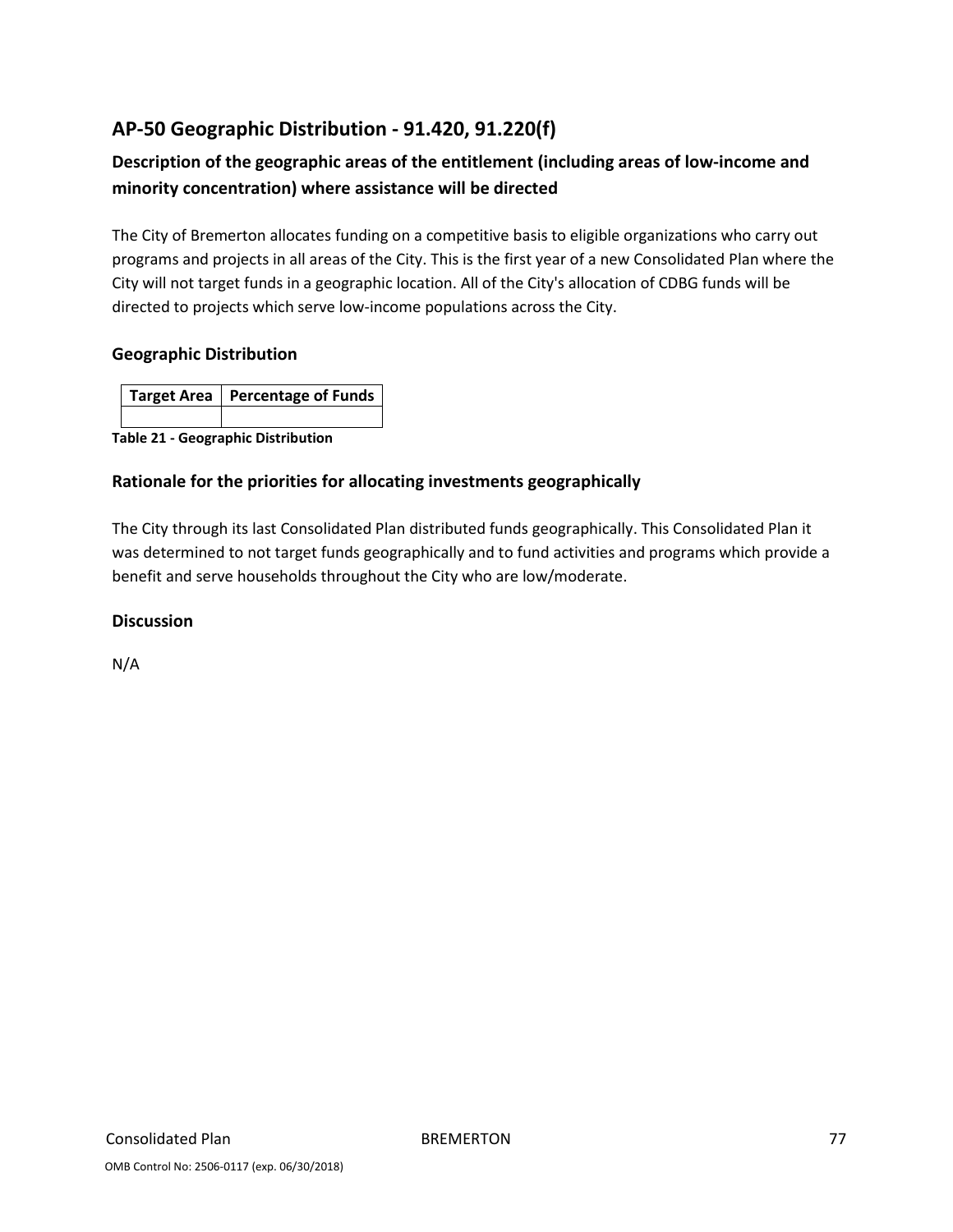# **AP-85 Other Actions - 91.420, 91.220(k)**

#### **Introduction**

The City recognizes the need for affordable housing but are lacking agencies which have the capacity to successfully develop new units in the City. The City is exploring options for other ways to support affordable housing such as supporting the use of ADU's, or assistance with site development. There is a challenge for agencies to obtain financing for the construction of new units and need to be adept at applying for funding from multiple sources. The hope is that agencies looking to support affordable housing come forward for funding in the future. The City also has great departments within the City who are doing good work to benefit the community specifically targeting ADA upgrades and agencies in the City are also doing work improving the lives of our low/moderate income residents as well as special needs populations.

#### **Actions planned to address obstacles to meeting underserved needs**

The City has the highest number of non-profit organizations operating in the City compared to Kitsap County. There is a need for affordable housing, and improvement to our old housing stock it is important for the City to continue to address repairs in this housing stock to allow households to live in safe and sanitary housing an additional benefit is to allow seniors to age in place and not place stress on the healthcare system. The Bremerton Housing Authority provides much needed rental assistance to low income renters in the City, however it has become apparent that there is a difficulty in recruiting new landlords to participate in the program.

#### **Actions planned to foster and maintain affordable housing**

The City continues to make affordable housing a priority for CDBG funds but given the inability to utilize CDBG for new construction and the small amount of our entitlement amount it is difficult to utilize CDBG funds for housing. Agencies and departments with public facility needs and public infrastructure needs compete well in our competitive grant application. The City does not often receive applications for agencies develop housing but does from organizations working to preserve affordable housing and the City will continue to support programs that foster and maintain affordable housing even when it is not new development.

The Kitsap Homeless Housing Plan, which includes the City contains strategies to address housing barriers experienced by people experiencing homelessness. The City also has the Housing Solutions Center to provide people experiencing housing problems a single point of contact for information and referral. Through the projects funded, the City will continue to foster and maintain affordable housing throughout the County.

#### **Actions planned to reduce lead-based paint hazards**

Any housing units which are assisted with CDBG funding is evaluated for a potential lead hazard. The

Consolidated Plan 88 and 2008 BREMERTON 2009 and 2009 and 2009 and 2009 and 2009 and 2009 and 2009 and 2009 and 2009 and 2009 and 2009 and 2009 and 2009 and 2009 and 2009 and 2009 and 2009 and 2009 and 2009 and 2009 and 20 OMB Control No: 2506-0117 (exp. 06/30/2018)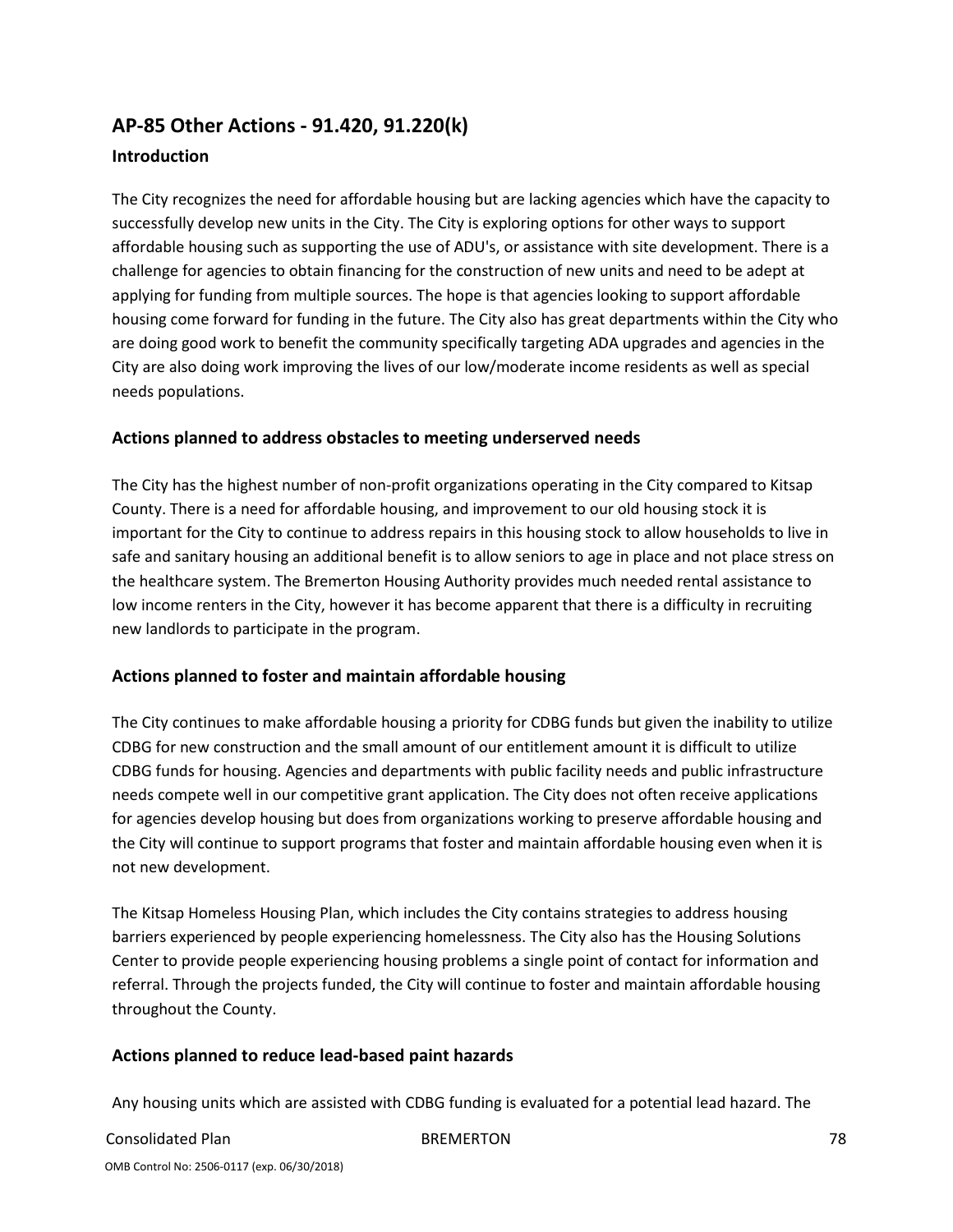City has invested funding in improvements of the YWCA shelter and included in that work is lead hazard abatement required by CDBG funds. Any programs which provide rehabilitation or weatherization services have staff trained in lead hazard evaluation and lead safe work practices.

#### **Actions planned to reduce the number of poverty-level families**

The City will continue to target all CDBG funds to projects and activities which serve the lowest income households and will continue to award funds for public service job training programs.

#### **Actions planned to develop institutional structure**

The City has a well-developed institutional structure to provide service delivery and provide funding for capital projects. The City has looked for ways to collaborate with Kitsap County in order to improve its processes for grant application especially considering many of the agencies applying for funding operate in both the City and Kitsap County. The City also, since there is only one staff member administering the CDBG program always is looking for ways to improve and streamline its processes for grant management and efficient contracting with its partners in the community. There is a coordinated application process for HOME funds along with Homeless Housing Grant funds and Affordable Housing Grant funds are awarded. The City also utilizes the same platform for this coordinated application process for these funds and require all applicants who are applying for multiple grant sources to only fill out one organizational information application. These funding sources are administered by the City and staff is housed in the Department of Community Development.

### **Actions planned to enhance coordination between public and private housing and social service agencies**

There are a number of housing and social service agencies who are active in the Kitsap Housing and Homeless Coalition. These organizations meet monthly to share information and coordinate efforts to serve the most vulnerable populations. The City has on-going conversations with the County Block Grant Program, Housing and Homeless Program, and housing agencies and developers to coordinate our efforts and understand the challenges associated with housing and understand what plans they have for developing new projects.

#### **Discussion**

N/A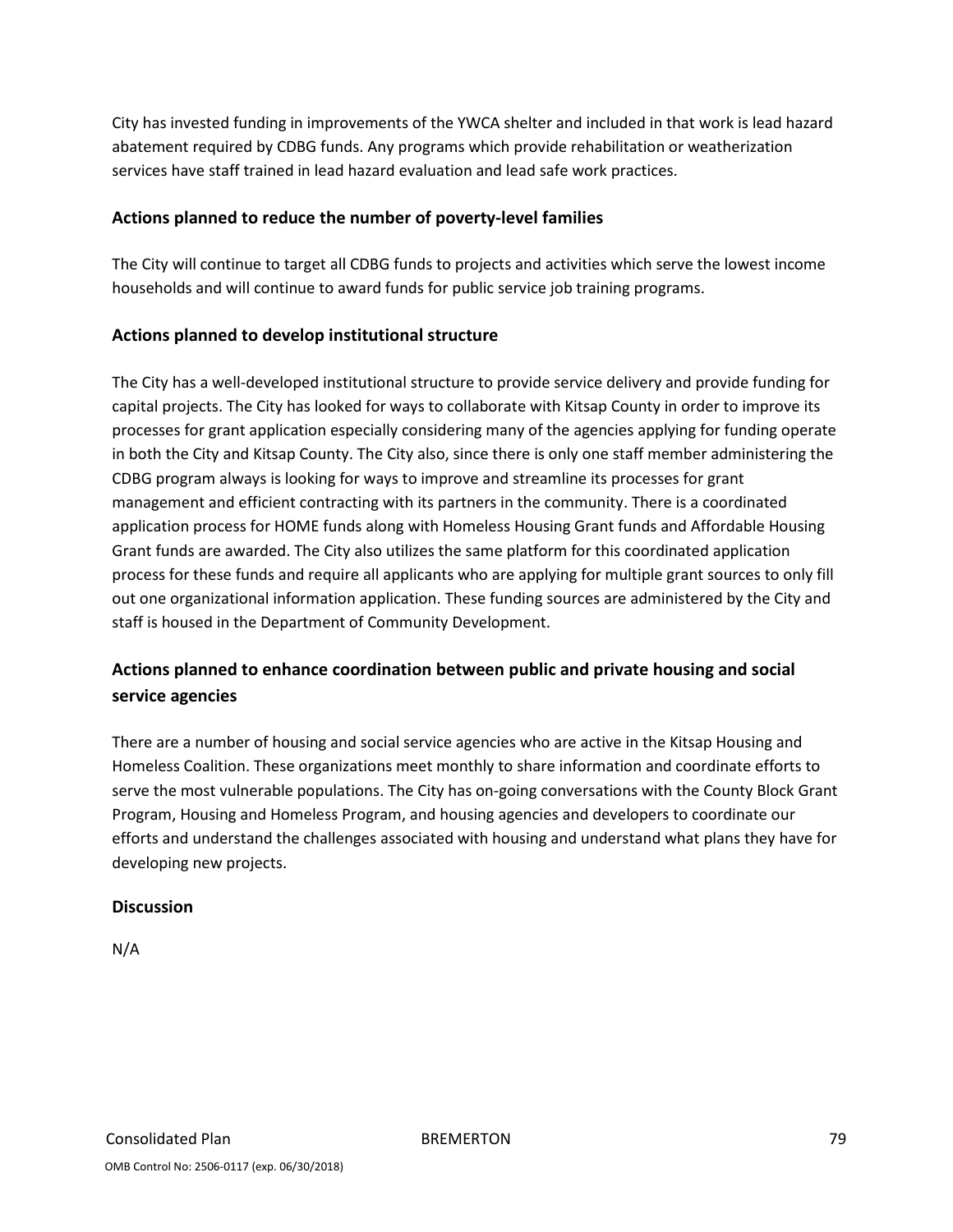# **Program Specific Requirements AP-90 Program Specific Requirements - 91.420, 91.220(l)(1,2,4)**

#### **Introduction**

100% of CDBG funds will be used for activities which benefit low and moderate income persons. 15% of public service funds will be awarded to job training programs, this amount is not a set aside however, a component of the competitive grant application annually. The remaining CDBG funds are used for Capital housing projects and economic development projects.

#### **Community Development Block Grant Program (CDBG) Reference 24 CFR 91.220(l)(1)**

Projects planned with all CDBG funds expected to be available during the year are identified in the Projects Table. The following identifies program income that is available for use that is included in projects to be carried out.

| 1. The total amount of program income that will have been received before the start of the next   |          |
|---------------------------------------------------------------------------------------------------|----------|
| program year and that has not yet been reprogrammed                                               | n        |
| 2. The amount of proceeds from section 108 loan guarantees that will be used during the year to   |          |
| address the priority needs and specific objectives identified in the grantee's strategic plan.    | $\Omega$ |
| 3. The amount of surplus funds from urban renewal settlements                                     | 0        |
| 4. The amount of any grant funds returned to the line of credit for which the planned use has not |          |
| been included in a prior statement or plan                                                        | 0        |
| 5. The amount of income from float-funded activities                                              | $\Omega$ |
| <b>Total Program Income:</b>                                                                      | 0        |

#### **Other CDBG Requirements**

| 1. The amount of urgent need activities                                          | 0       |
|----------------------------------------------------------------------------------|---------|
| 2. The estimated percentage of CDBG funds that will be used for activities that  |         |
| benefit persons of low and moderate income. Overall Benefit - A consecutive      |         |
| period of one, two or three years may be used to determine that a minimum        |         |
| overall benefit of 70% of CDBG funds is used to benefit persons of low and       |         |
| moderate income. Specify the years covered that include this Annual Action Plan. | 100.00% |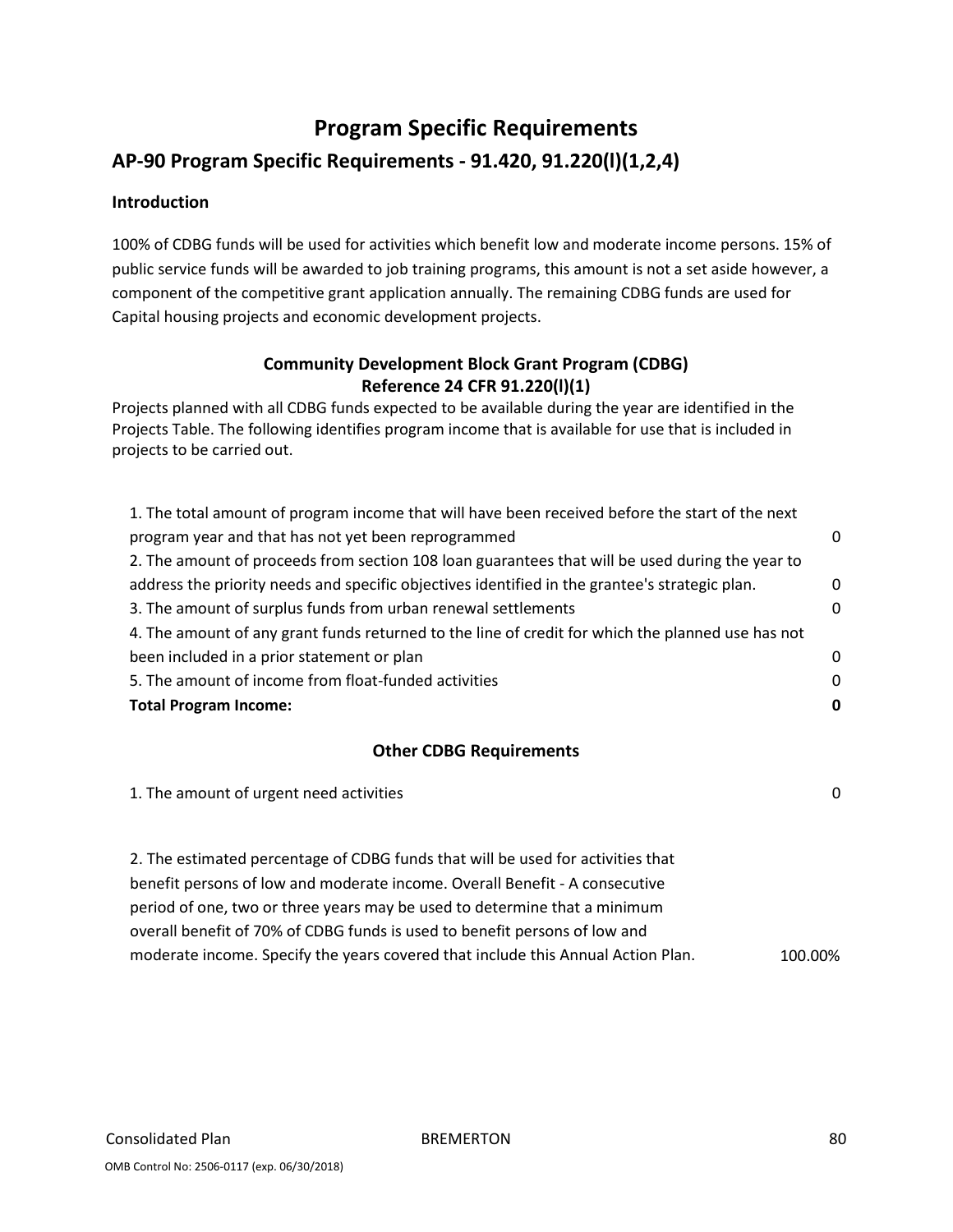**Discussion**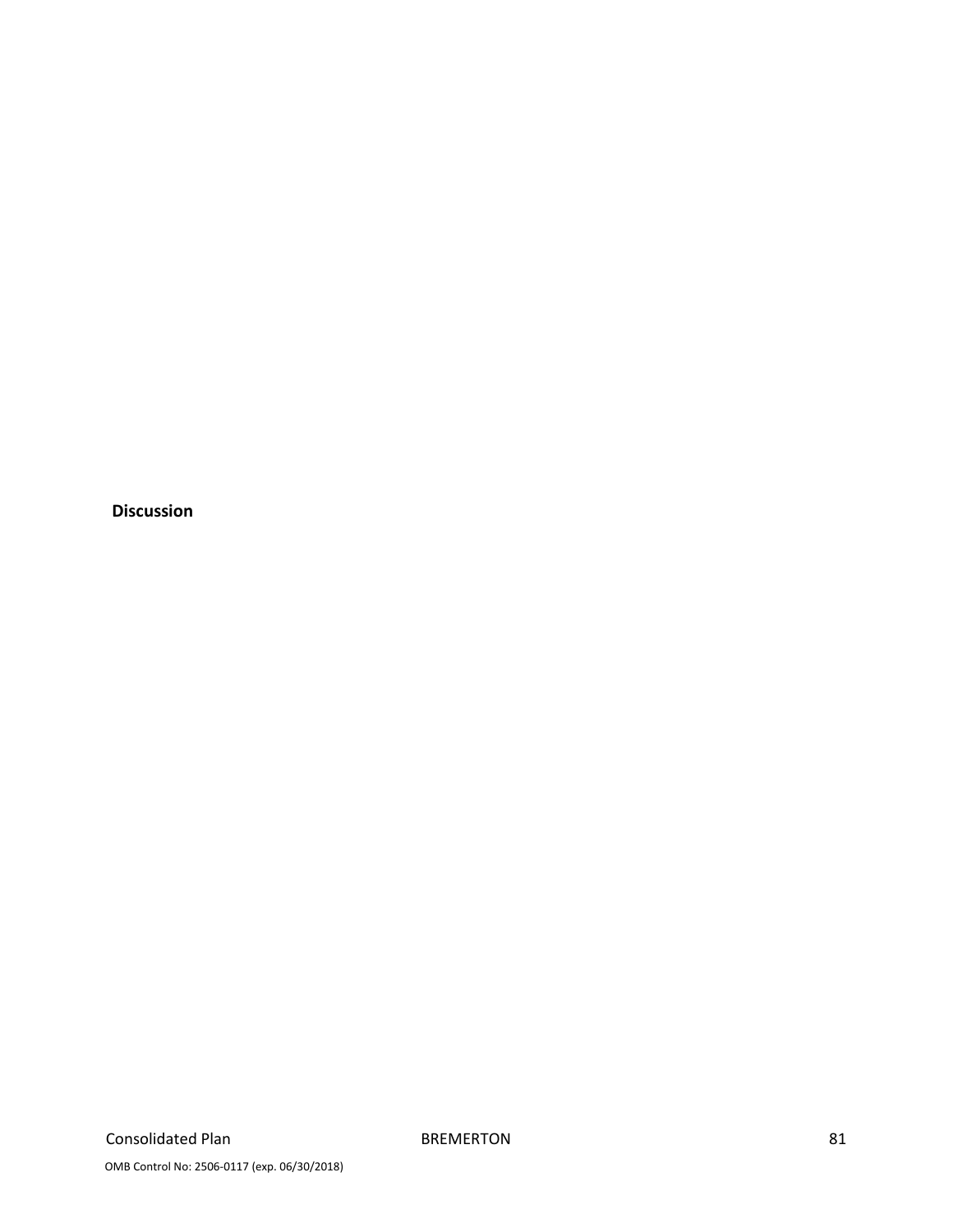## **Appendix - Alternate/Local Data Sources**

| 1              | Data Source Name                                                                                                                            |  |  |  |  |  |
|----------------|---------------------------------------------------------------------------------------------------------------------------------------------|--|--|--|--|--|
|                | U.S. Census Bureau, Census 2010                                                                                                             |  |  |  |  |  |
|                | List the name of the organization or individual who originated the data set.                                                                |  |  |  |  |  |
|                | <b>US Census Bureau</b>                                                                                                                     |  |  |  |  |  |
|                | Provide a brief summary of the data set.                                                                                                    |  |  |  |  |  |
|                | 2010 Census Data                                                                                                                            |  |  |  |  |  |
|                | What was the purpose for developing this data set?                                                                                          |  |  |  |  |  |
|                | Newer Data                                                                                                                                  |  |  |  |  |  |
|                | Provide the year (and optionally month, or month and day) for when the data was collected.                                                  |  |  |  |  |  |
|                | 2010                                                                                                                                        |  |  |  |  |  |
|                | Briefly describe the methodology for the data collection.                                                                                   |  |  |  |  |  |
|                | Survey                                                                                                                                      |  |  |  |  |  |
|                | Describe the total population from which the sample was taken.                                                                              |  |  |  |  |  |
|                | Used data compiled for the City of Bremerton                                                                                                |  |  |  |  |  |
|                | Describe the demographics of the respondents or characteristics of the unit of measure, and the number<br>of respondents or units surveyed. |  |  |  |  |  |
|                | Mixed demographics for all residents of the City of Bremerton                                                                               |  |  |  |  |  |
| $\overline{2}$ | <b>Data Source Name</b>                                                                                                                     |  |  |  |  |  |
|                | American Factfinder                                                                                                                         |  |  |  |  |  |
|                | List the name of the organization or individual who originated the data set.                                                                |  |  |  |  |  |
|                | U.S. Census Bureau                                                                                                                          |  |  |  |  |  |
|                | Provide a brief summary of the data set.                                                                                                    |  |  |  |  |  |
|                | 2009-2013 ACS 5yr estimates                                                                                                                 |  |  |  |  |  |
|                | What was the purpose for developing this data set?                                                                                          |  |  |  |  |  |
|                | Data is newer                                                                                                                               |  |  |  |  |  |
|                | Provide the year (and optionally month, or month and day) for when the data was collected.                                                  |  |  |  |  |  |
|                | 2009-2013                                                                                                                                   |  |  |  |  |  |
|                | Briefly describe the methodology for the data collection.                                                                                   |  |  |  |  |  |
|                | Survey                                                                                                                                      |  |  |  |  |  |

OMB Control No: 2506-0117 (exp. 06/30/2018)